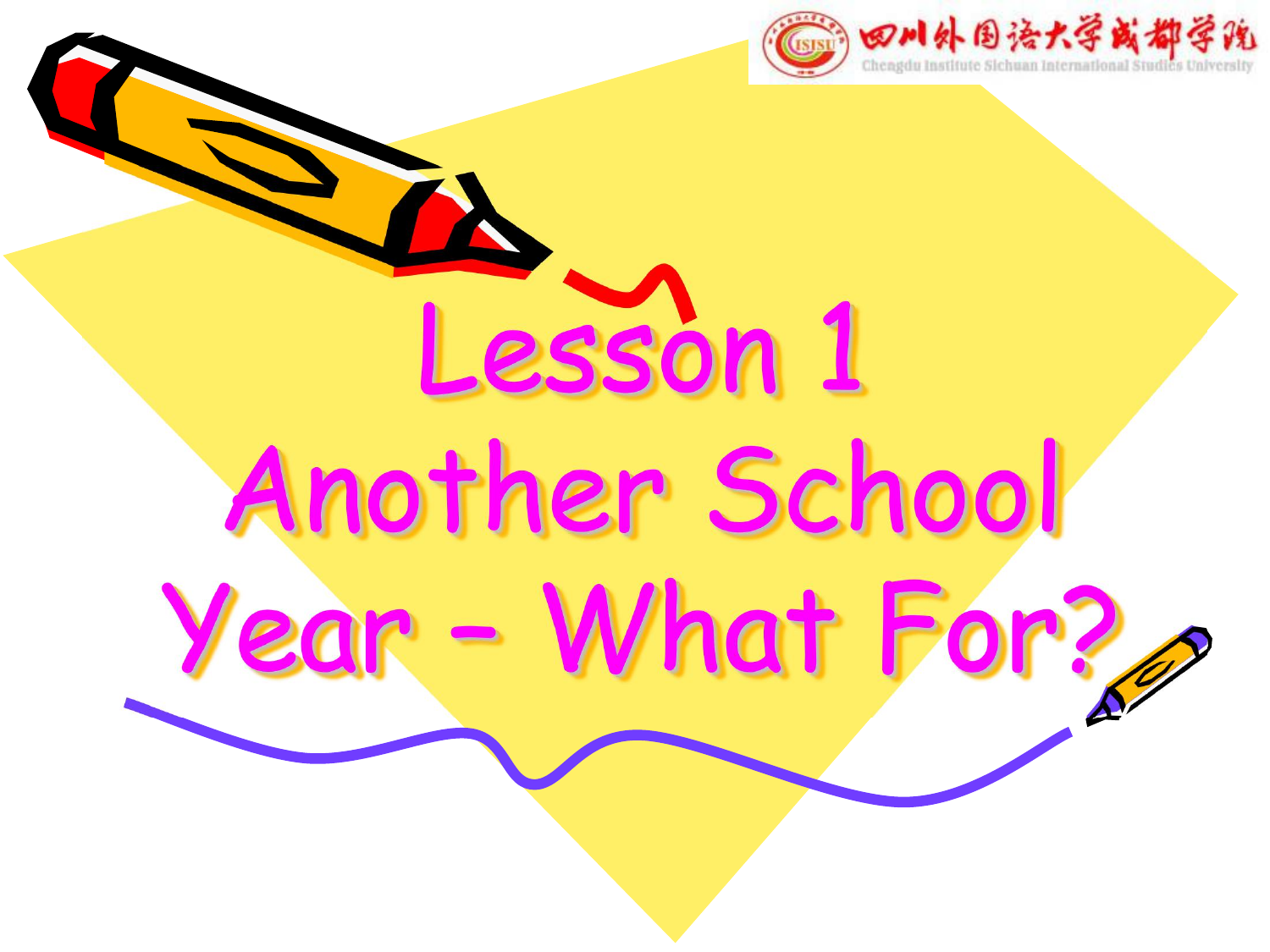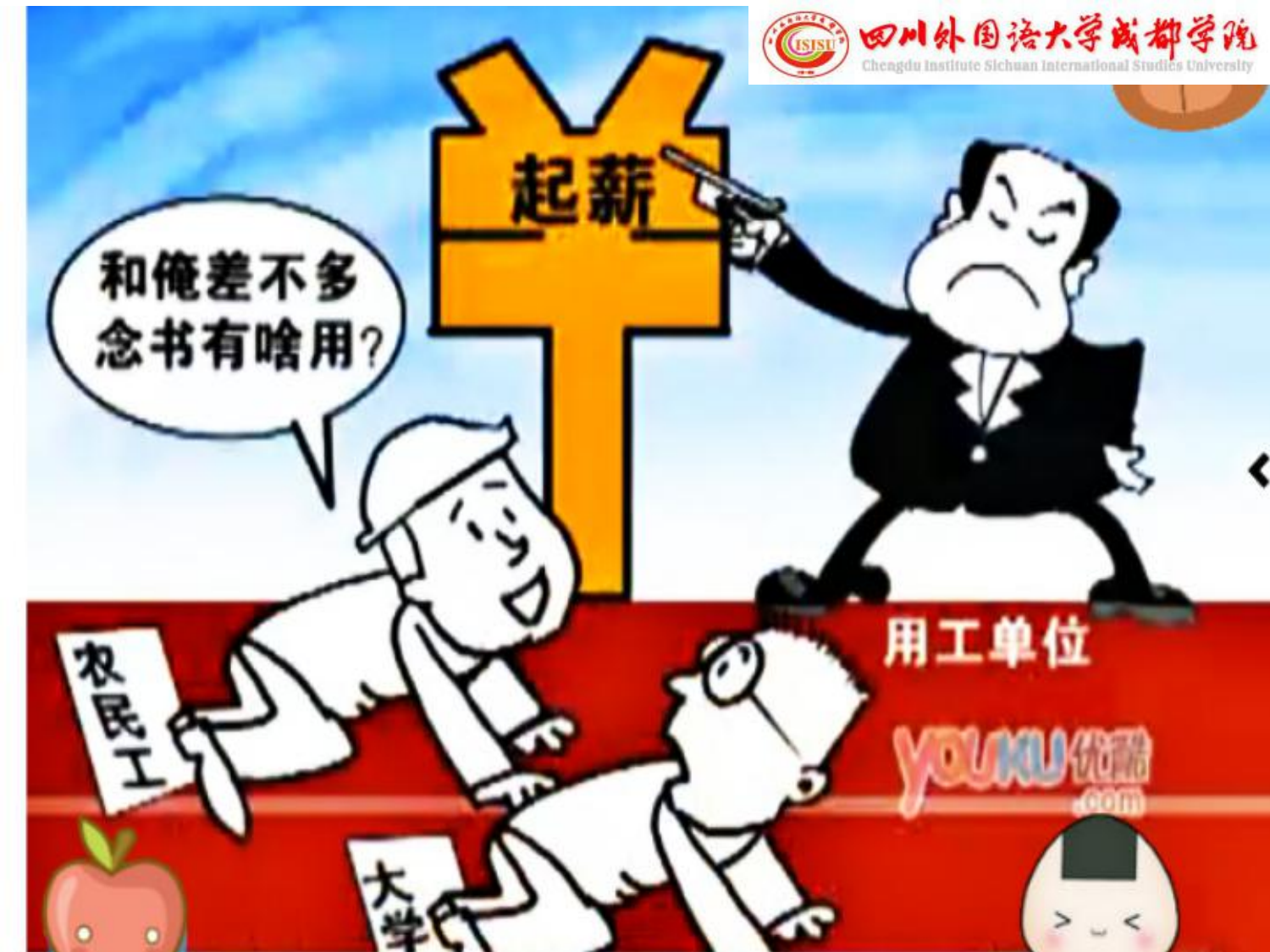

# Topic discussion:

# 1. Is college really useful? 2.What do you expect from your college life?

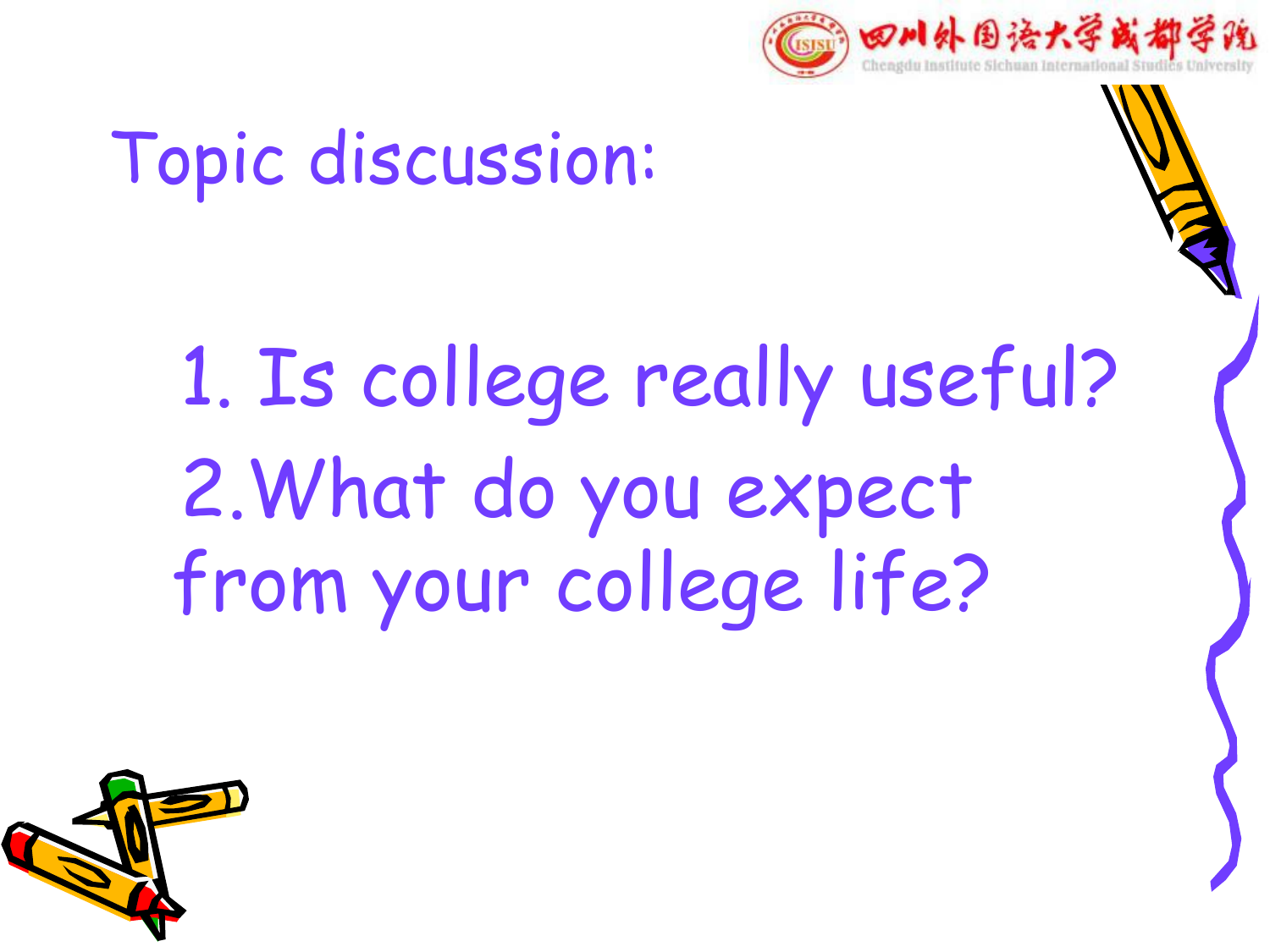

## About the author - John Ciardi (1916- 1986)



- American poet and essayist.
- Best known for his translation of Dante's Inferno.
	- The text is adapted from a speech he made at Rutgers University as an Associate Professor of English at the New Line opening ceremony of the 1954 school year.

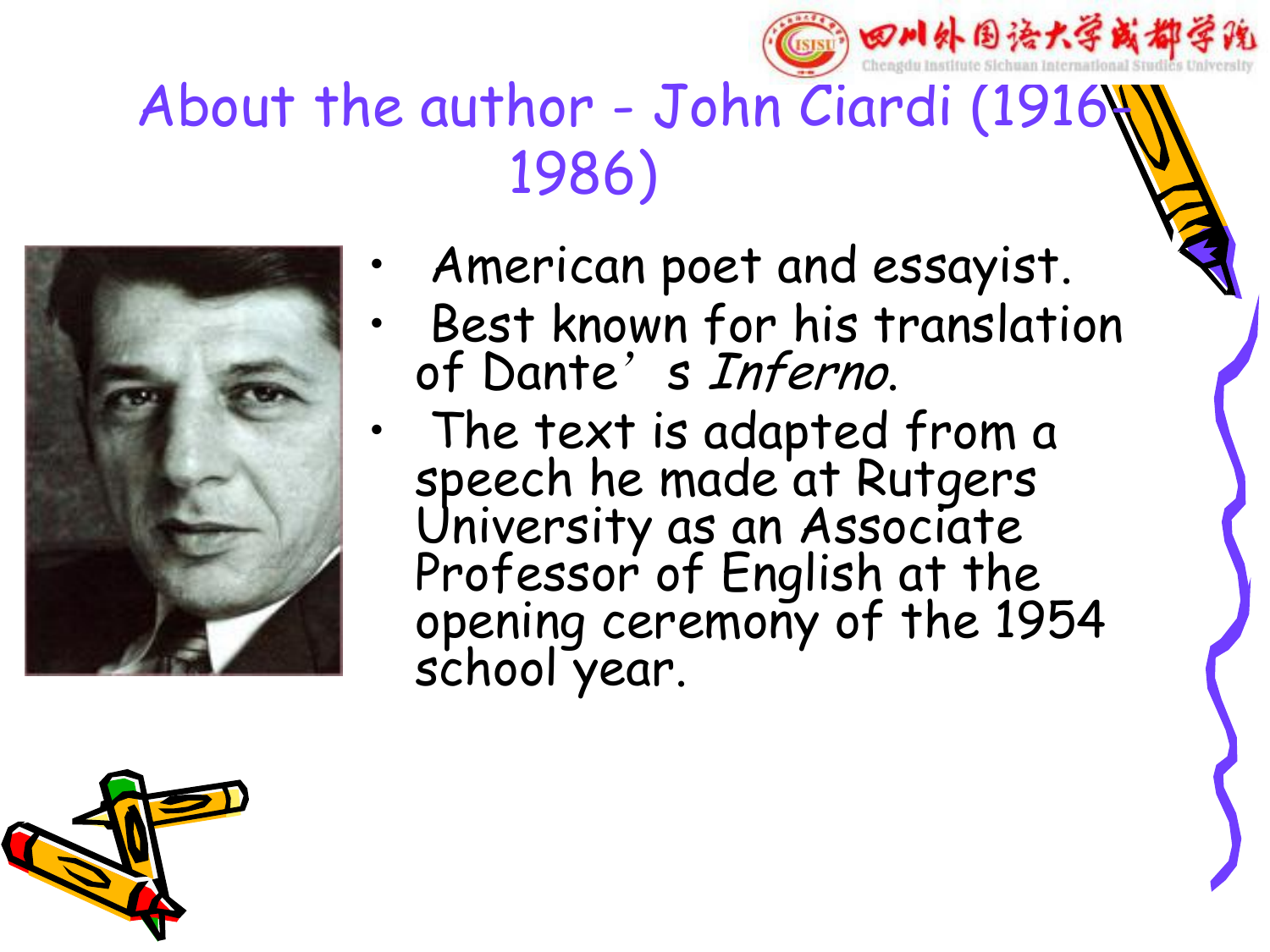

#### Background Information Try to match the works with their authors

Hamlet a. Dante d. The Divine Comedy a. b. Chaucer Canterbury Tales b. C. La<br>
Rochefoucauld<br>
Iliad C. d. Rochefoucauld Iliad d. Shakespeare



Maxims e. Homer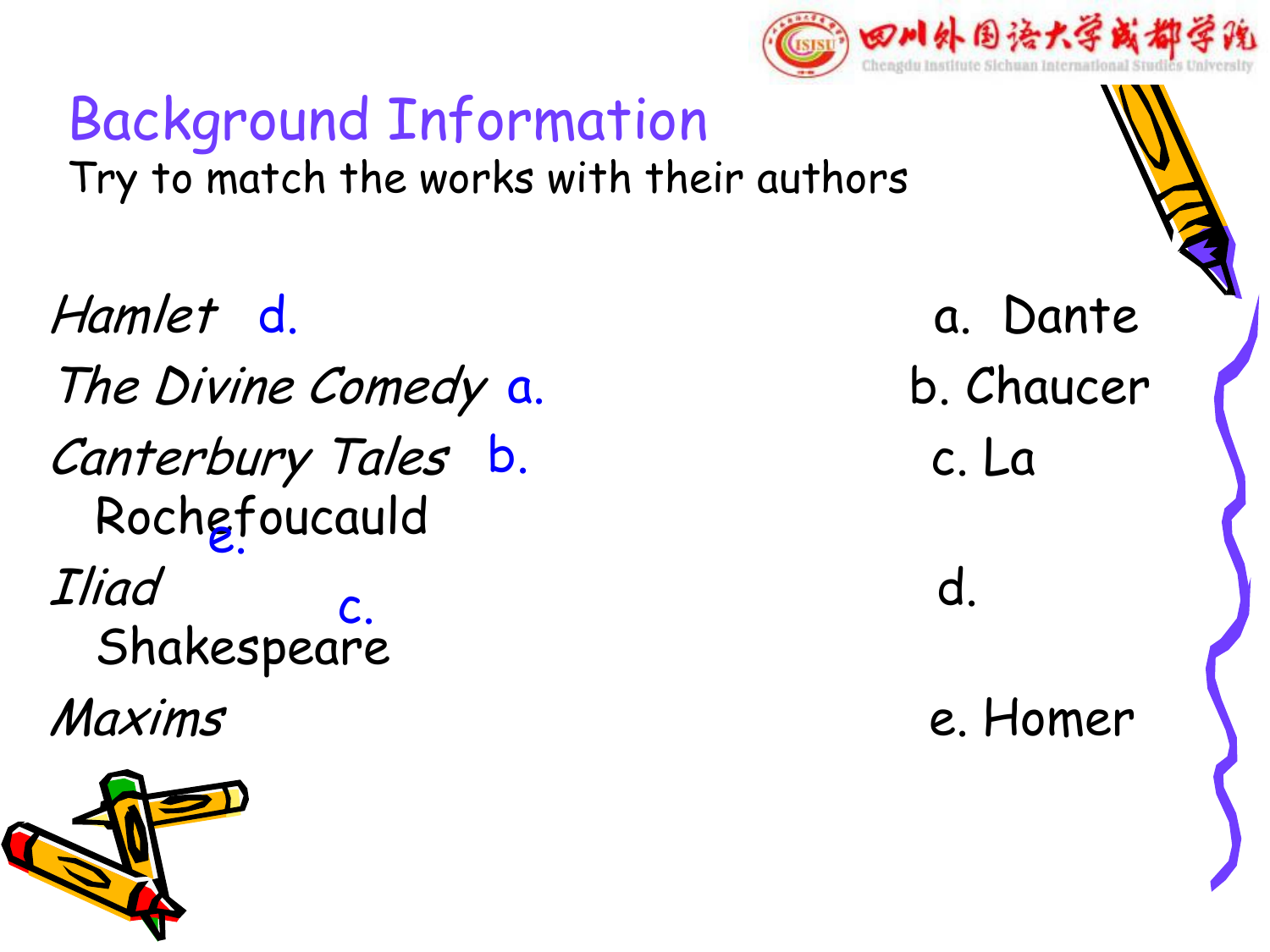# William Shakespeare (1564-1616)





• Be widely regarded as the greatest writer in the English language and the world's preeminent dramatist.

四川外围语大学或都学院

- Be called England's national poet and the "Bard of Avon"
- His surviving works: 39 plays, 154 sonnets, two long narrative poems, and several other poems.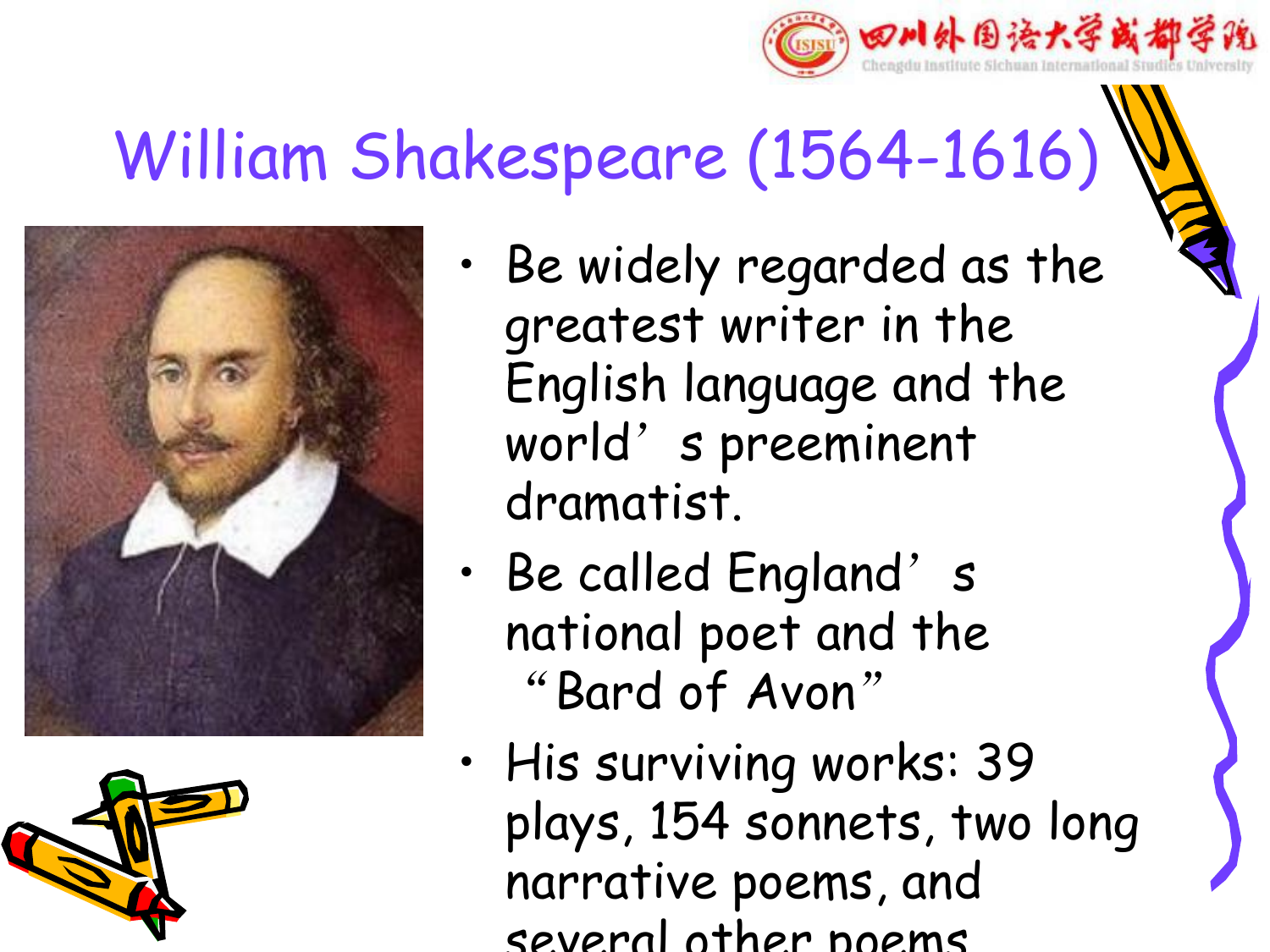Four Comeutes

- A Midsummer Night's Dream
- The Merchant of Venice
- As You Like it
- Twelfth Night

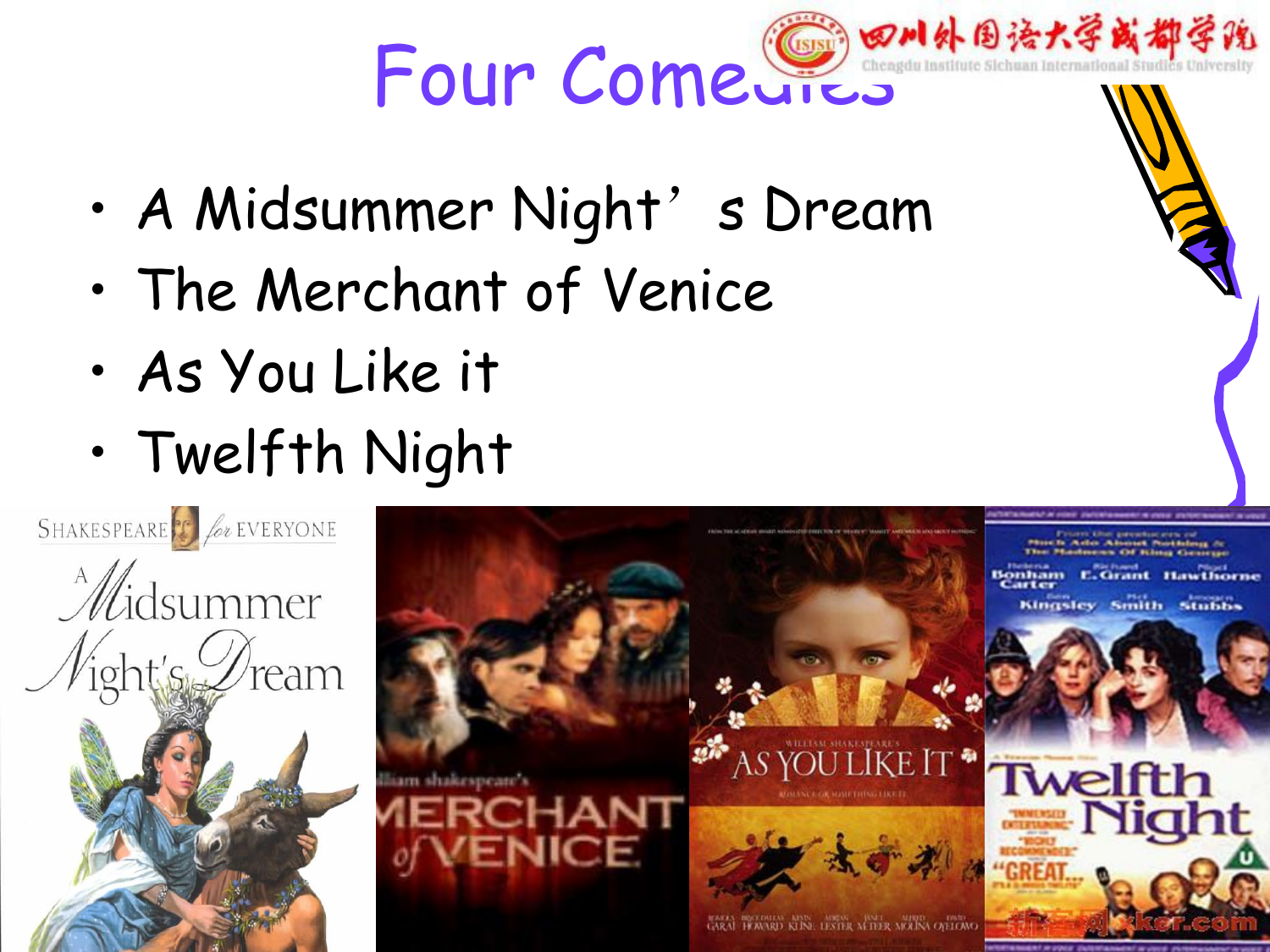

# Four Tragedies

- Hamlet
- Othello
- King Lear
- Macbeth

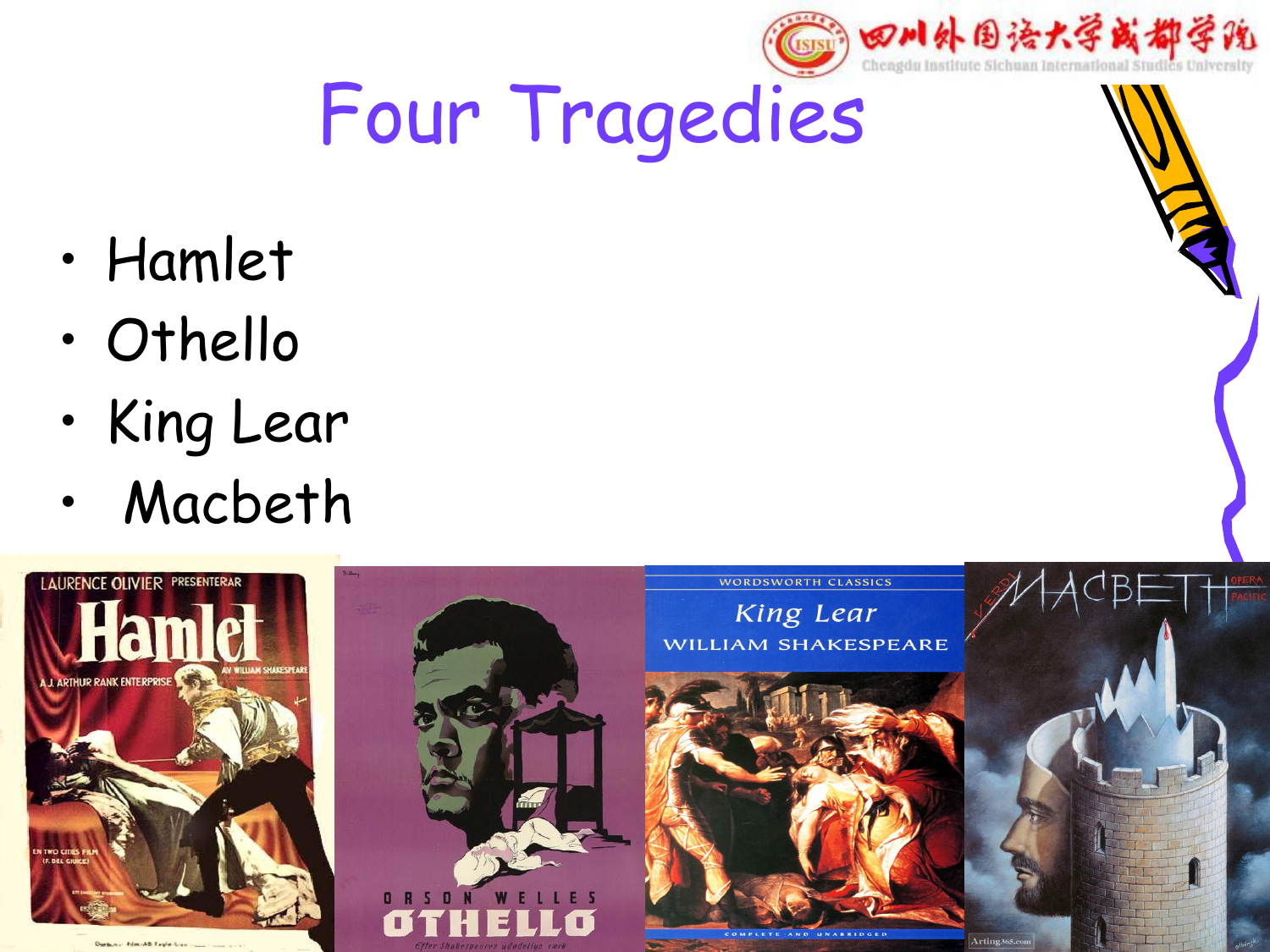

**Shall I compare thee to a summer's day? Thou art more lovely and more temperate: Rough winds do shake the darling buds of May, And summer's lease hath all too short a date:**

**Sometime too hot the eye of heaven shines, And often is his gold complexion dimmed; And every fair from fair sometime declines, By chance or nature's changing course untrimmed; But thy eternal summer shall not fade**

**Nor lose possession of that fair thou ow**'**st; Nor shall Death brag thou wander'st in his shade, When in eternal lines to time thou grow**'**st: So long as men can breathe or eyes can see, So long lives this and this gives life to thee.**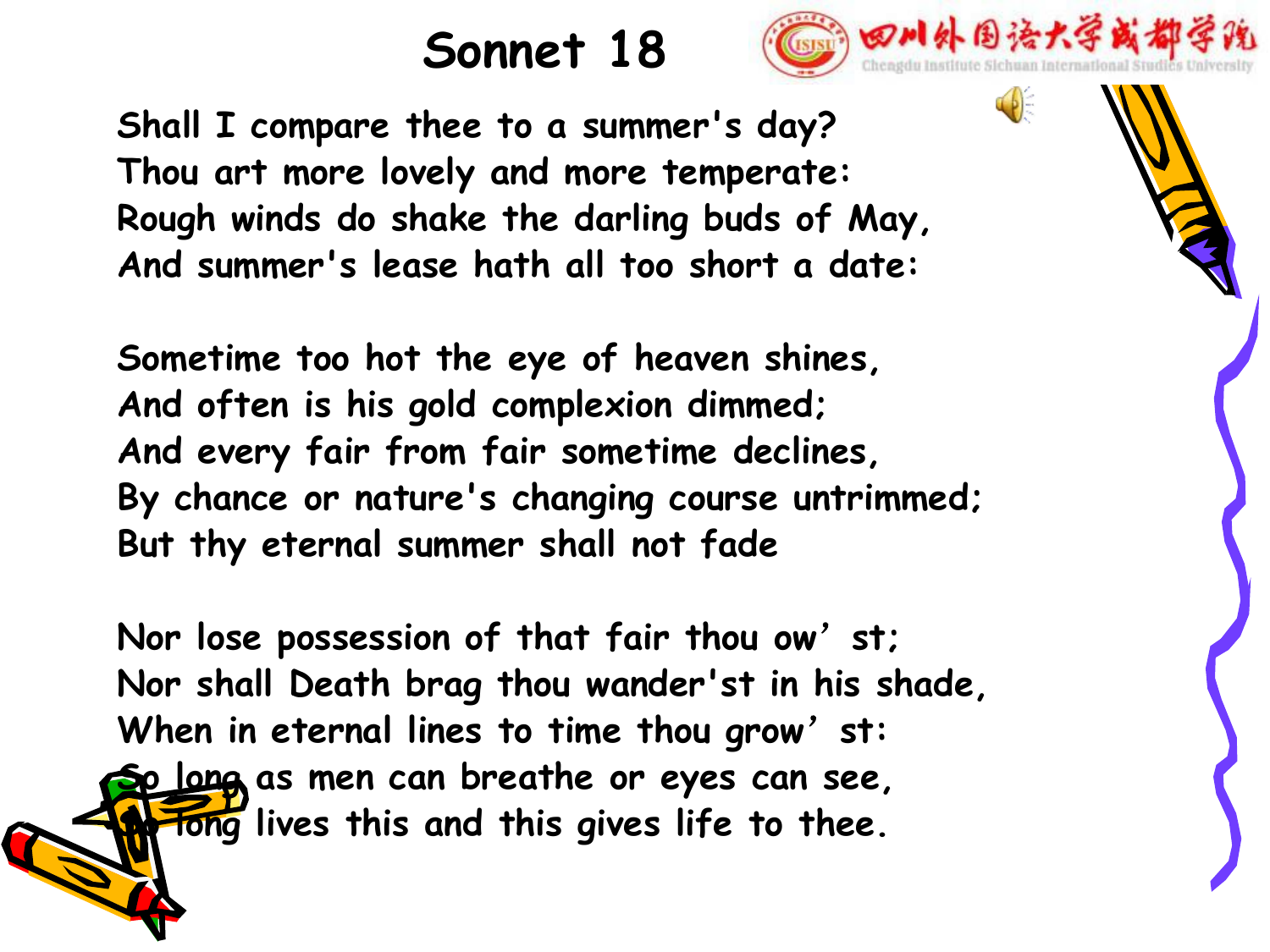

我能否将你比作夏天? 你比夏天更美丽温婉。 狂风将五月的蓓蕾凋残, 夏日的勾留何其短暂?

 休恋那丽日当空, 转眼会云雾迷蒙。 休叹那百花飘零, 催折于无常的天命。

 唯有你永恒的夏日常新, 你的美亦将毫发无损。

死神也无缘将你幽禁,

你在我永恒的诗中长存。只要世间尚有人类,尚有能看的眼睛, 这诗就将流传,赋予你新的生命。

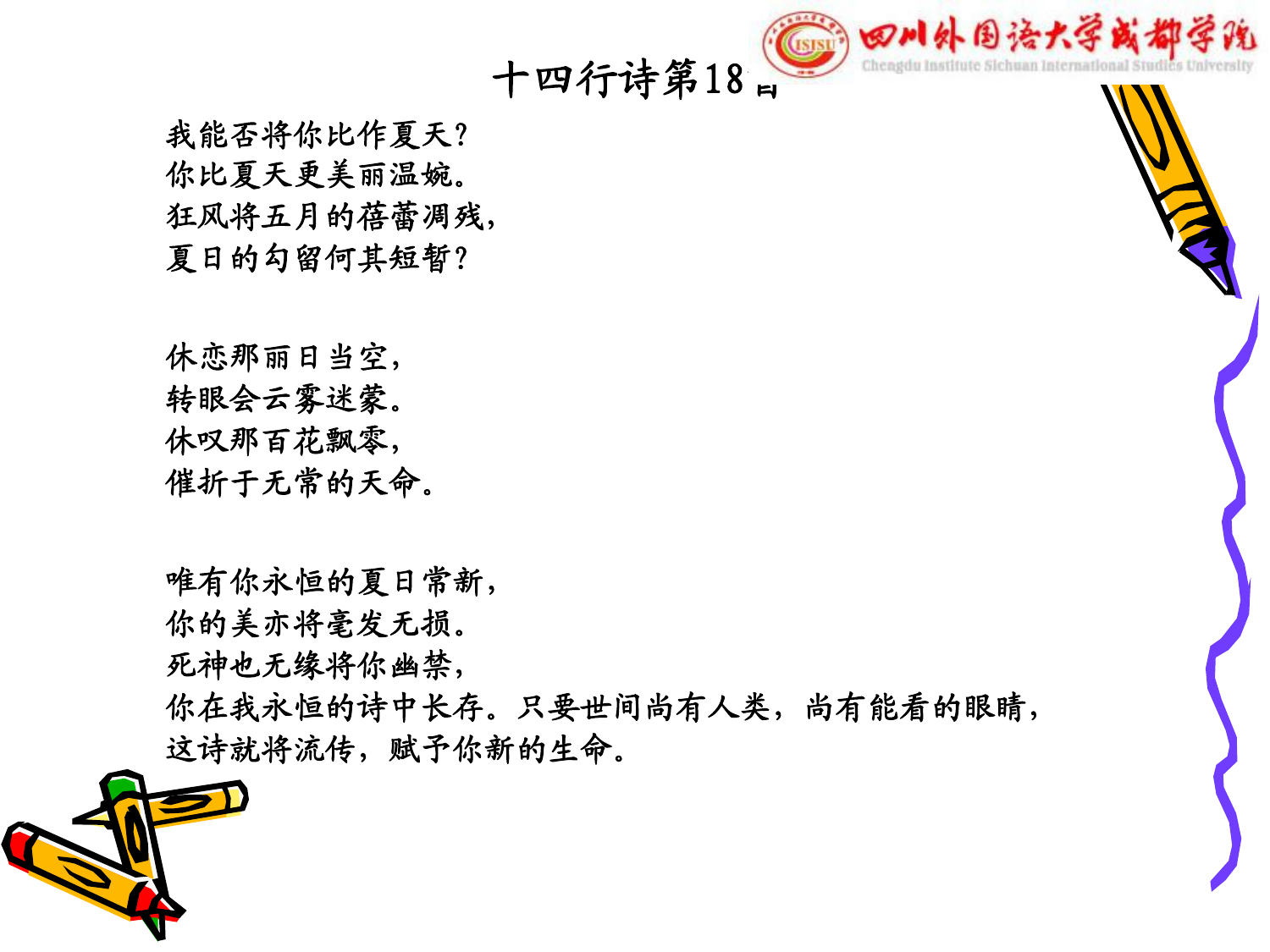

- $\triangleright$  accomplishment n.
- the act of finishing sth. completely and successfully; achievement成就, 成绩
	- e.g. What is your most significant accomplishment?
- a skill or special ability才艺, 专长

eg. a girl of many accomplishments

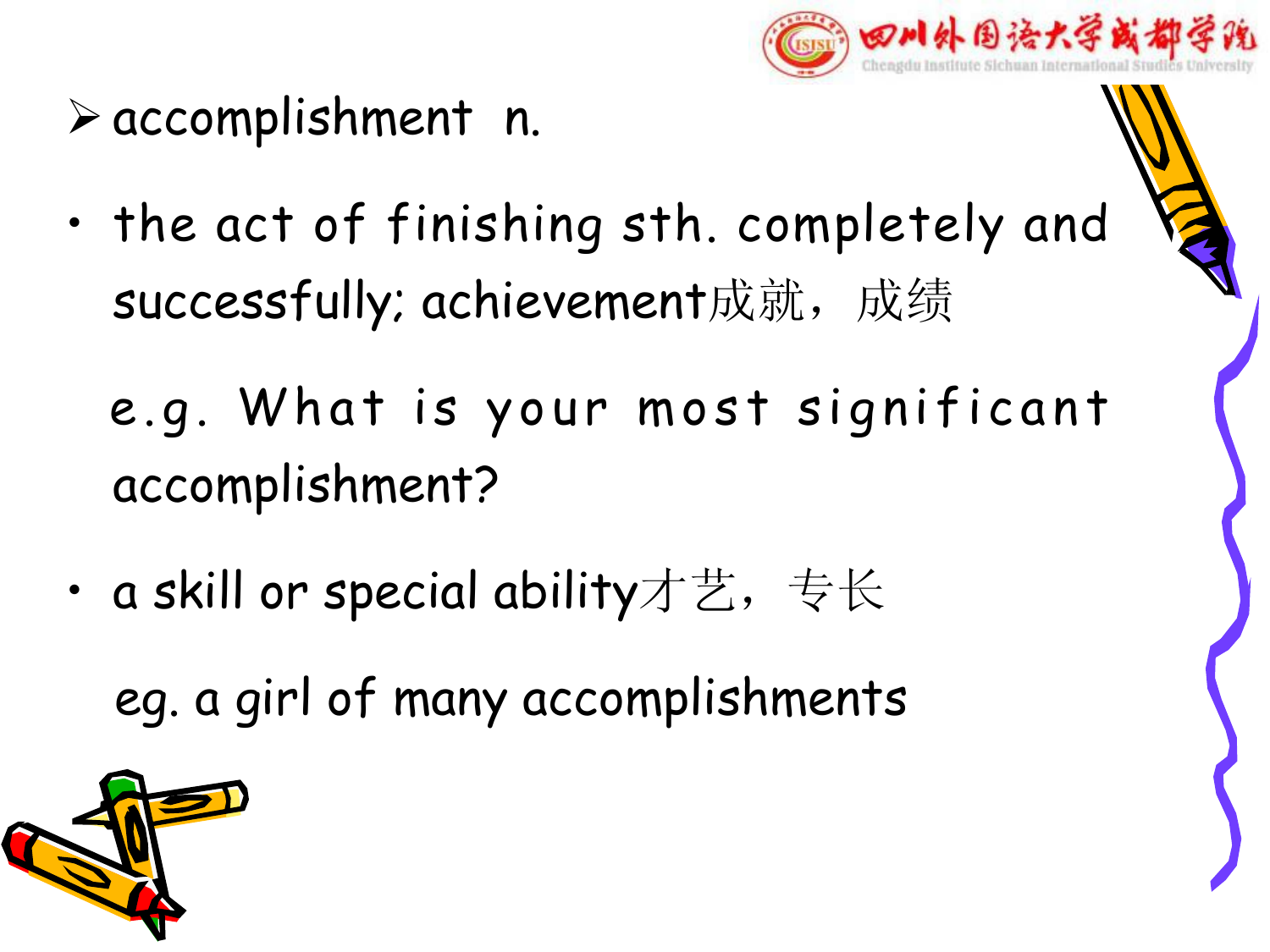$\triangleright$  accomplish v.



to succeed in doing or completing sth. 完成 ,达到

e.g. accomplish one 's mission

accomplish one 's object

 $\triangleright$  accomplished adj.

very good at a particular thing; having a lot of skills才华高的, 技艺高超的

. John Ciadi was an accomplished poet and essayist.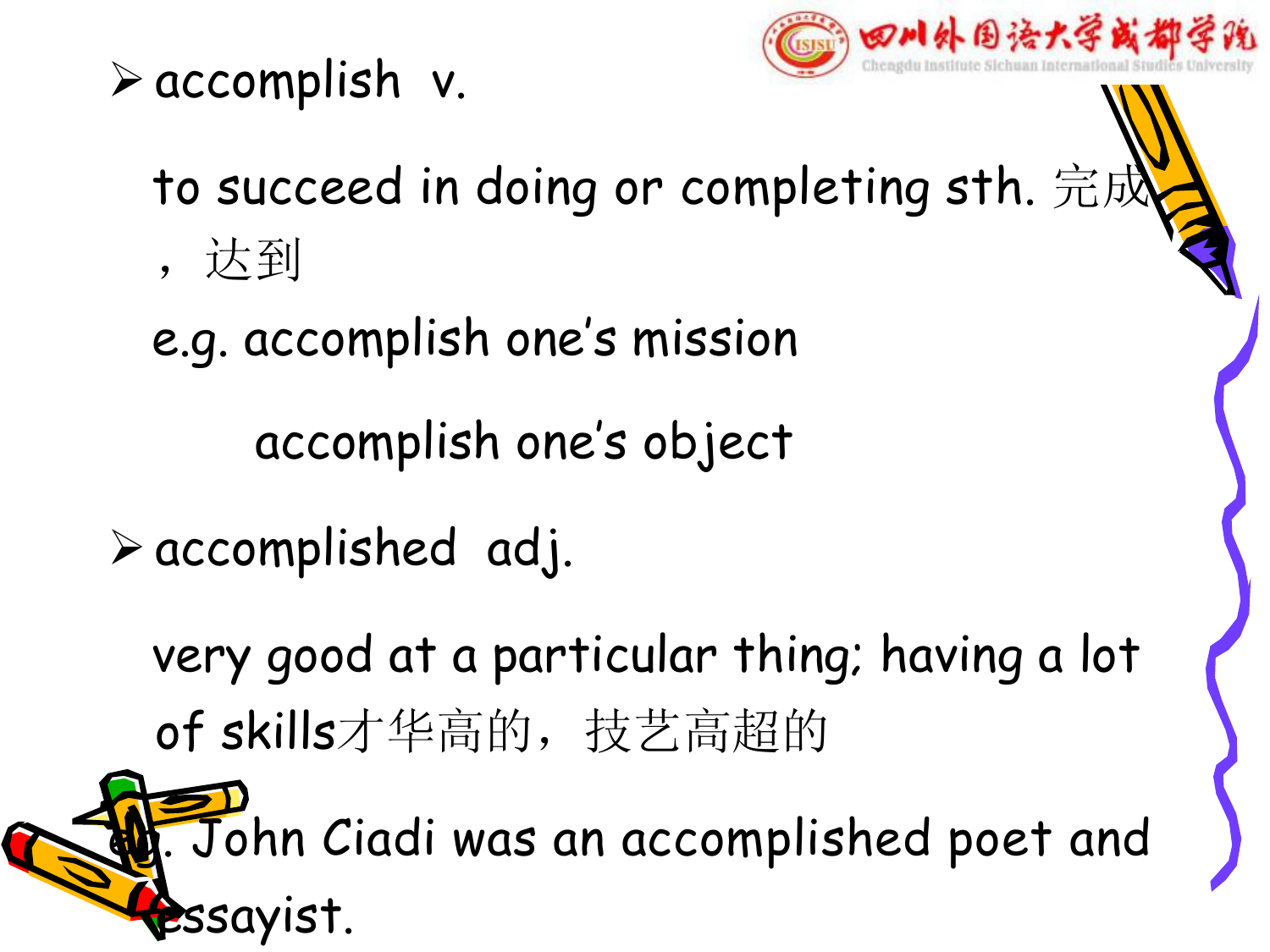

- $\triangleright$  assume v.
- to take as a fact; to suppose 假定, 假设, 认为

e.g. 他们以为最近价格会上涨,但事实是他们 错了。

- They had assumed that prices would rise these days, but in fact they were wrong.
- take responsibility **<u></u>**ssume responsibility

to take or begin to have power or responsibility 承担(责任), 取得(权利) assumption n. 假设; 承担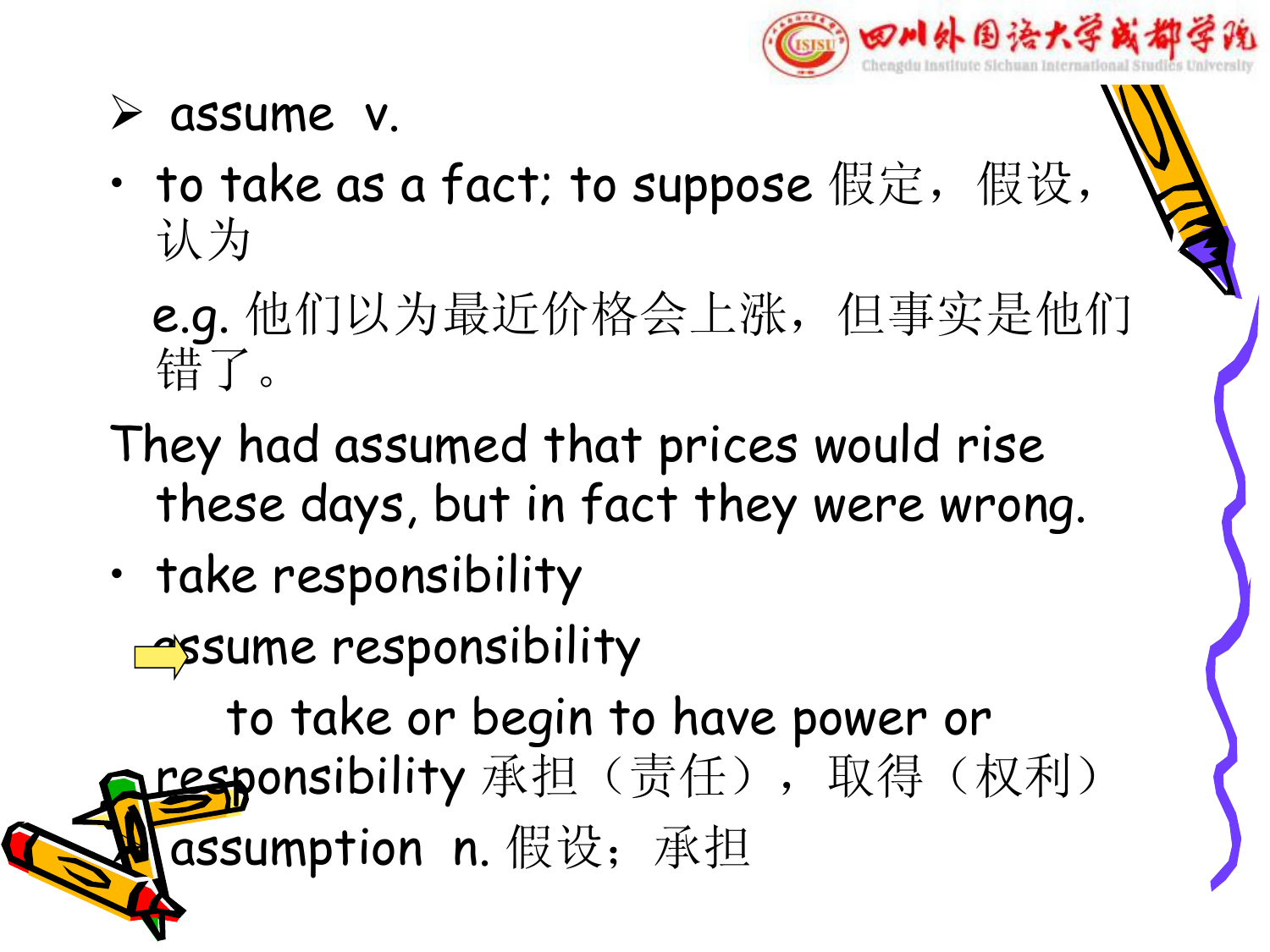

- $\triangleright$  certify v.
- to state that sth. is true or correct, esp. after some kind of test 证明,证实
- e.g. The paper certified that he was insane.

This is to certify that Li Zhi was born on March 16, 1992.

兹证明李林小姐于2005年1月至2010年6月在IBM北京公 司工作。

This is to certify that Ms. Li Lin worked at the IBM Beijing Office from January 2005 to June 2010.

• to give sb. an official document proving that they are qualified to work in a particular profession. 颁发(授予 )专业合格证书

eg. certified accountant

**卡安d**tion n. 证明

 $\mathbf{W}$  ificate n. 证书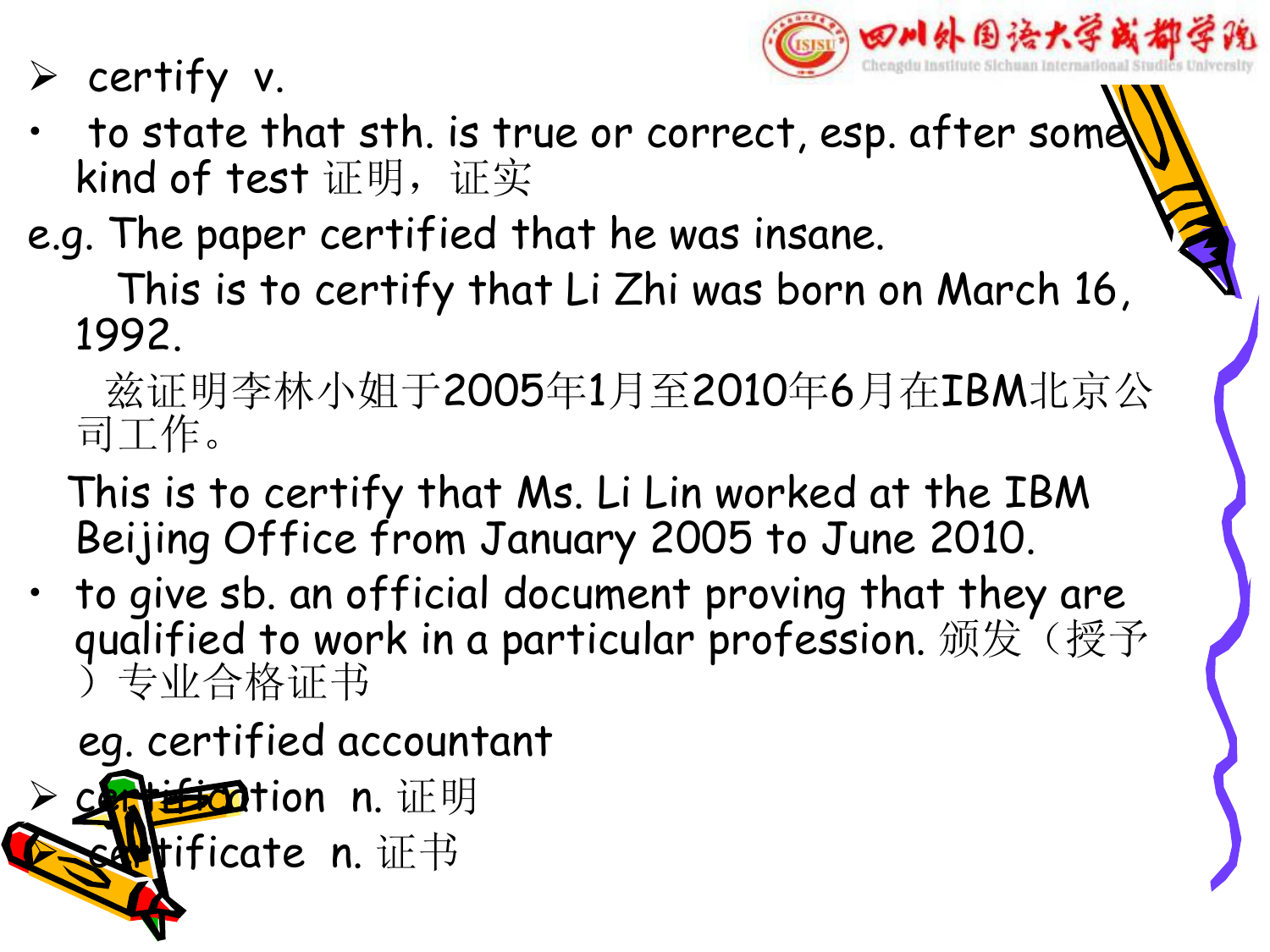

## $\triangleright$  civilized adj. educated and refined; having an advanced culture.文明的,开化的

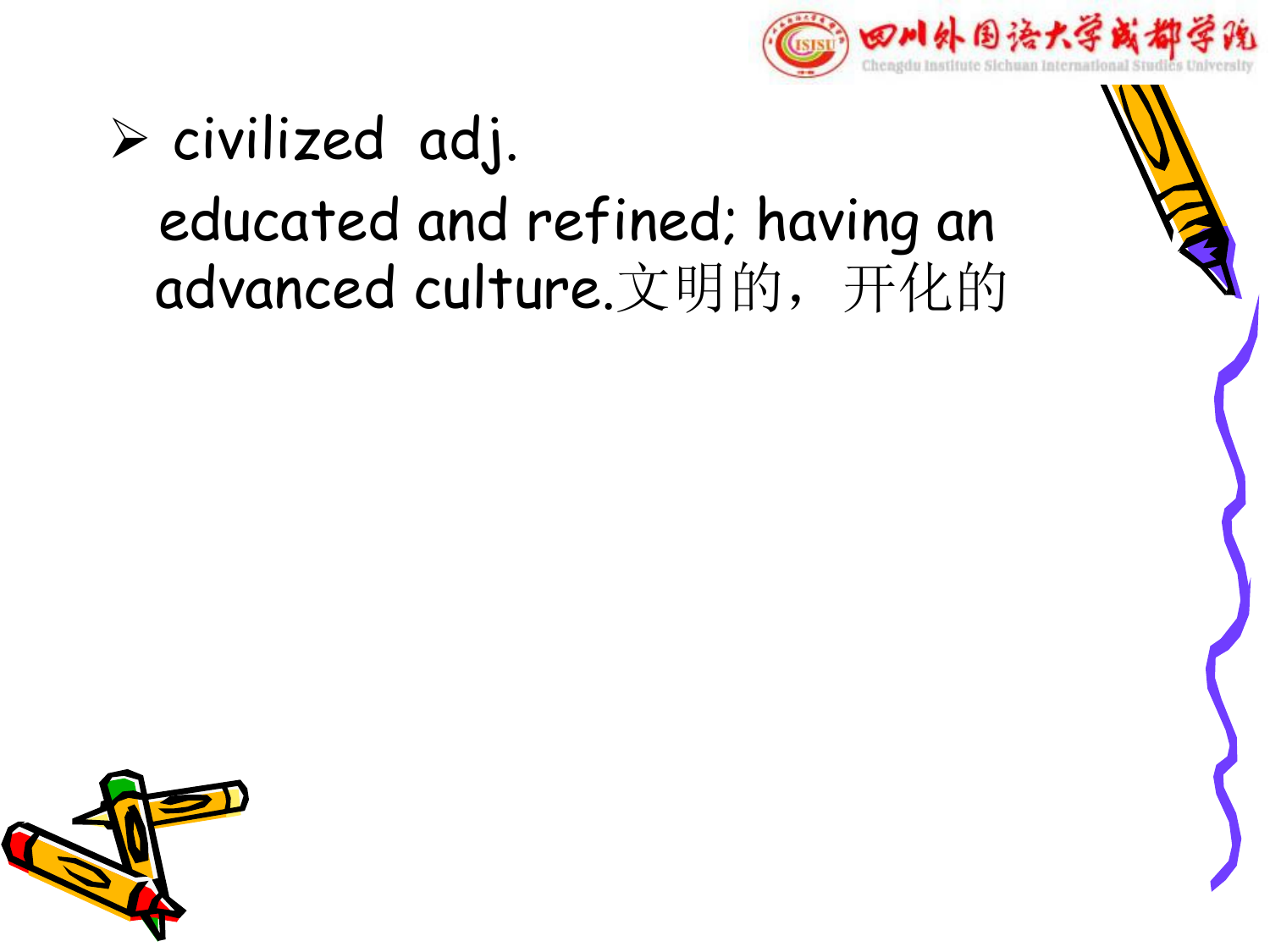



- civil adj.
- connected with the people who live in a country 民的,平民的
	- e.g. civil war
- involving personal legal matters and not criminal law 民事的
	- e.g. civil court / civil law
- polite in a fomal way but possibly not friendly 容 气的,彬彬有礼的
- **O** civilize v.
- to educate and improve a person or a society 使文明 ,教化
	- eivilization n.

**State of human society that is very developed and Arganized** 文明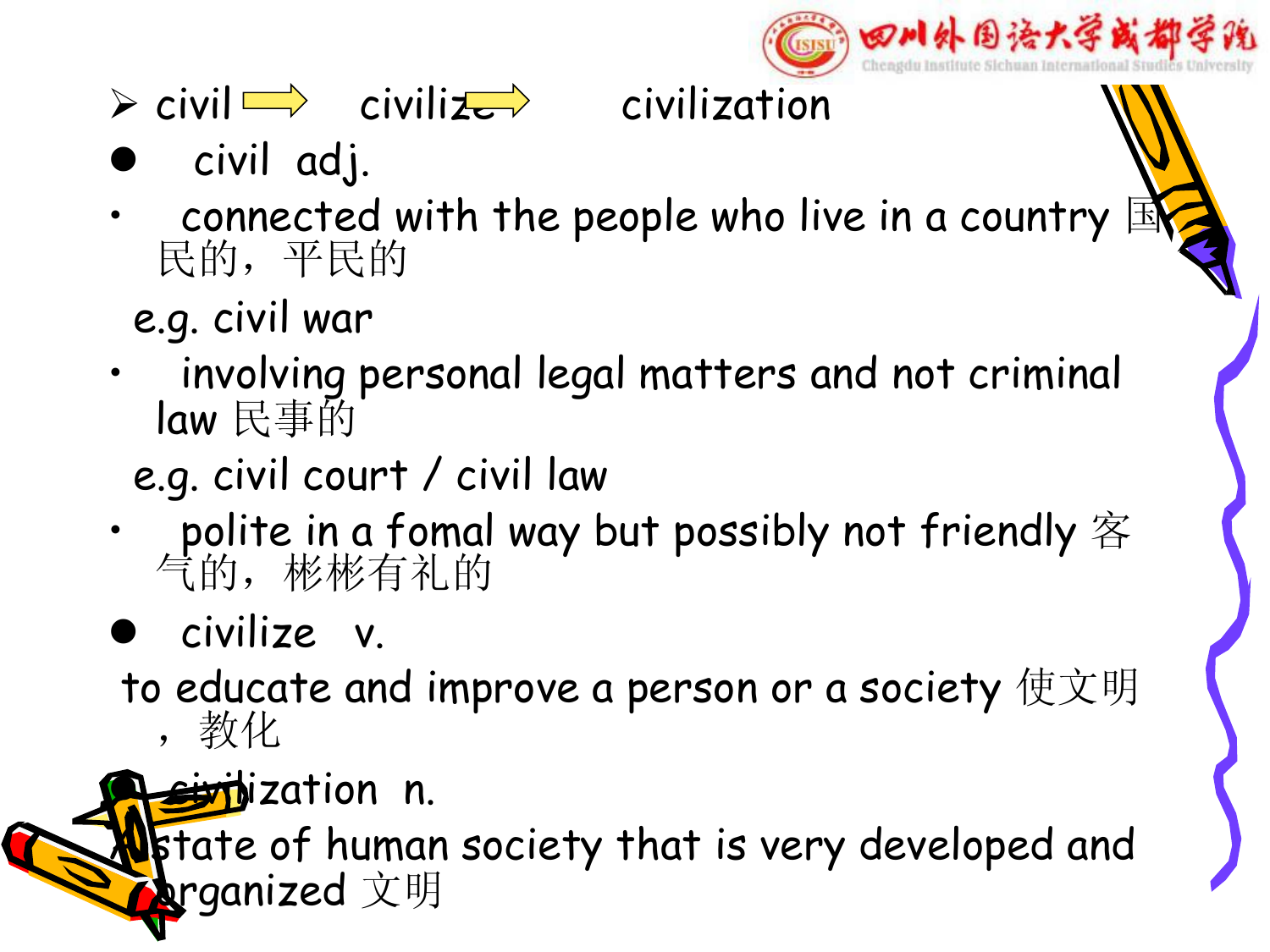

• apology  $(n.) + ize \rightarrow$  apoligize  $(v.)$ modern (adj.) + ize →modernize (v.) central-centralize ideal-idealize social-socialize fertile-fetilize industrial-industrialize real-realize special-specialize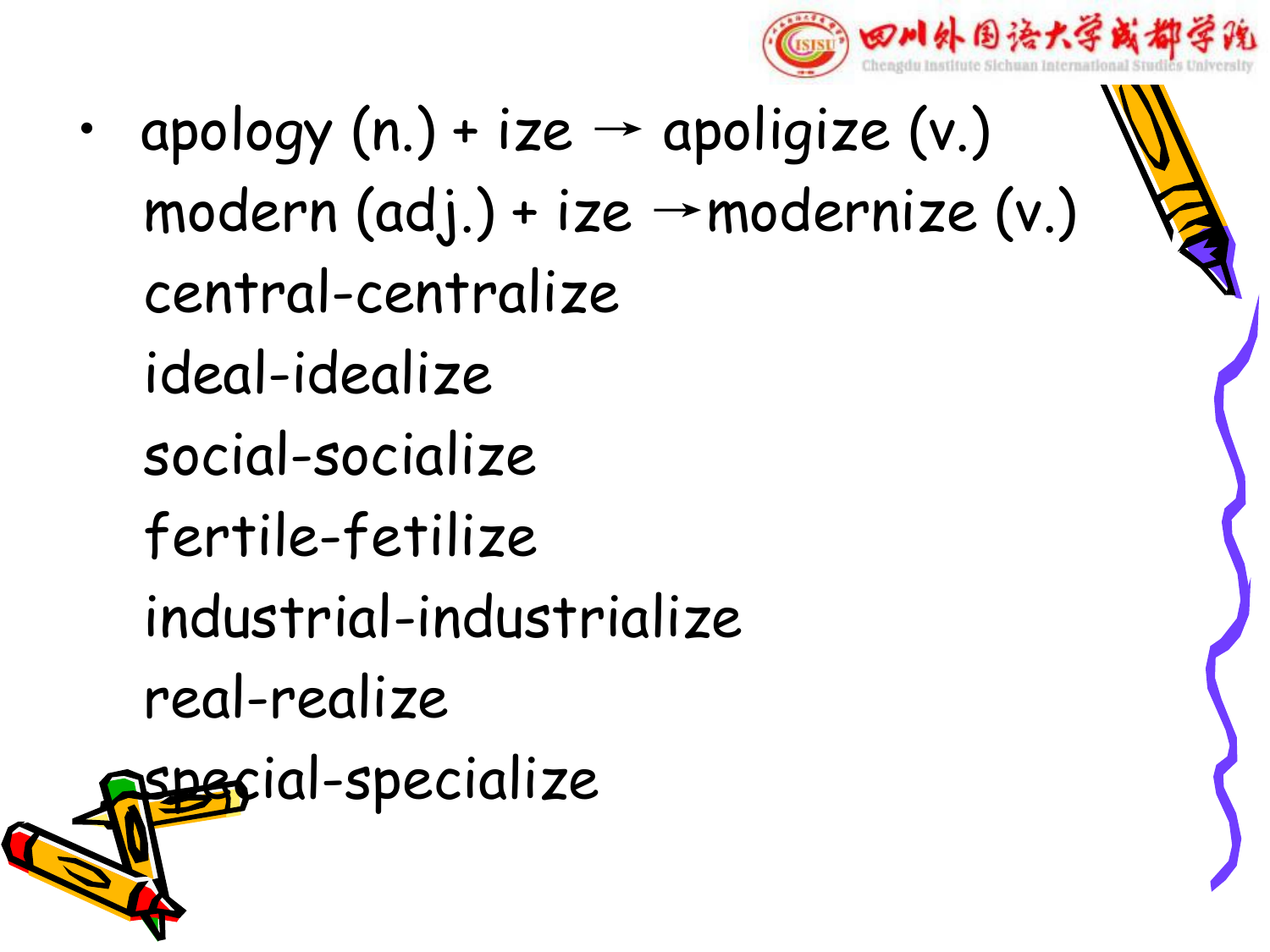

Ø expose v.

- $\cdot$  to enable sb. to see or experience new things learn about new beliefs, ideas, etc.使接触, 验
	- e.g. 这对父母让他们的孩子们在家接受古典乐的熏陶  $\circ$ 
		- The parents **exposed** their children **to** classical

music at home.

• to put sb/sth. in a place or situation where they are not protected from sth harmful or  $\overline{\text{Meas}}$ ant.使暴露,使遭受 e.g. 不要让小孩在阳光下暴晒。

Do not **expose** babies **to** strong sunlight.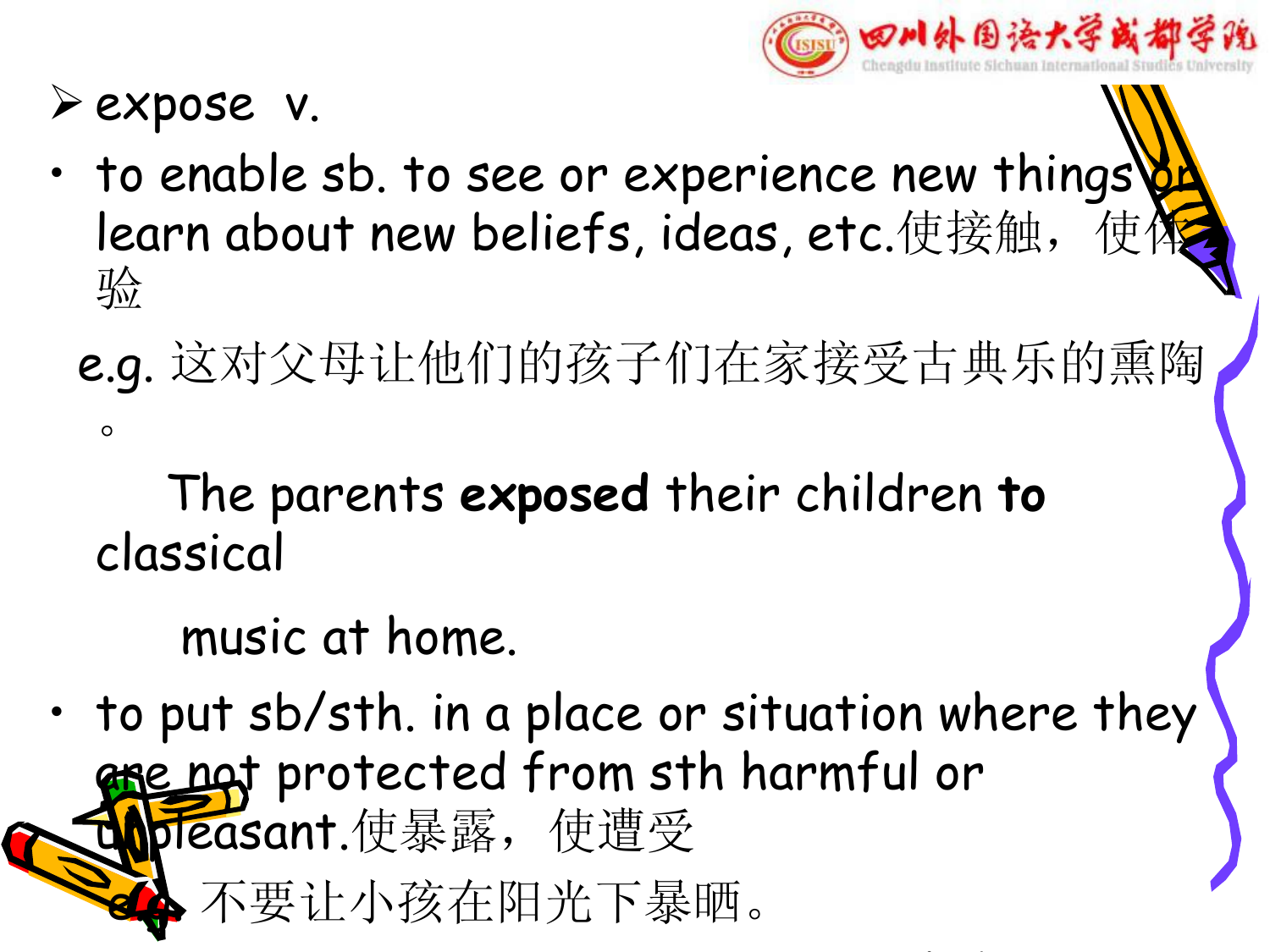

#### $\triangleright$  incompetence n.

• competent adj. (of people) having the  $\forall$ necessary ability, authortity, skill, http://www.cessary.com/<br>knowledge, etc. 能胜任的, 能干的。 eg. a highly competent driver 他照看不好孩子。

He 's not competent **to** look after children.

He 's not competent **in/at** looking after children.

• competence n. being competent; ability胜) 不幸,为,称职。

eg. No one doubts her competence **in** sowing problems./**to** solve problems.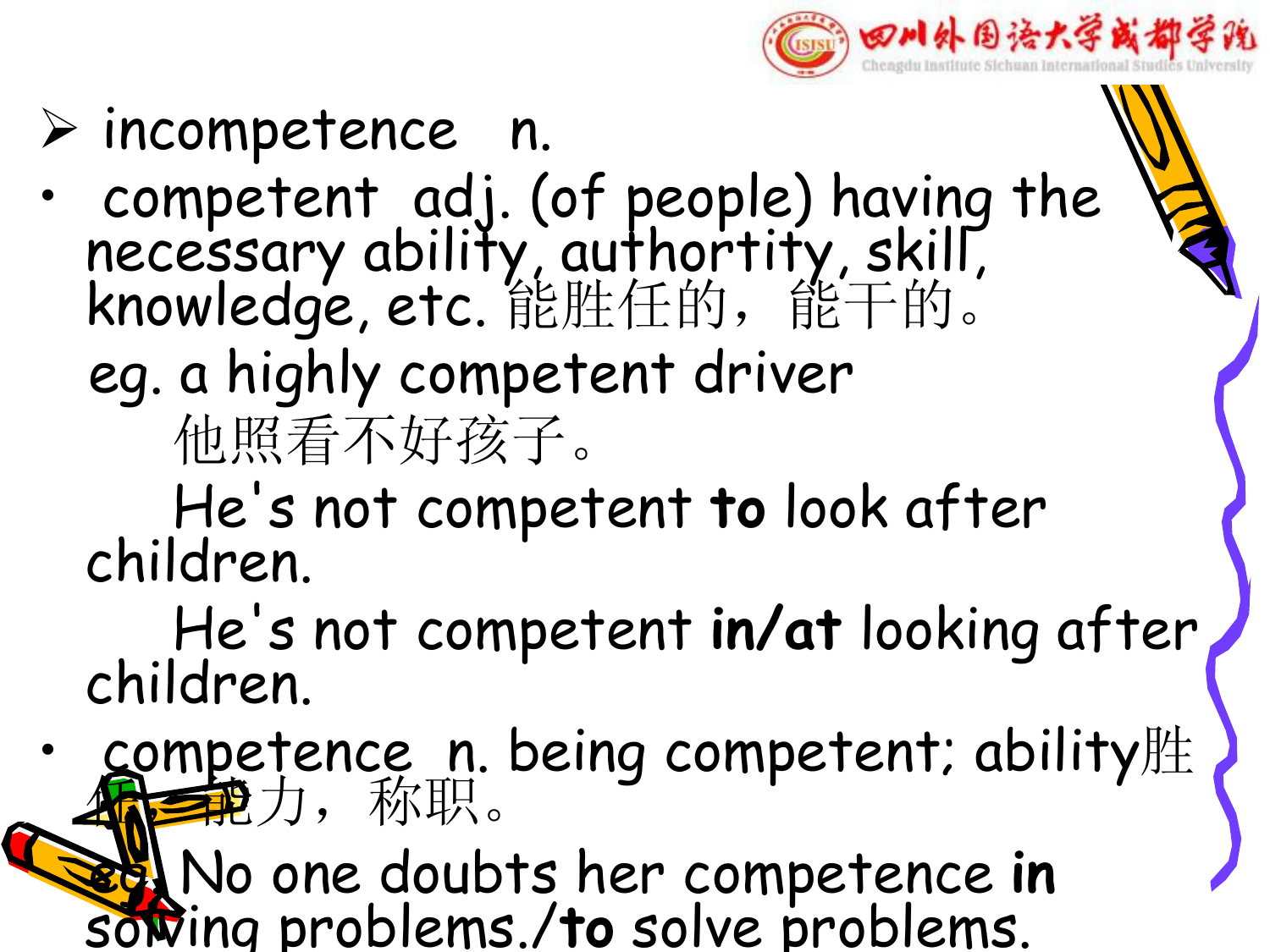

#### $\triangleright$  liter-: letter, word

### literal: adj. in the basic meaning of a word 字面意义的

- literacy: n. the ability to read and write 读写能力
- literature: n. 文学

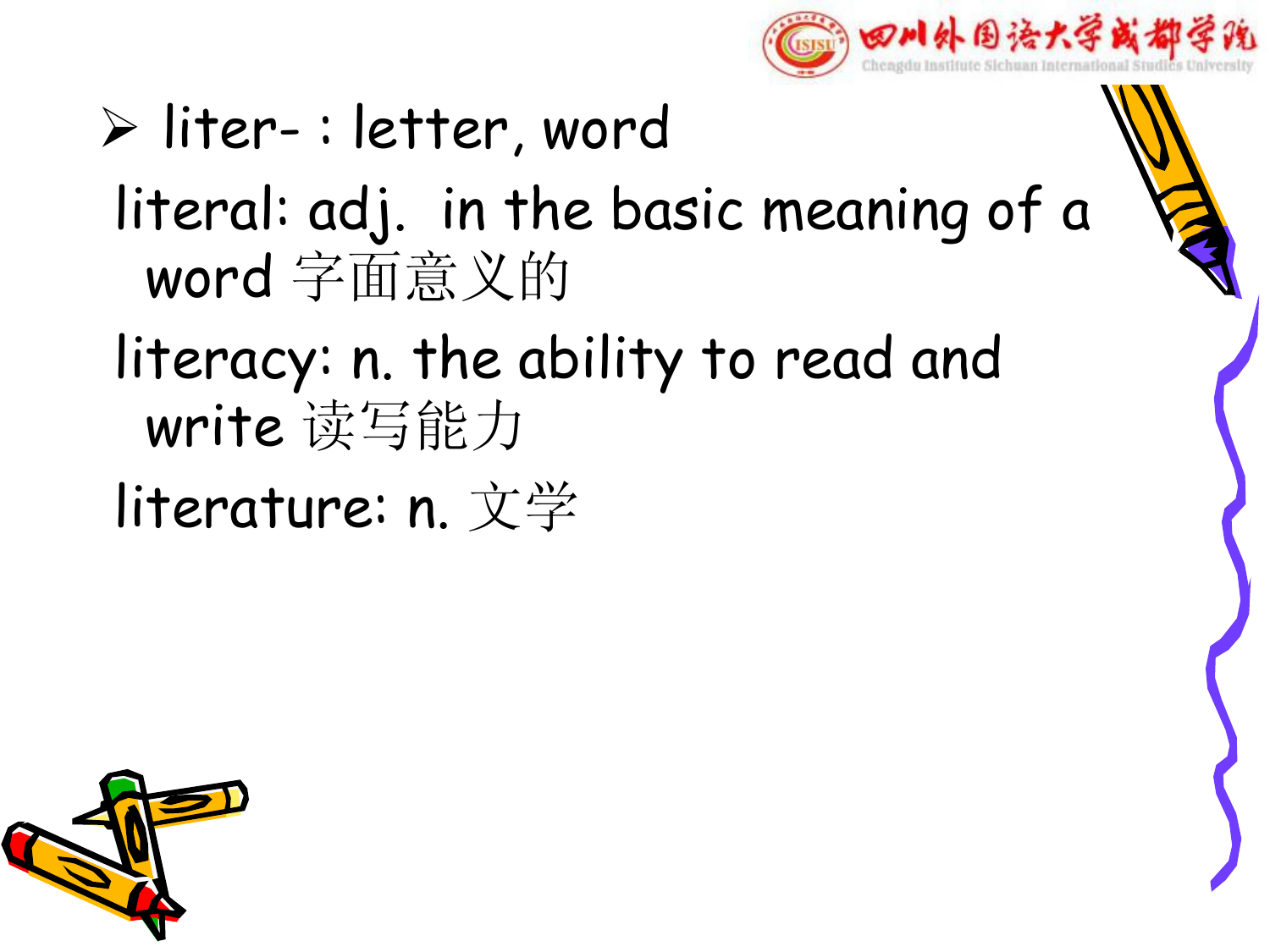

#### $\triangleright$  qualify v.

to reach the standard of ability or knowledge needed to do a particular job. 取 得资格(学历);合格

 $\triangleright$  qualified adj.

having suitable knowledge or experience for a particular job. 符合资格的, 合格的 e.g. 她工作干得十分出色。

She **is** extremely well **qualified for** the job.

a qualified doctor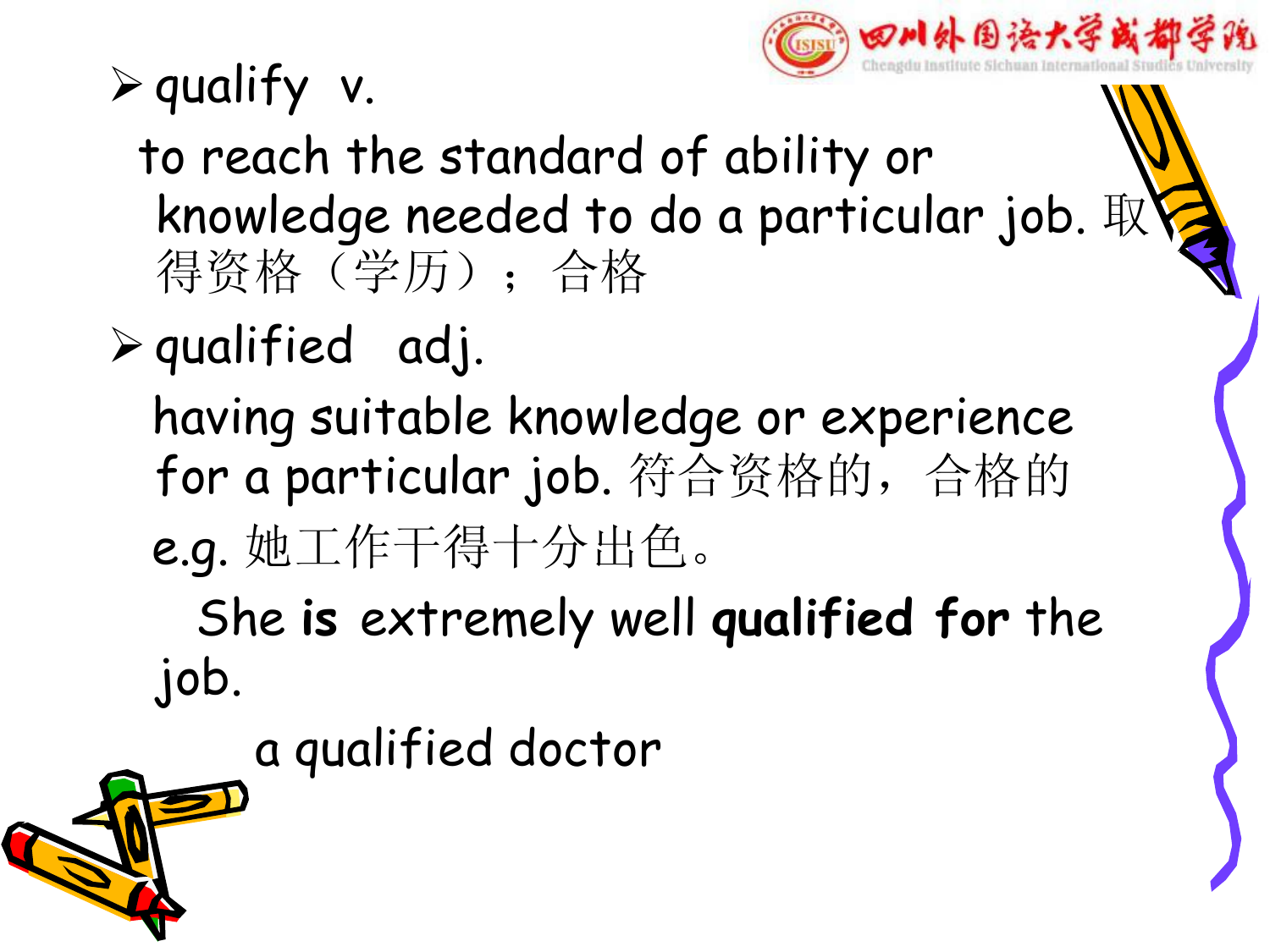

## **>qualification n.** 资格, 资历 e.g. 她没有资格做导游. She has no qualification to be a tour guide. qualify-qualification simplify-simplification certify-certification

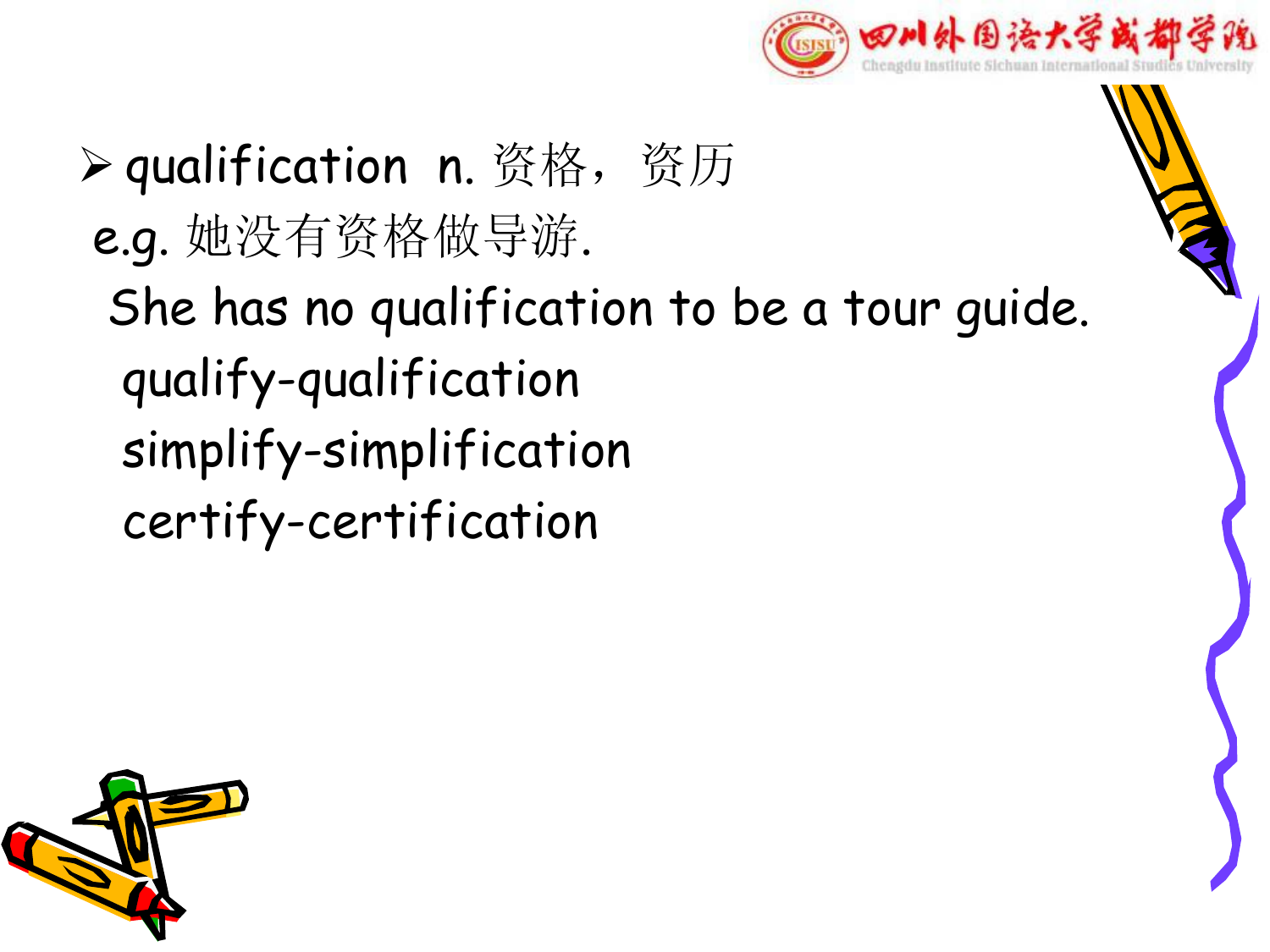

 $\triangleright$  rear

v. to care for a person or an animal until they are fully grown. 养育, 饲养 e.g. 她一个人撑起了一个五口之家。 She reared a family of five on her own. n. the back part of sth. 后部 adj. at or near the back of sth. 后面的 e.g. rear door

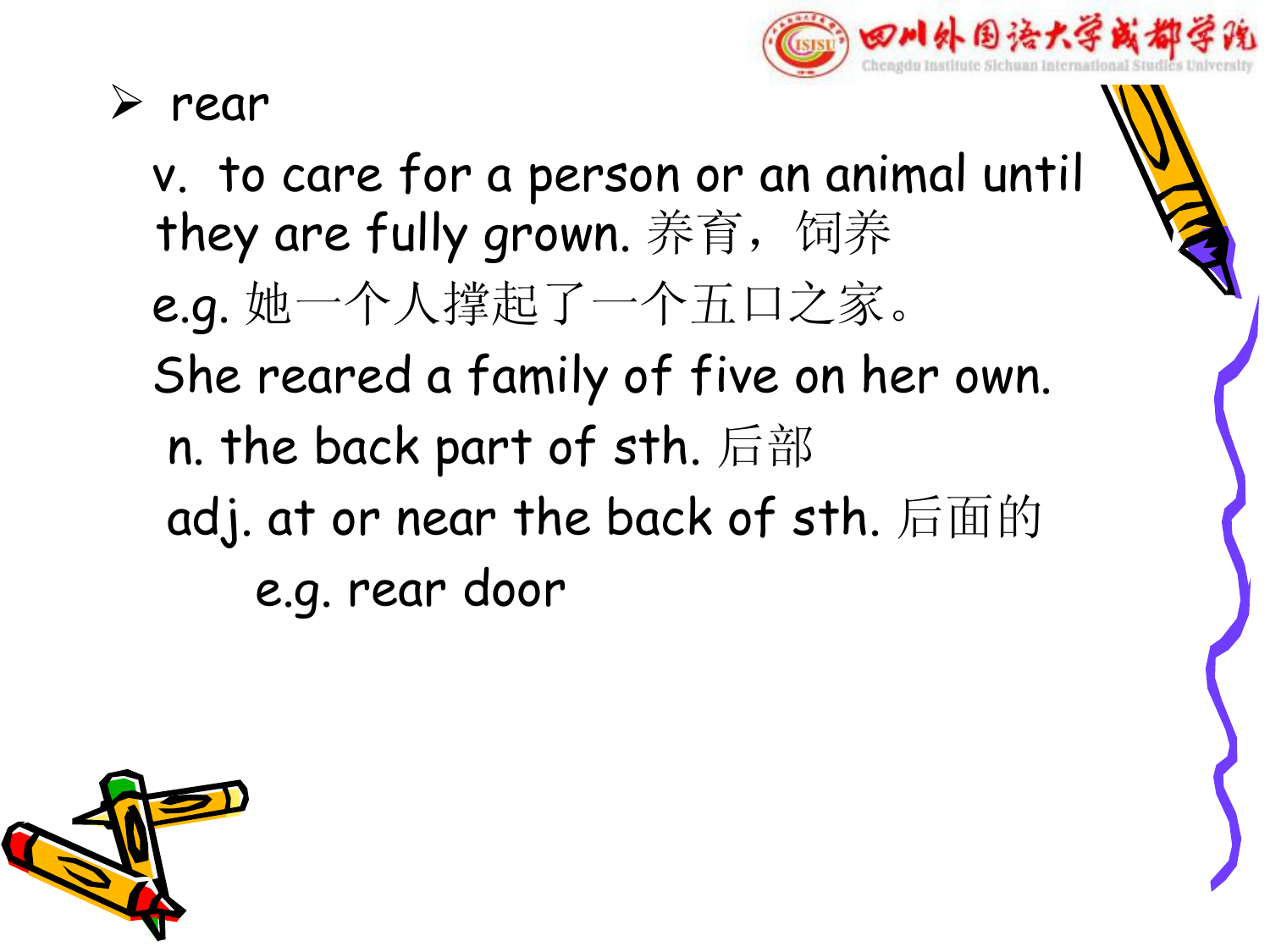

- specialize v. to spend most of your time studying one particular subject. 专门从事, 攻,专注于
	- eg.My sister **specializes in** contract law. 在30岁的时候,他开办了一家专做家用电脑生意 的公司。
	- At age 30,he started a company **specializing in** home computers.
- n. specialization
- adj. specialized eg. specialized knowledge
- **specialist n.** 专家 **peridlity** n. 专长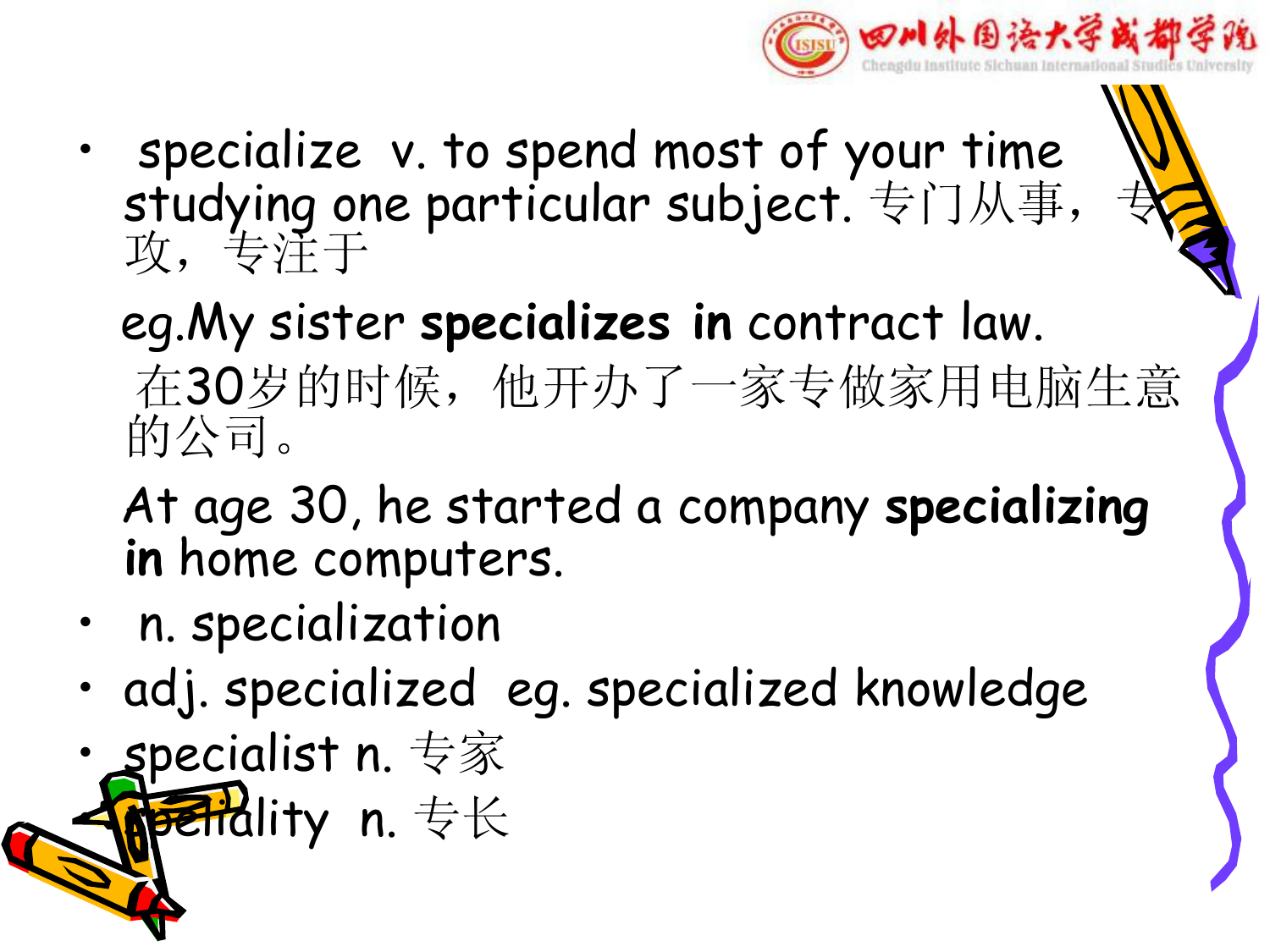

 $\triangleright$  suffice v.

to be enough足够, 足以 e.g. One warning sufficed to stop her doing it.

sufficient adj.

enough for a particular purpose足够的,充 足的 医心包的 医心包的 医心包的 医心包的 医心包的 医心包的

e.g.即使在干旱的年份,这里的食物和水也很充 足.

The food and water here is quite sufficient, **exan** in a dry year. Ø sufficiency n. 充足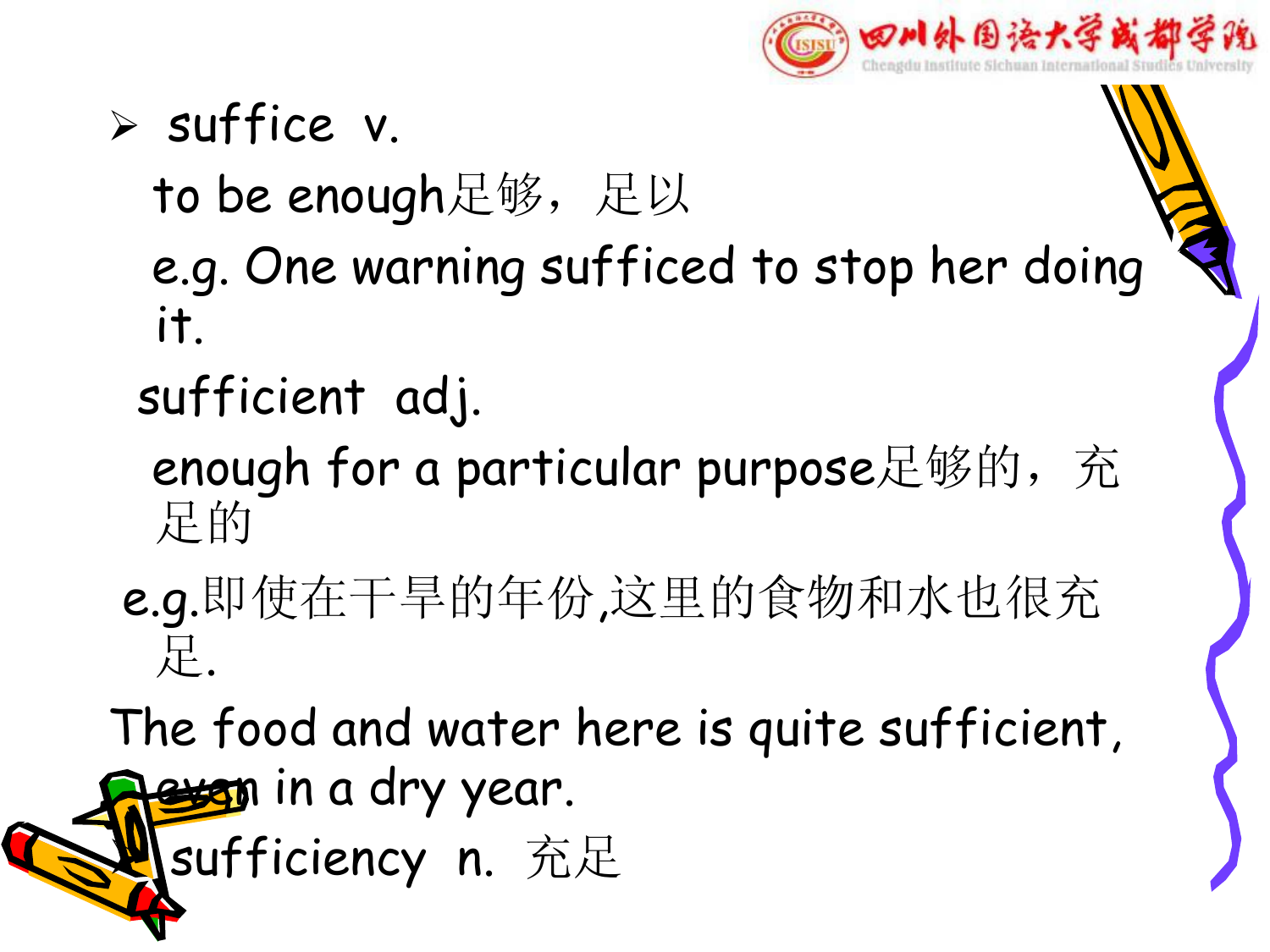

- Part I (paras. 1-8): the writer describes his encounter with a student of his. He tried but failed to convince the student that a pharmacy major needs to read great writers.
- Part II (paras. 9-14): he restates, fourteen years later, what he still believes to be the purpose of a university:

putting its students in touch with the best civilizations the human race has created.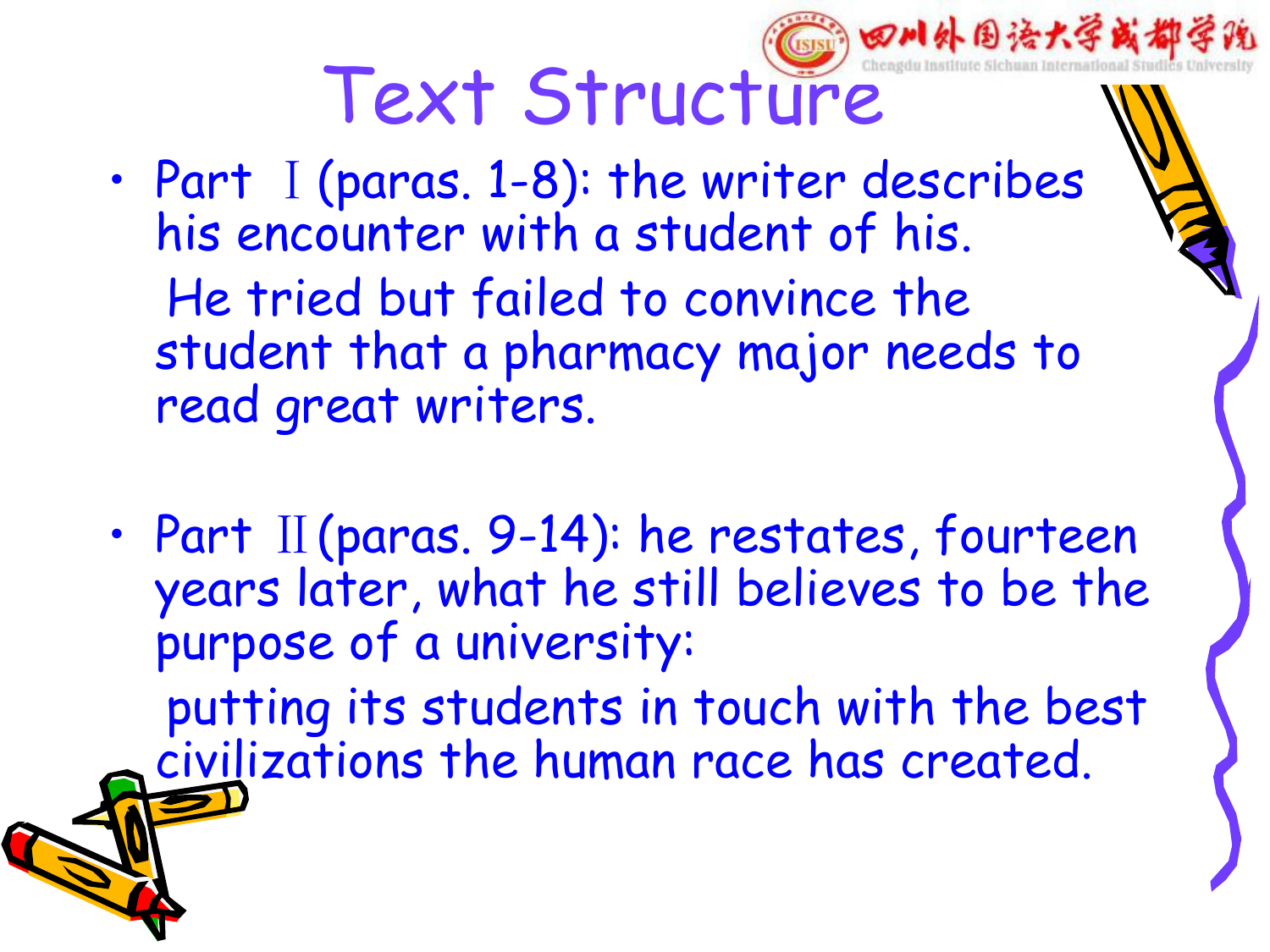

# Questions for Paras.1-3

- Q1. What did the writer do after he was fresh from graduate school? What course did he teach?
- Q2. Why did the student come to see him in the office?
- Q3. What reason could the writer tell the student?
- Q4. Did he give the student this **Preason?** Why?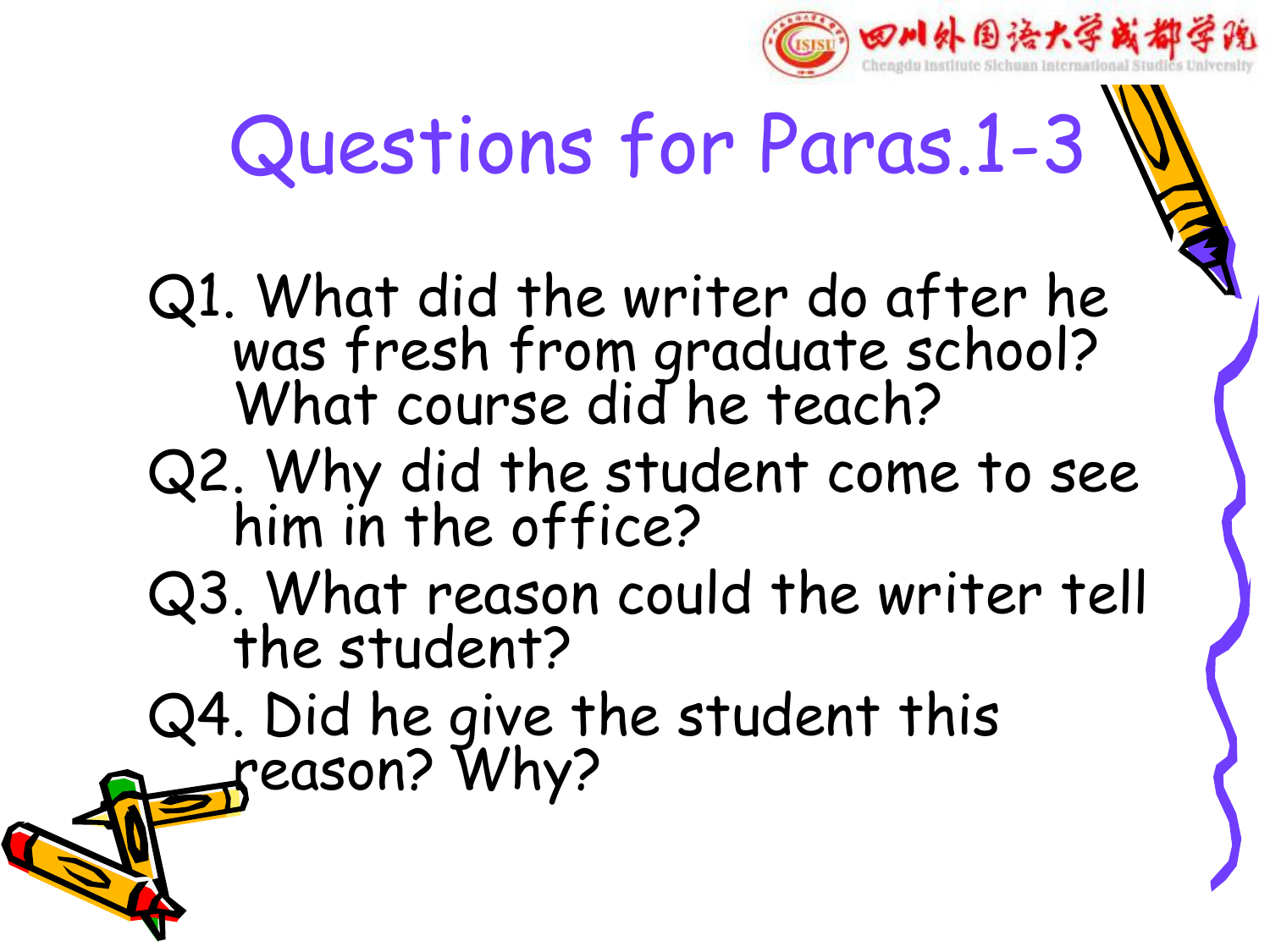

- I was fresh out of graduate school…
- be fresh out of/from sth: to have just come from a particular place; to have just had a particular experience, e.g. Students fresh from college should have a three-month probation in the company

undergraduate

freshman sophomore junior senior **Exp**aduate or graduate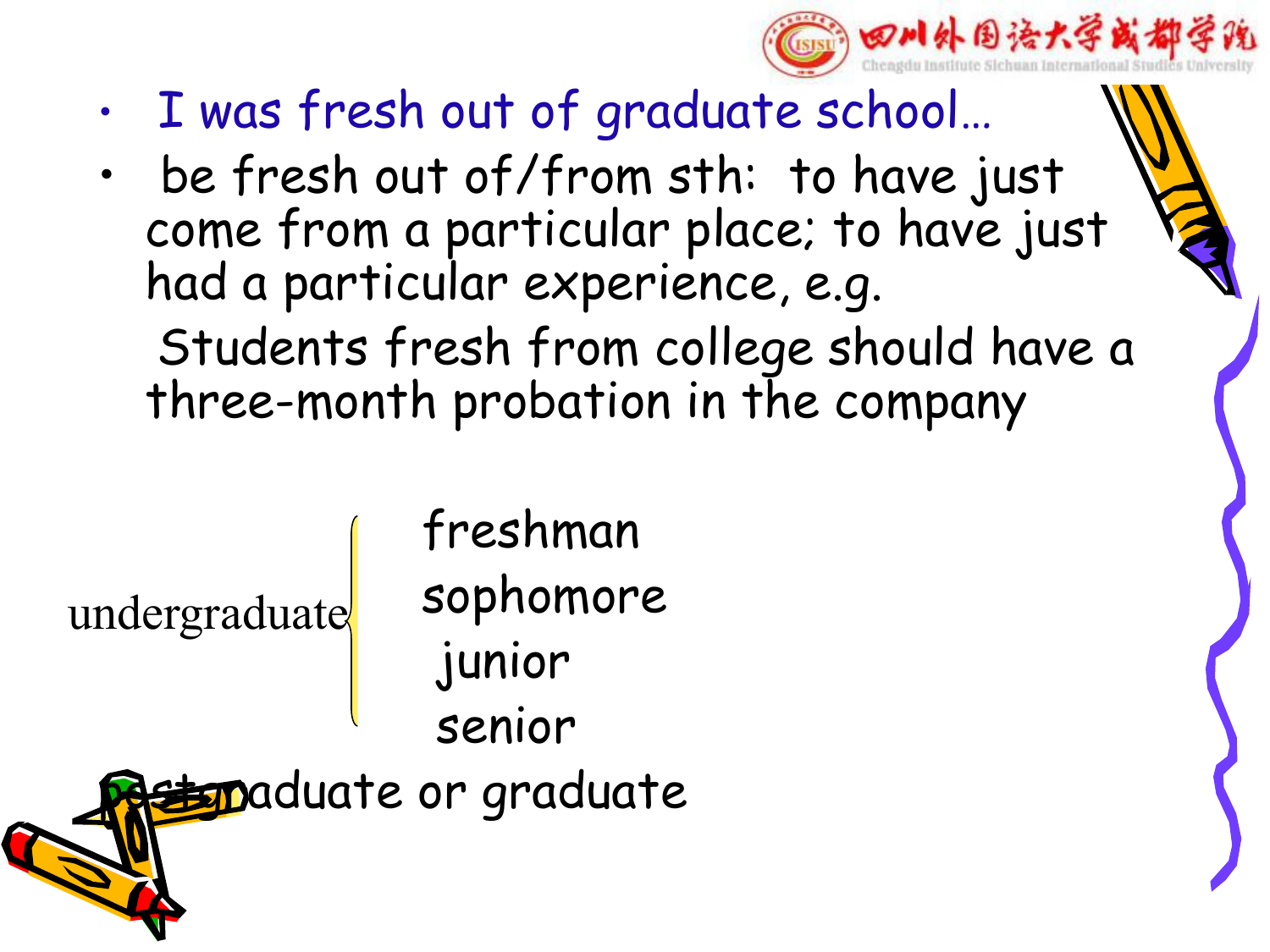

- Part of the student body was a beanpole with hair on top ... as if to say "All right, teach me something. "
- body:

a group of people who work or act together, often for an official purpose, or who are connected in some other way, 集体 ,团体,群体

e.g. a law-making body

part of the student body:

**Ene** of the students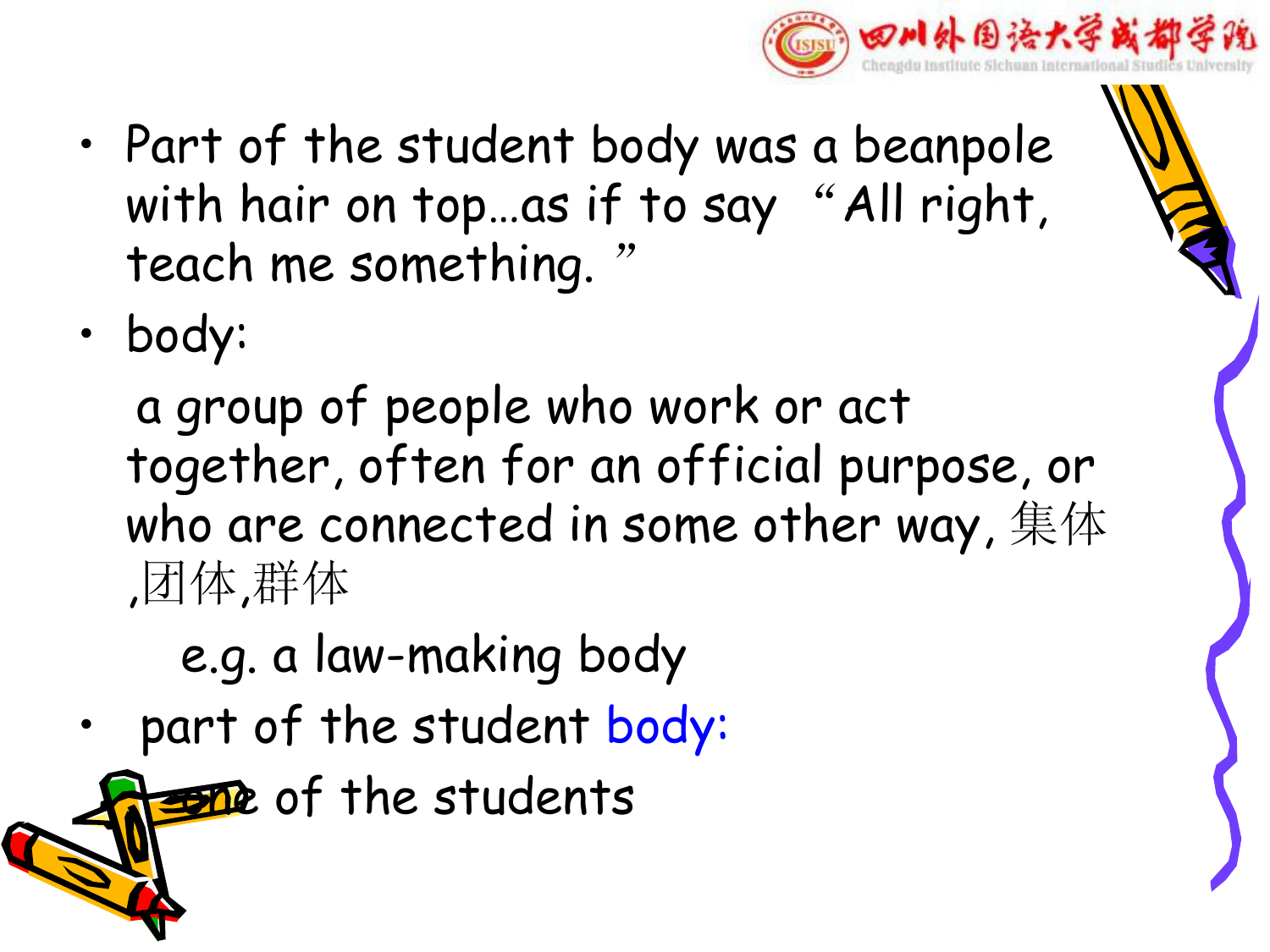

• As attributives placed after the n/pronoun.

eg. China is country with a long history.

The man with a scar on his forehead is his father.

Soon he came to a river with a **Wo**dden bridge over it.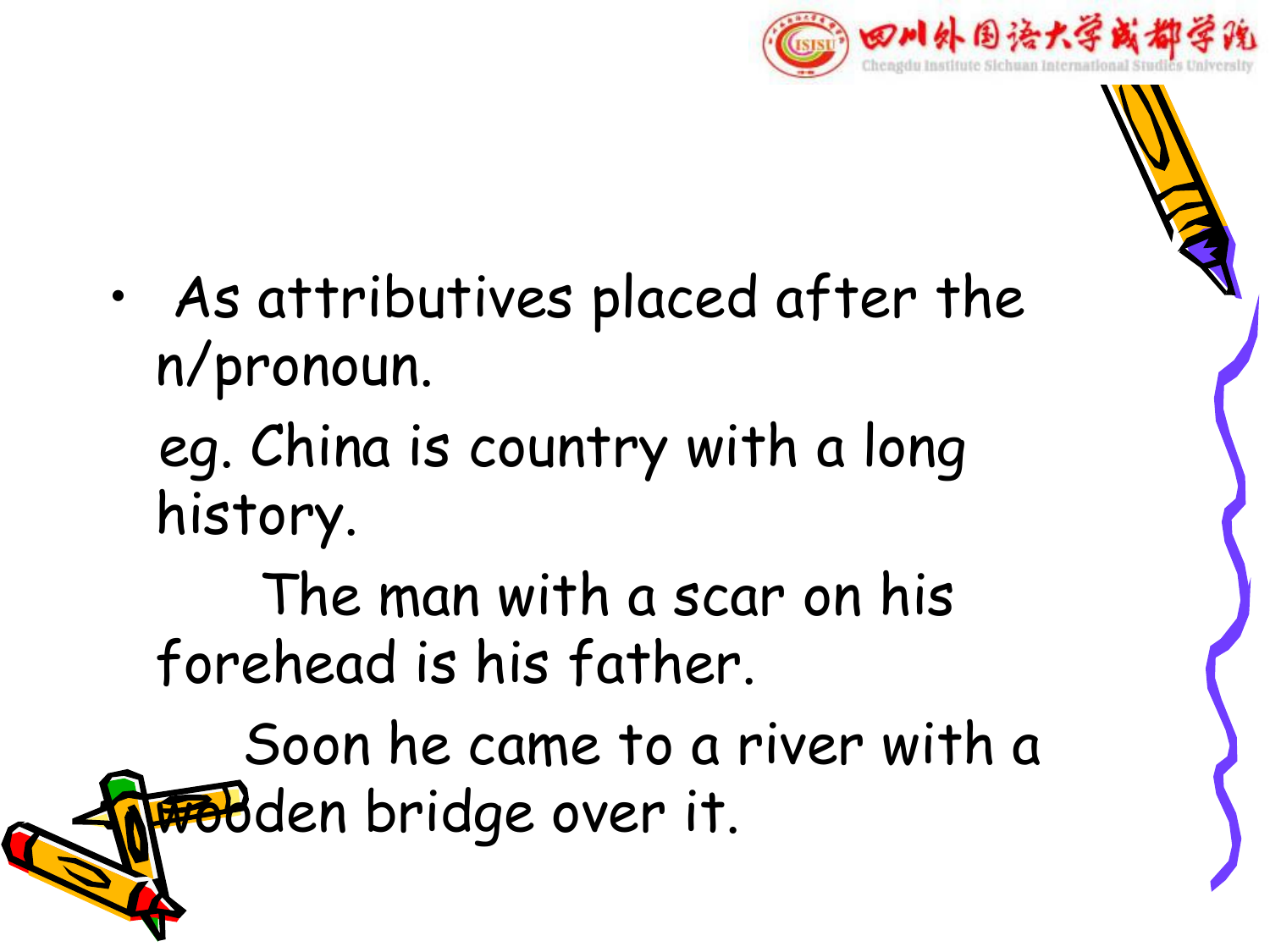

- $\bullet$  (with) + n/pron+ present participie/ past participle
	- / prepositional phrases/to-infinitive/adj/adv.
- The murderer was brought in, with his hands tied
	- behind his back.
- He sat in front of the young people, his dusty face masking his age.
- be old man stood there, with his back against wall.
- he boy raised his head with his eys full of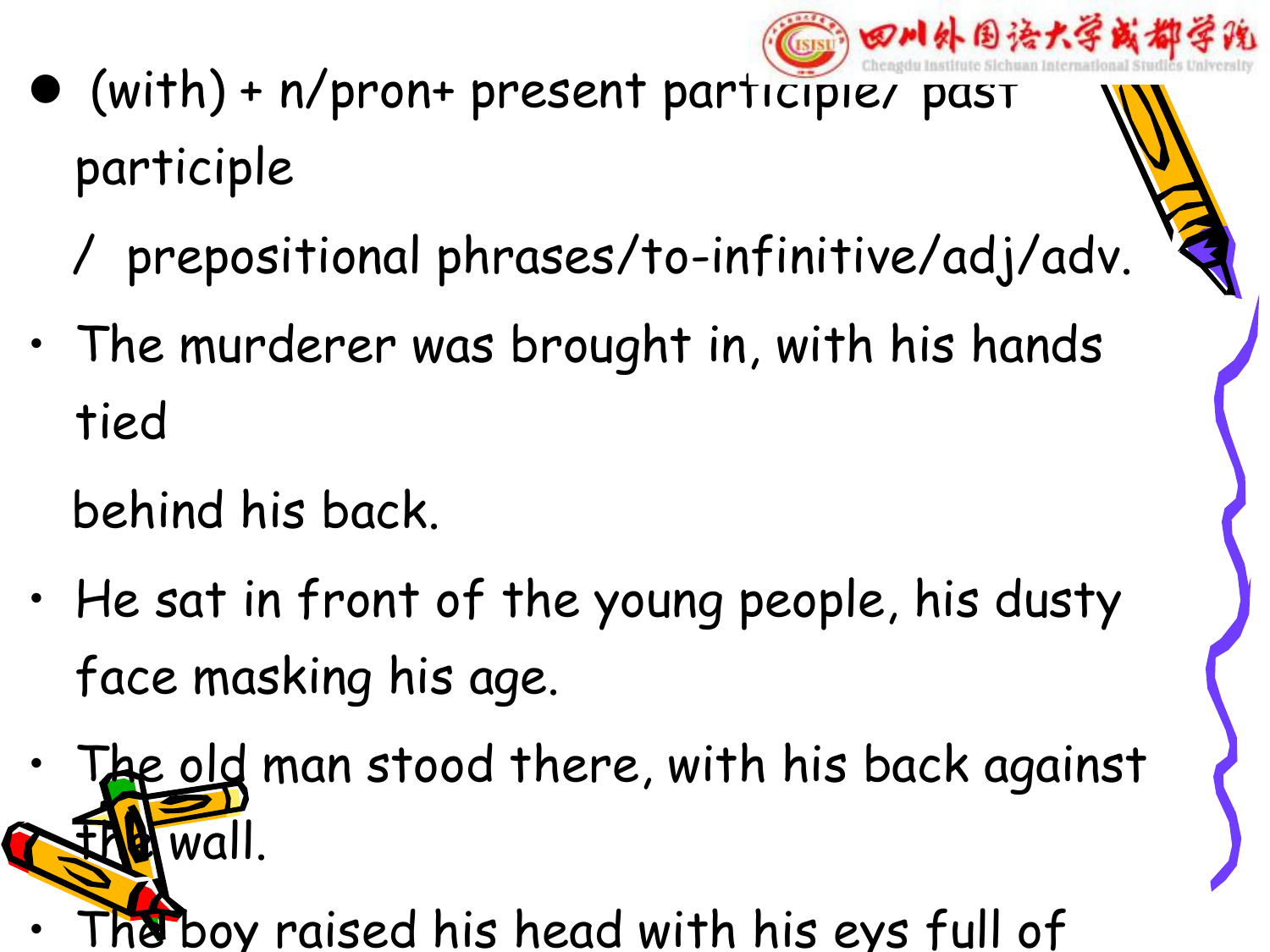

- He left Italy with his heart broken.
- The naughty boy stood before his teacher with his head down.
- With ten minutes to go, you'd better hurry.

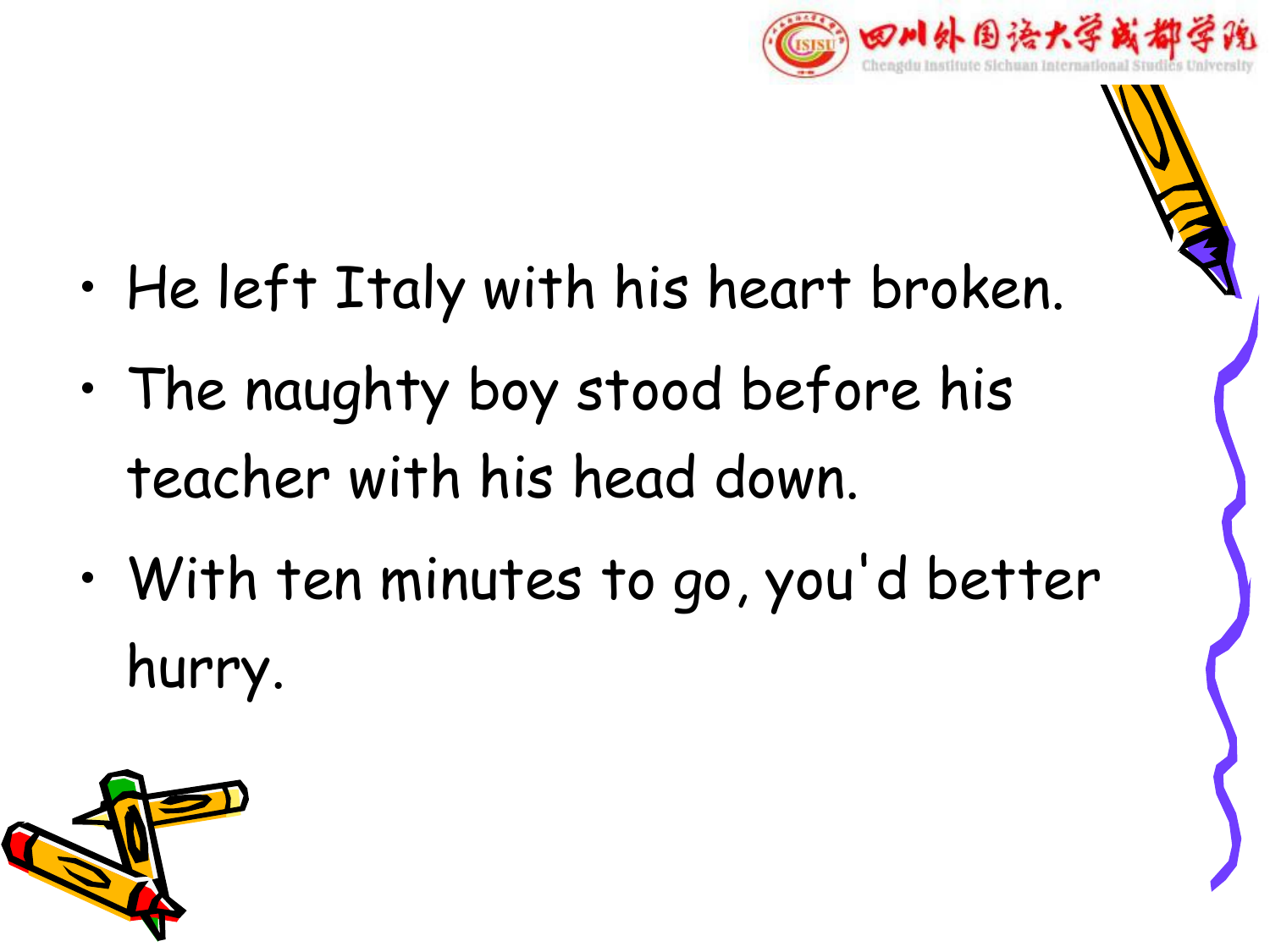

## $\overrightarrow{a}$  **as** if  $+n/a$ **dj.**(phrase)/to in **participle/prep. phrase/adverbial clau of manner**

- $\blacksquare$  He acts as if a fool.
- $\blacksquare$  The girl left the room hurriedly as if angry.
- $\blacksquare$  He paused as if to let the sad memory pass.
- **From time to time, Jason turned round as if** searching for someone.
- Alice, very pale, was leaning against him as if for support.
- $\sum$  if he wanted to say...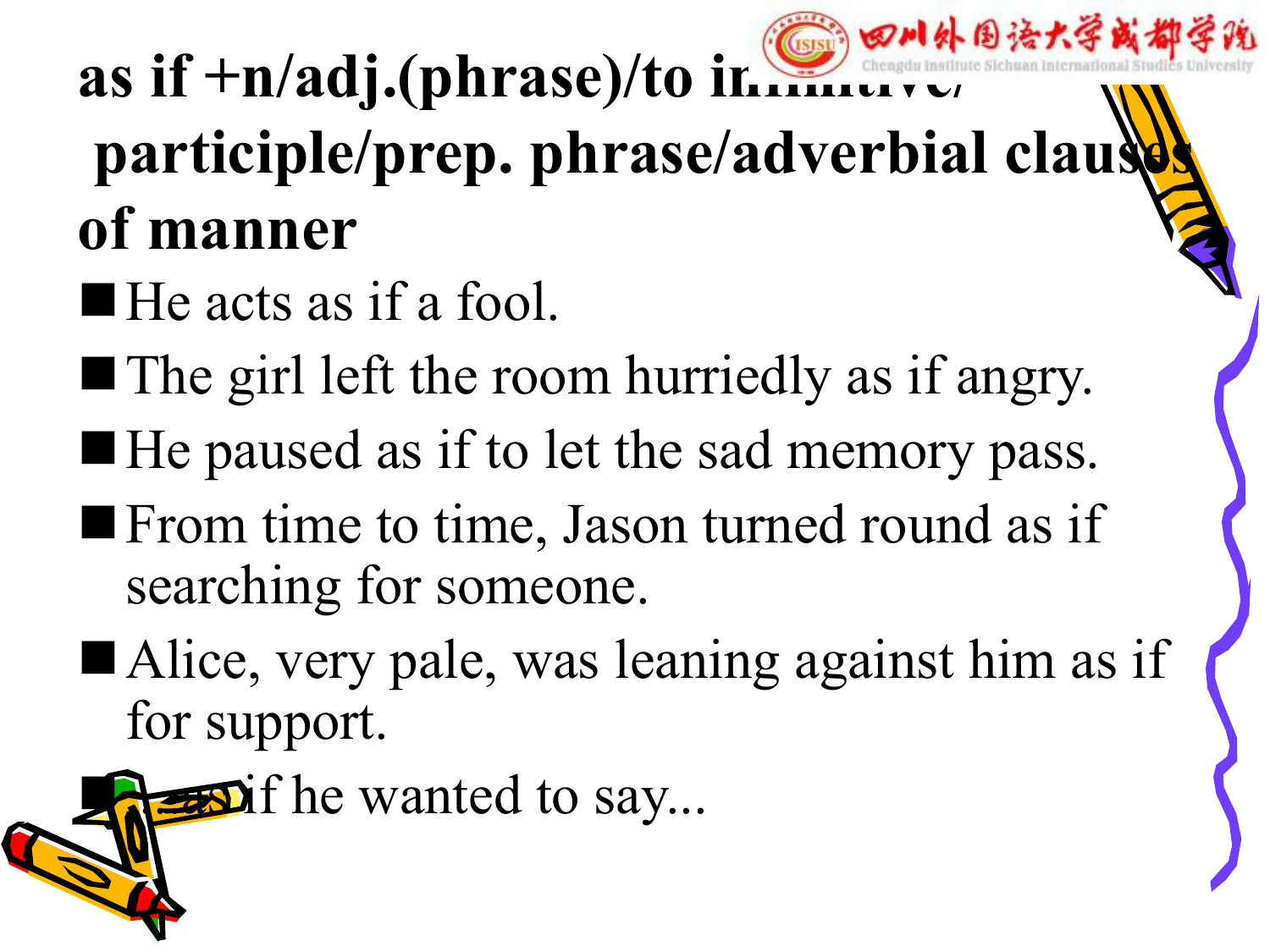

- New as I was to the faculty, I could have told this specimen a number of things.
- New as I was to the faculty: Concessive clause, meaning "Although…"

## More examples:

尽管这似乎很荒谬,但这个故事是真的。

Ridiculous as it seems, the tale is true.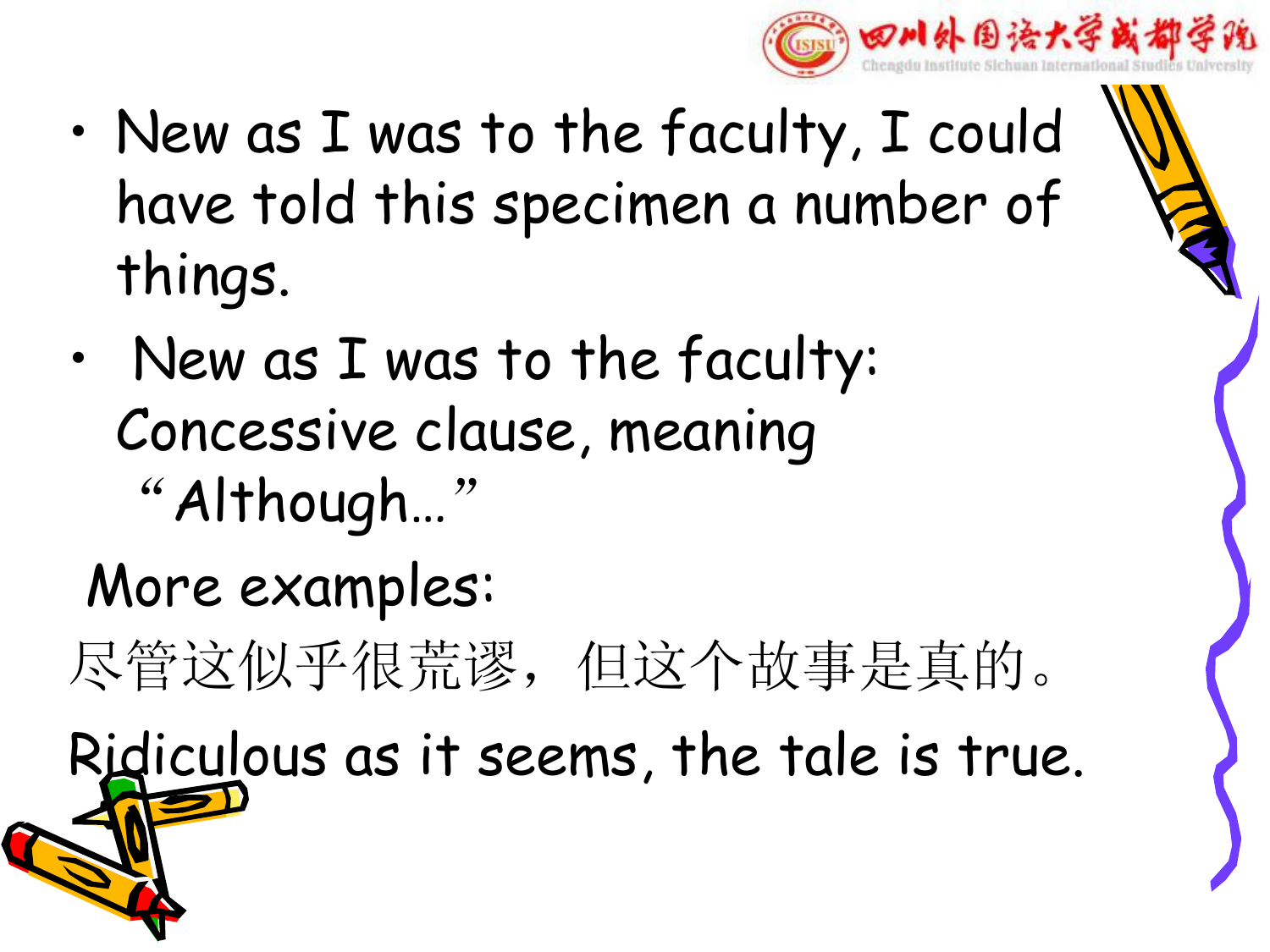

• new to sth: not yet accustomed to sth; unfamiliar with sth

eg. They are still new to the work.

• could have done: subjunctive mood e.g. 本来他可以通过考试,但他太粗心了. He could have passed the exam, but he was so careless.

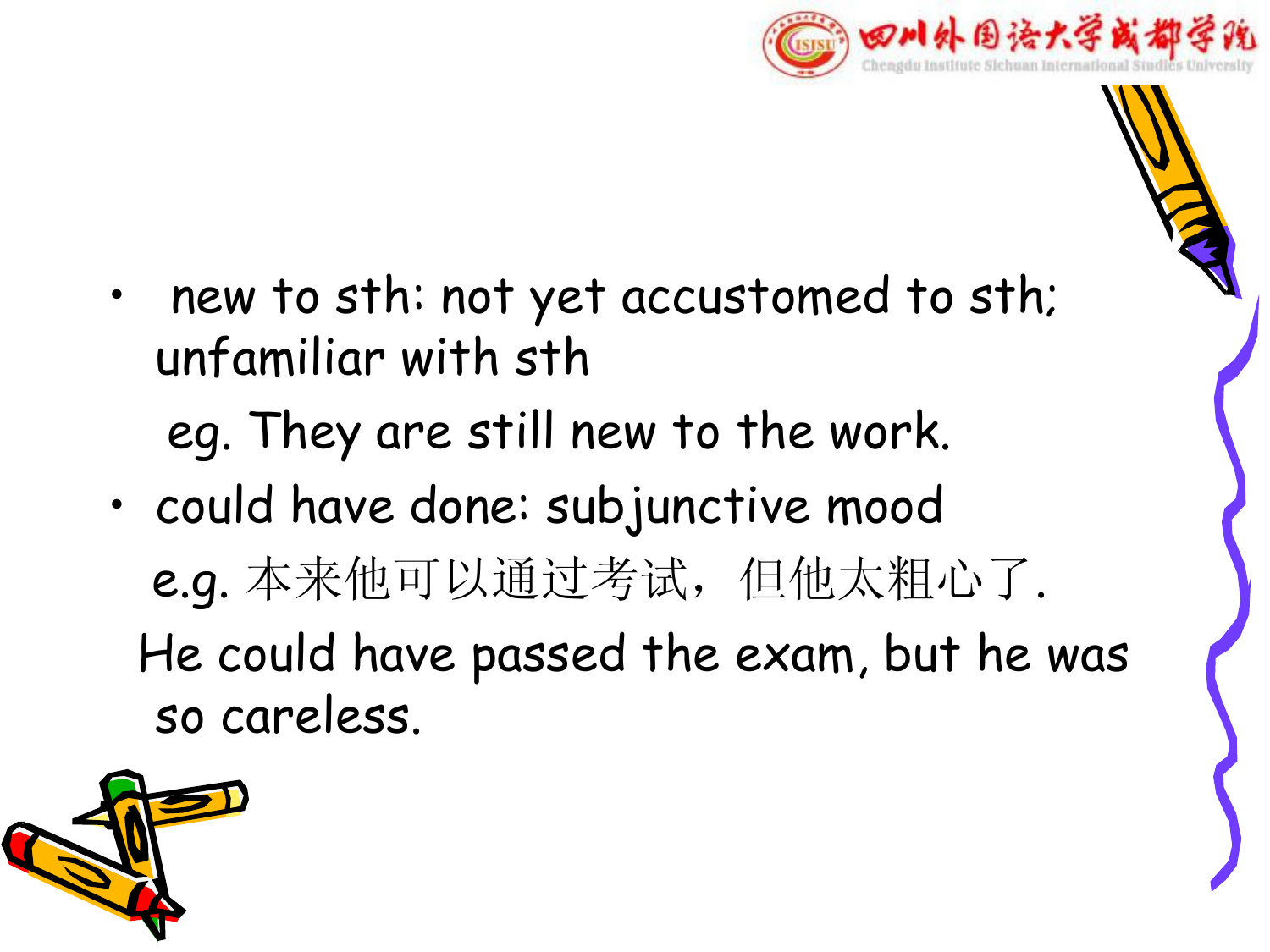

- ..., but it would further certify that he had been exposed to some of the ideas mankind has generated within its history.
- be exposed to (usually, a new idea or feeling): to be given experience of it, or introduced to it, e.g.
	- Studying abroad, he was exposed to a new way of life.
	- 想要更了解我们生活的这个世界,我们得接触不同的 文化。

To learn more about the world we live in, we should be exposed to different **Enflures**.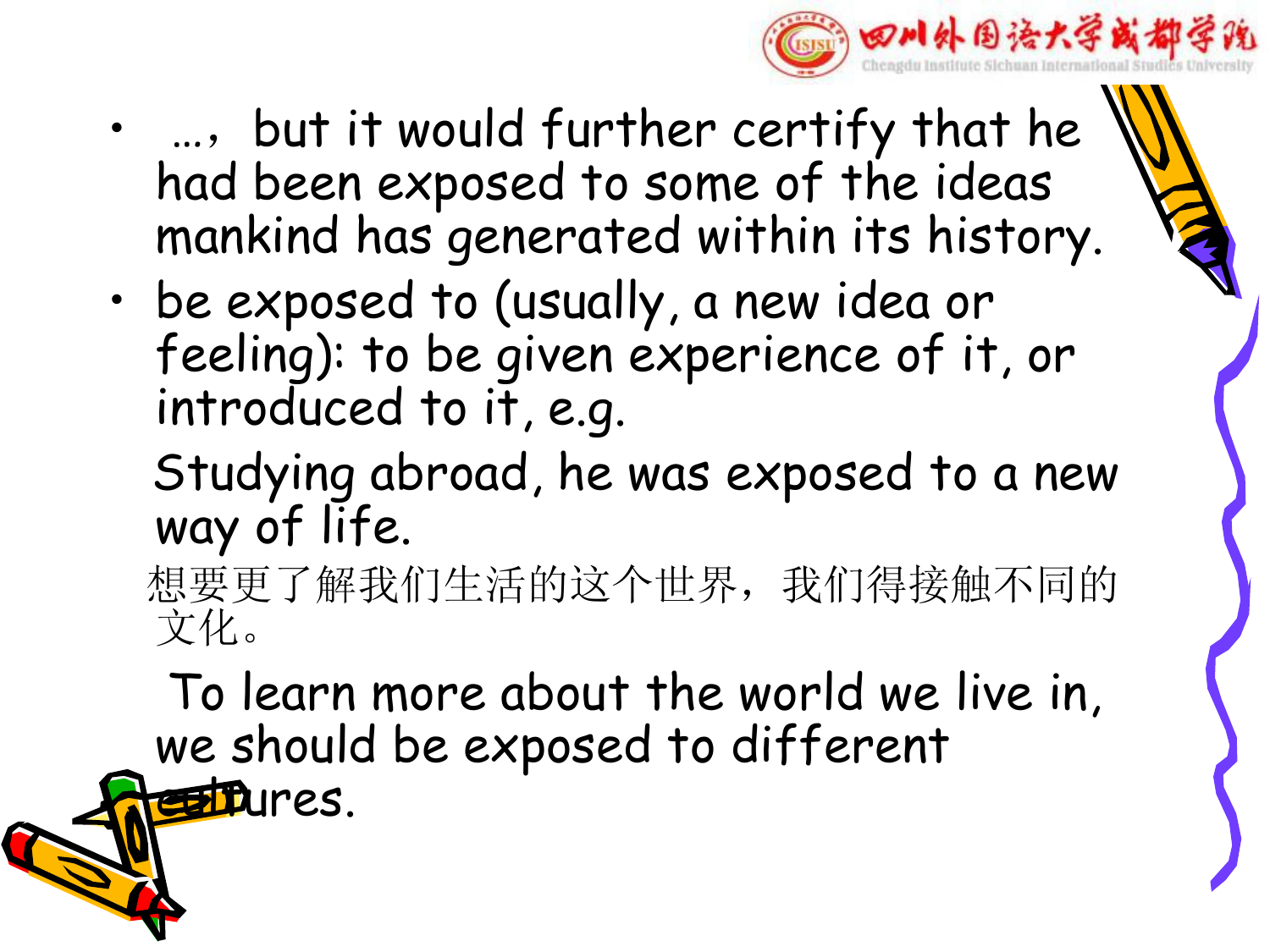

- I could have told him all this, but it was  $\mathbb{N}$ fairly obvious he wasn't going to be  $\mathbb{V}$ around long enough for it to matter.
- matter:

n. affair, topic or situation事情, 问题, 情 况

v. to be important or have an important effect on sb./sth., e.g.重要,要紧  $\qquad \qquad \blacksquare$ 

It hardly matters what you learn, as long as it deeply interests you and helps to **the set of the set of the set of the set of the set of the set of the** broaden your horizon.

你同不同意已经不重要了.我已经决定了.

It doesn't matter whether or not you **agree.** My mind is made up.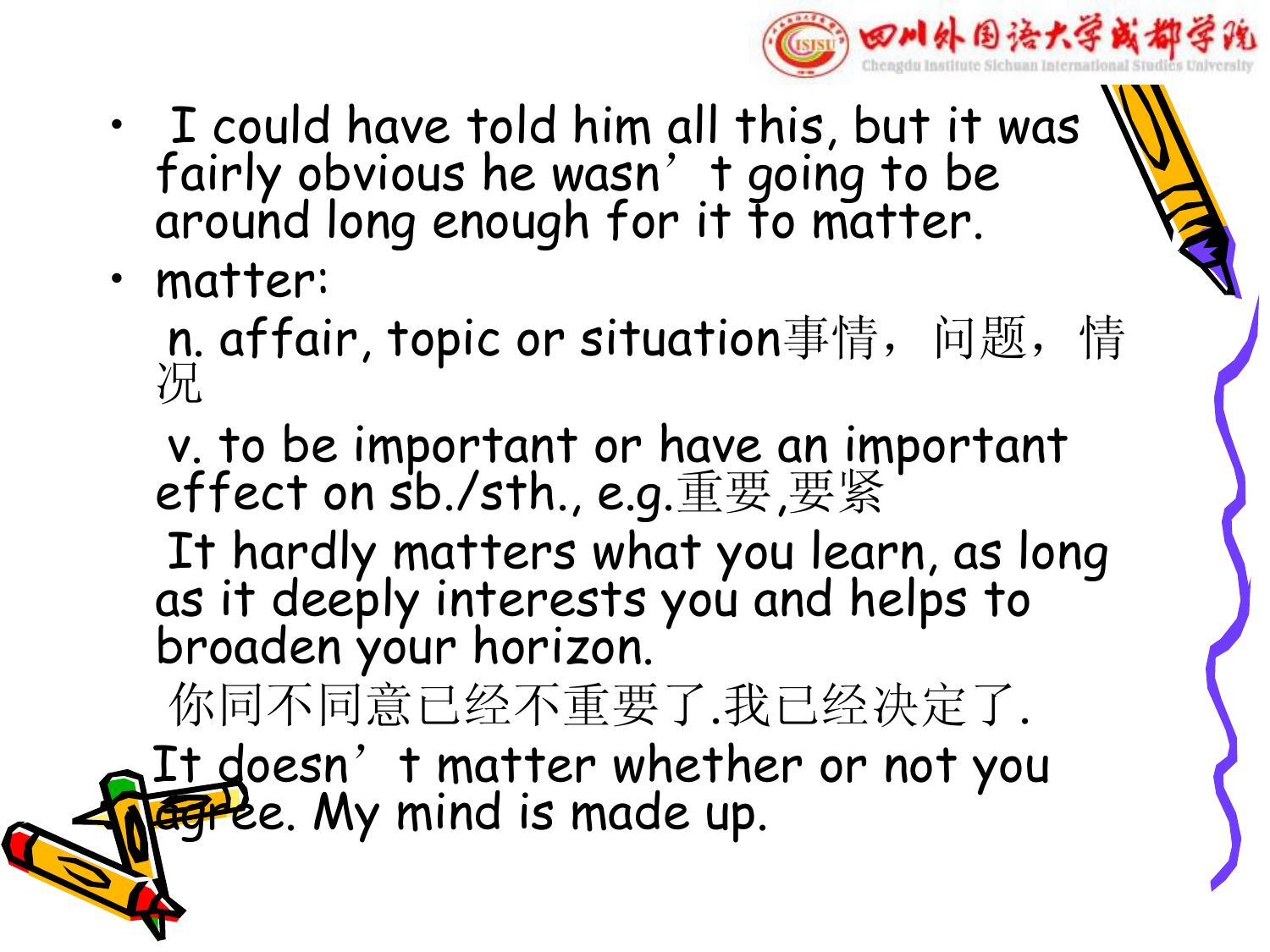

# Questions for Paras.4-8

## Q1. What reason did the writer finally give?

#### Q2. Do you think the student was convinced?

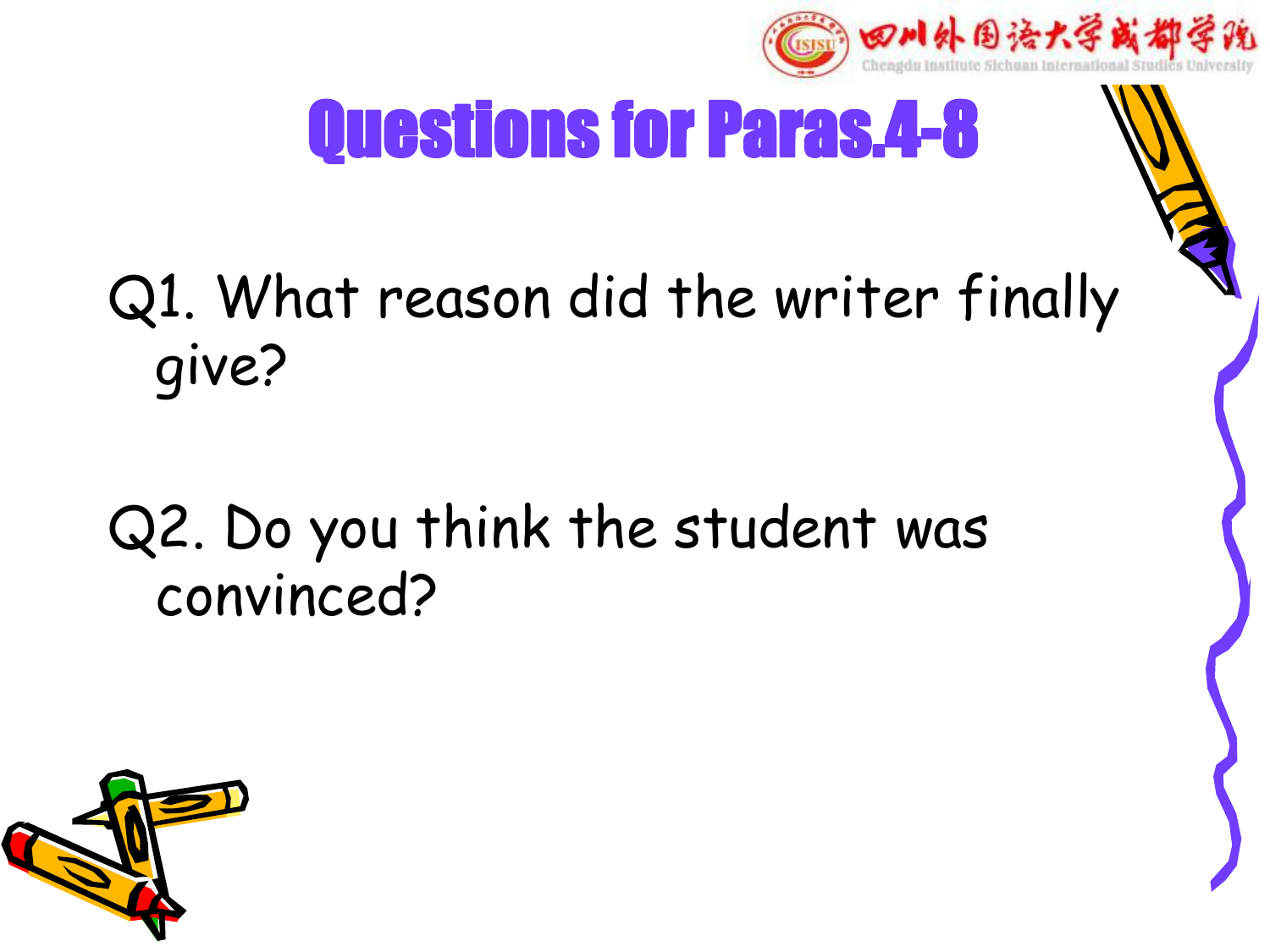

- …your days are going to average out to about twenty-four hours. average adj.
- found by calculating the average eg. The average age of the students is 19.
- He is not a child of average intelligence. average: of the ordinary or usual standard

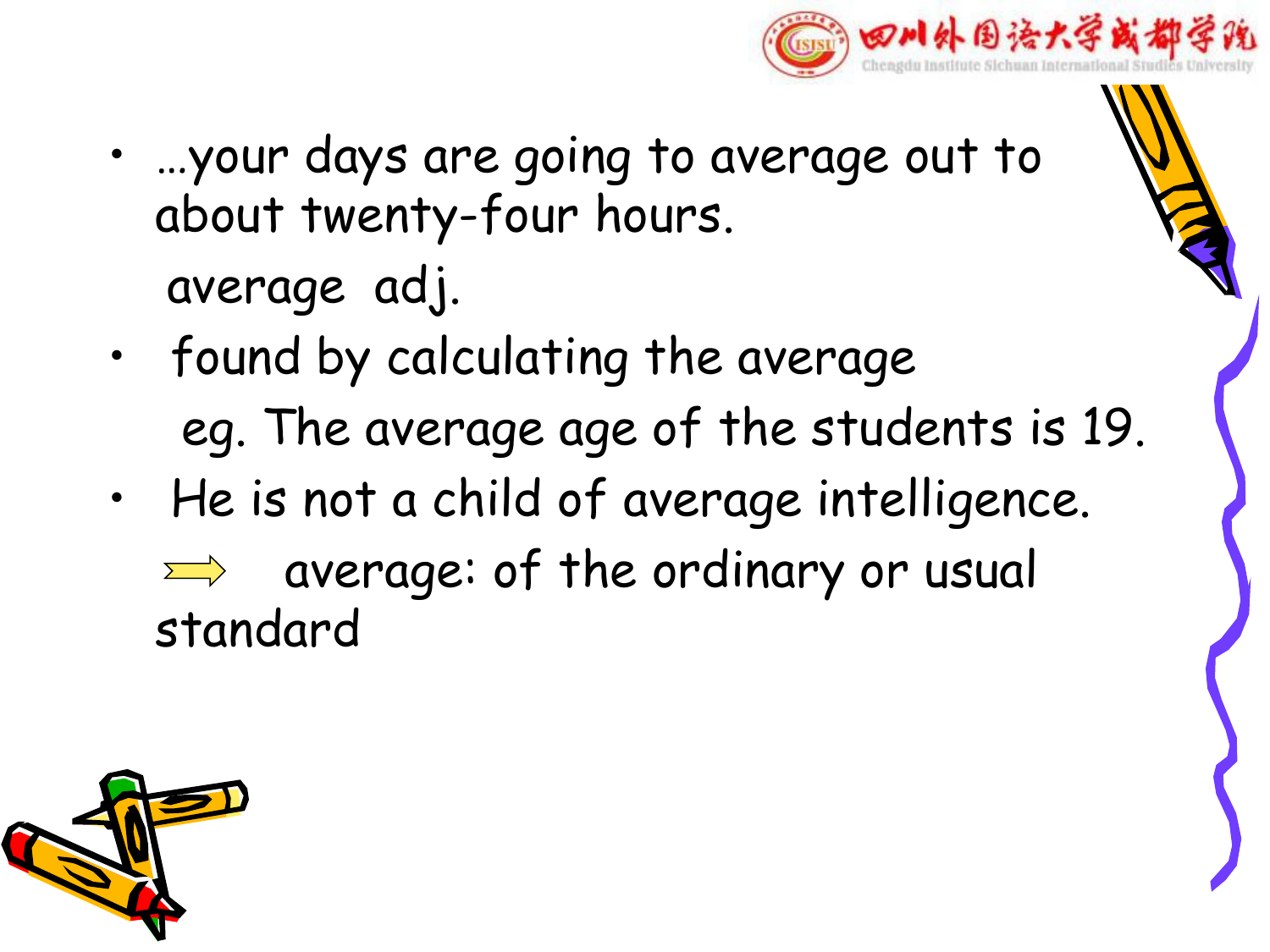

average out  $: (infm)$  to come to an average ordinary level or standard, esp. after being higher or lower,

e.g.

The restaurant's monthly profits averaged out at 30% last year.

这对夫妇的收入平均是5000元每月.

The couple's joint income averages out to 5,000 yuan a month.

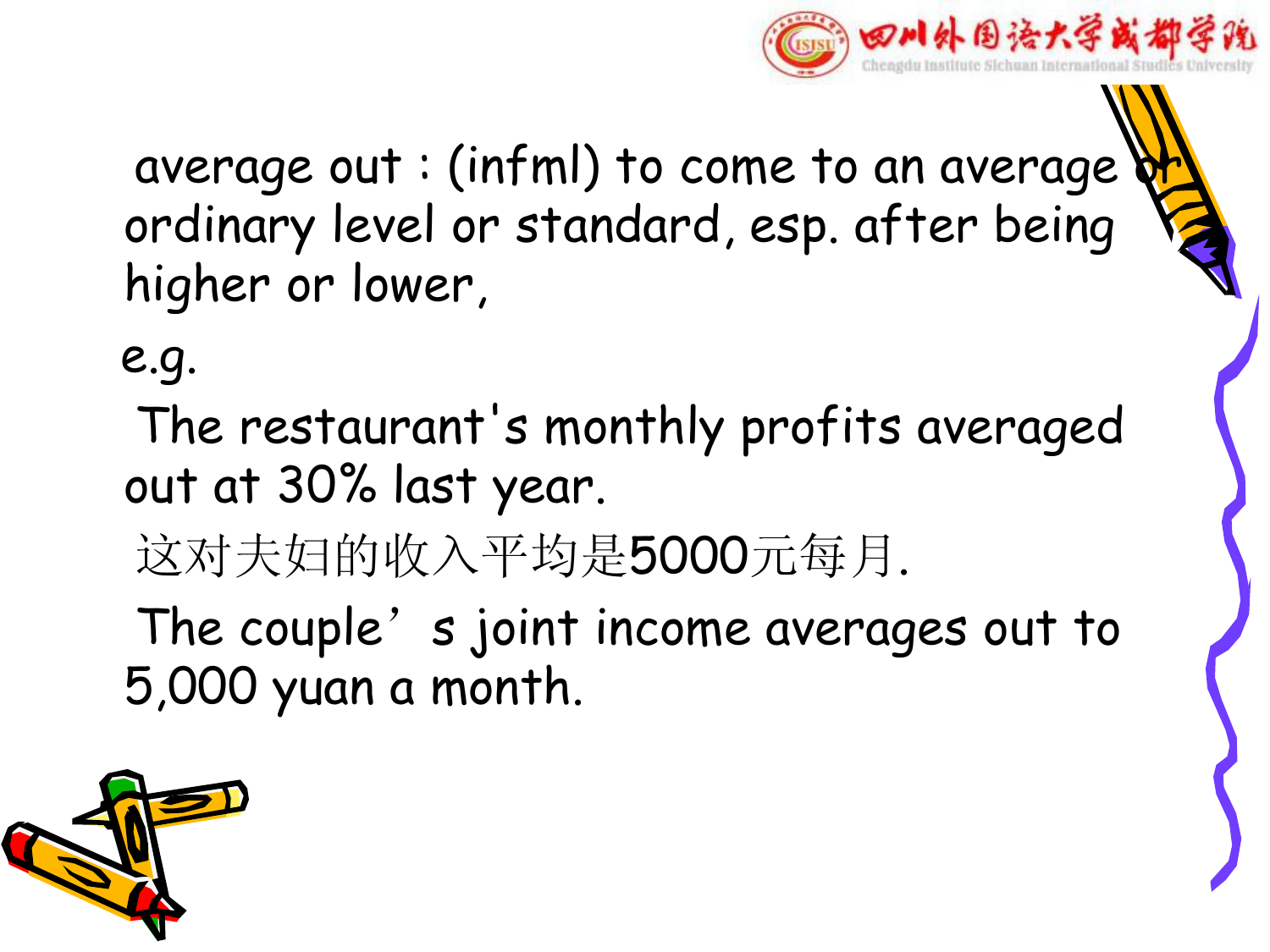

- ....but the average willl tend to hold. hold = hold good (idm): remain true or valid仍然适用,仍然有效
	- The same argument doesn 't hold good in all cases.

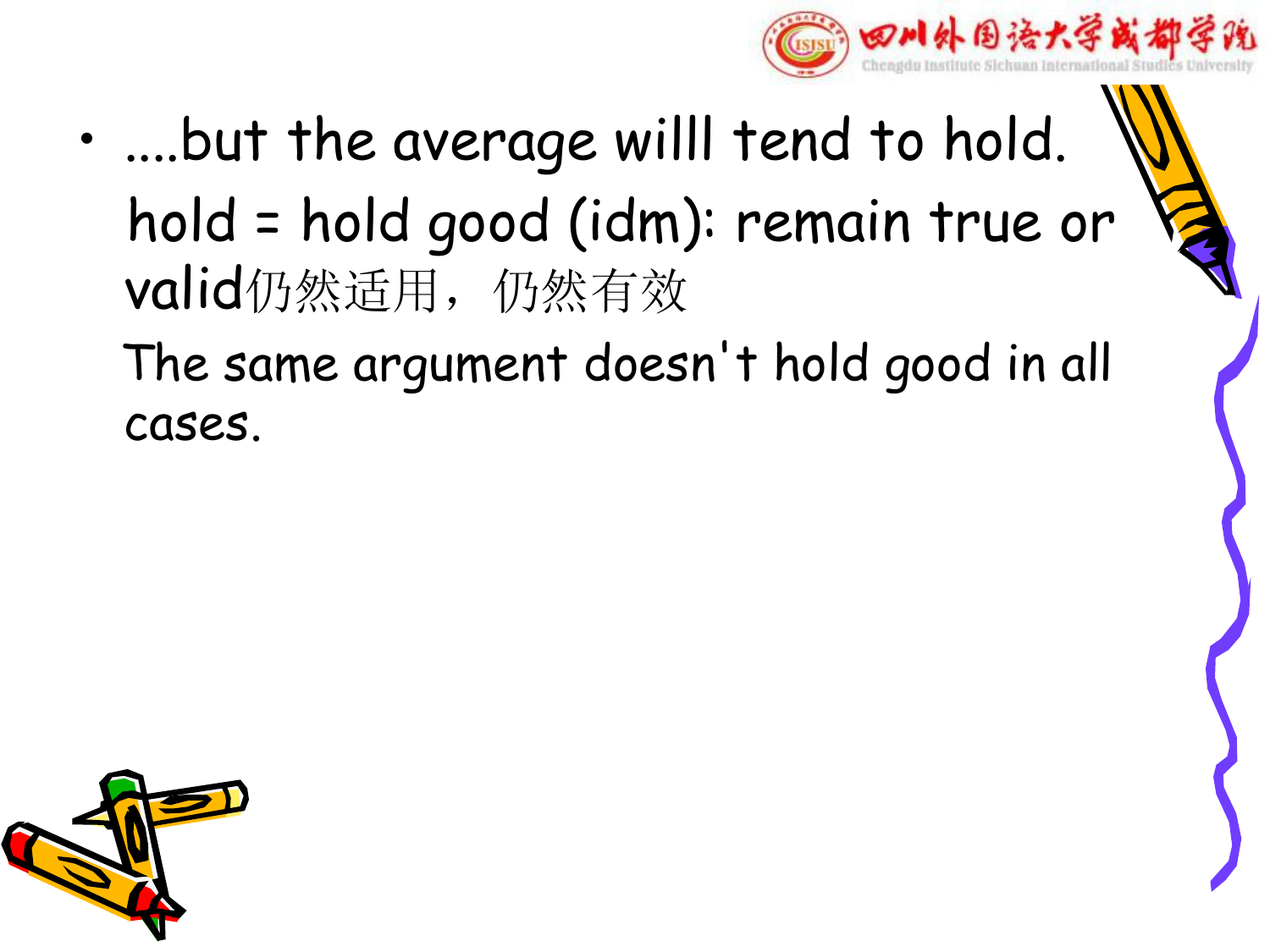

- For eight of these hours, more or lex you will be asleep. more or less:
- approximately, e.g. She works 12 hours a day, more or less.
- basically, essentially, almost, e.g. We have more or less reached an agreement on the matter.
	- 我基本上写完作文了.
- I've more or less finished my composition.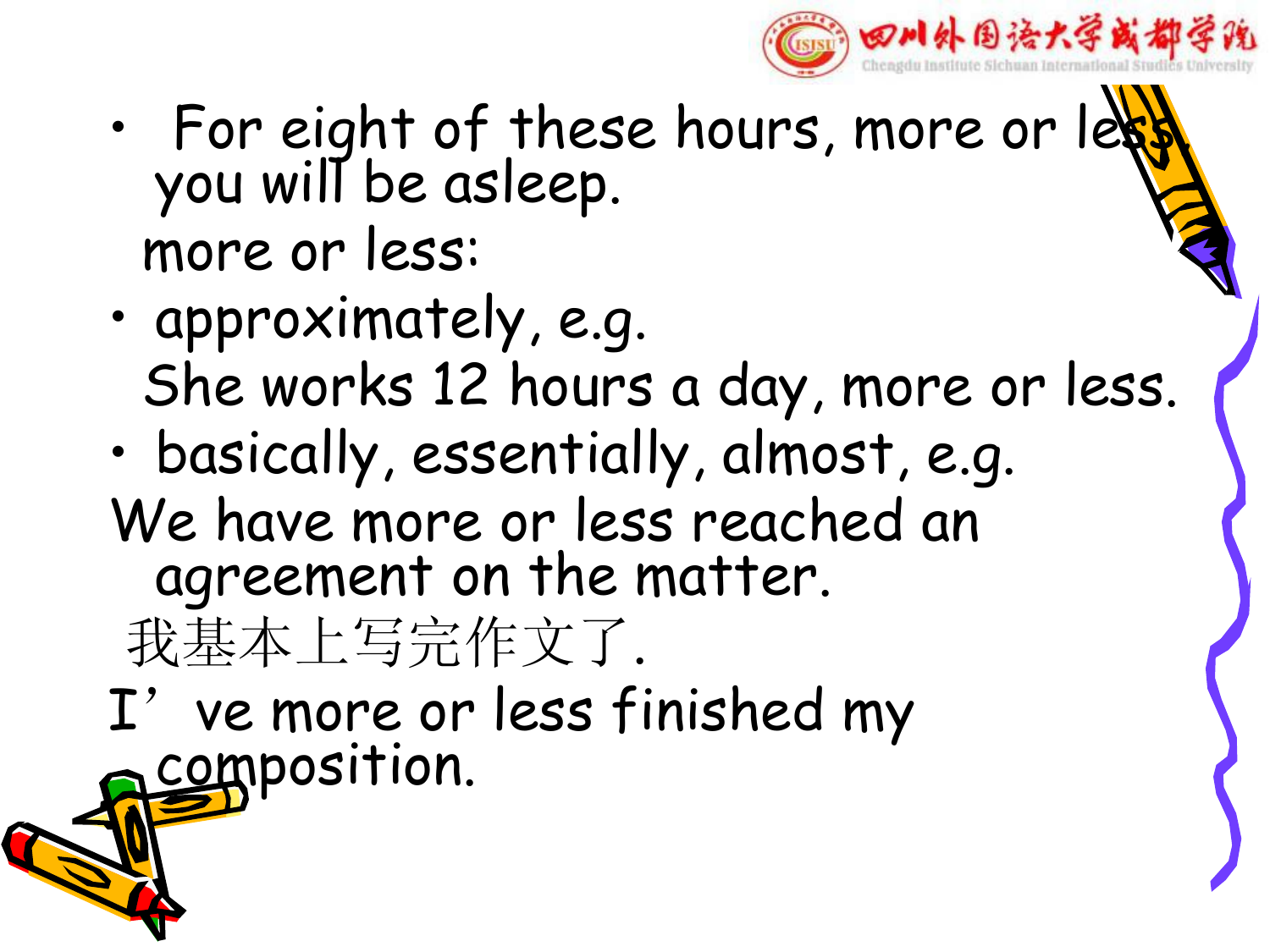

• …be usefully employed.

be employed in doing sth.: (written) to spend your time doing sth., e.g.

The old man's days were employed in reading, writing, and doing Chinese boxing. 这个老太太在忙着给她的孙子们织毛衣. The old lady was busily employed in knitting sweaters for her grandchildren.

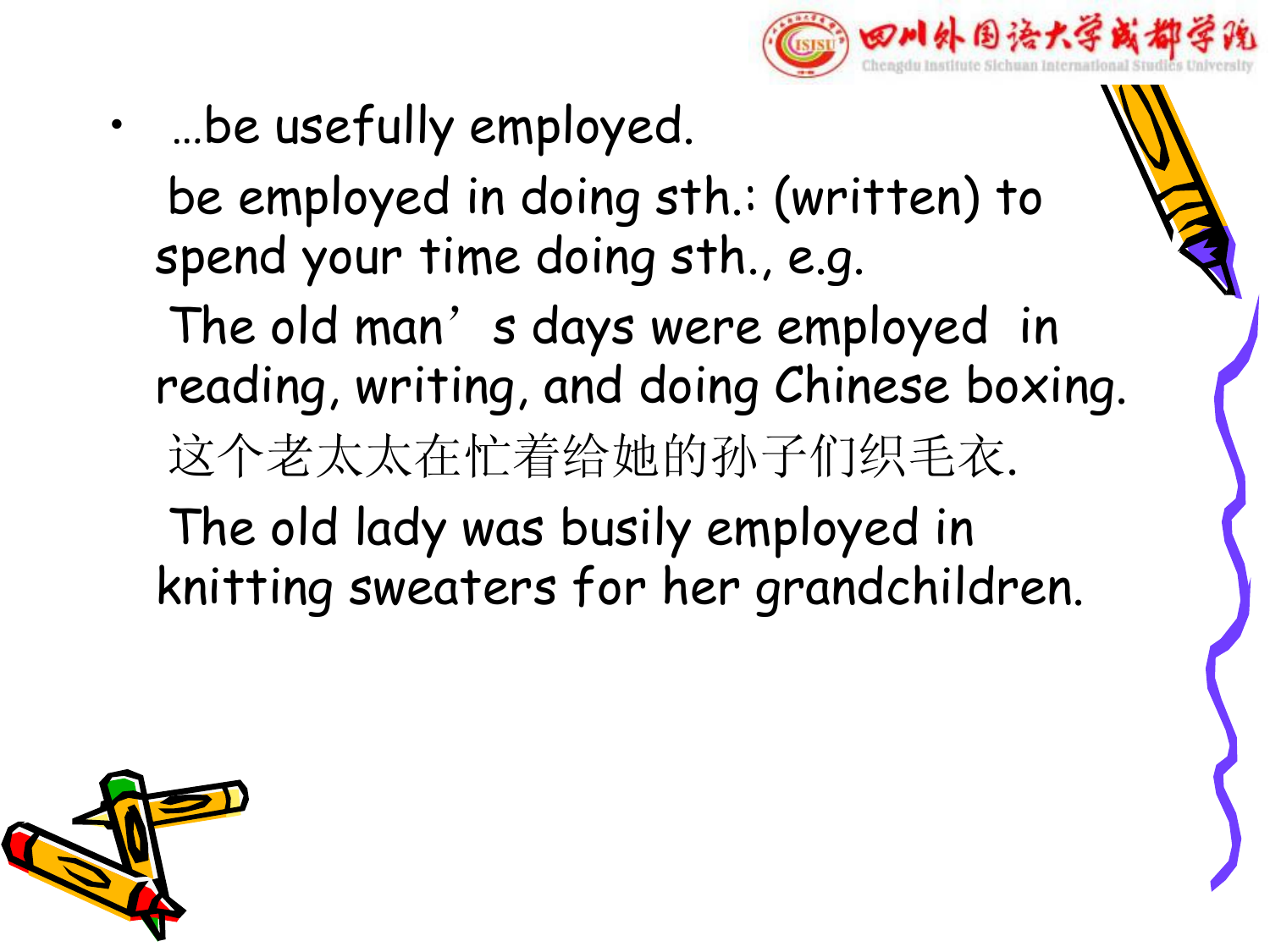

- ...you will be using your professional skills.
	- Future continuous tense: shall/will be doing sth. It is used for ongoing future actions.
	- eg. Will you be presiding over a family that...?
	- I'll be waiting for you at the eastern gate of the university.
	- 我们的同学小梁下周二会出现在一个电 视脱口秀节目里。

Our classmate Xiao Liang will be appearing on a TV talk show next Tuesday. The contract of the contract of the contract of the contract of the contract of the contract of the contract of the contract of the contract of the contract of the contract of the contract of the contract of the c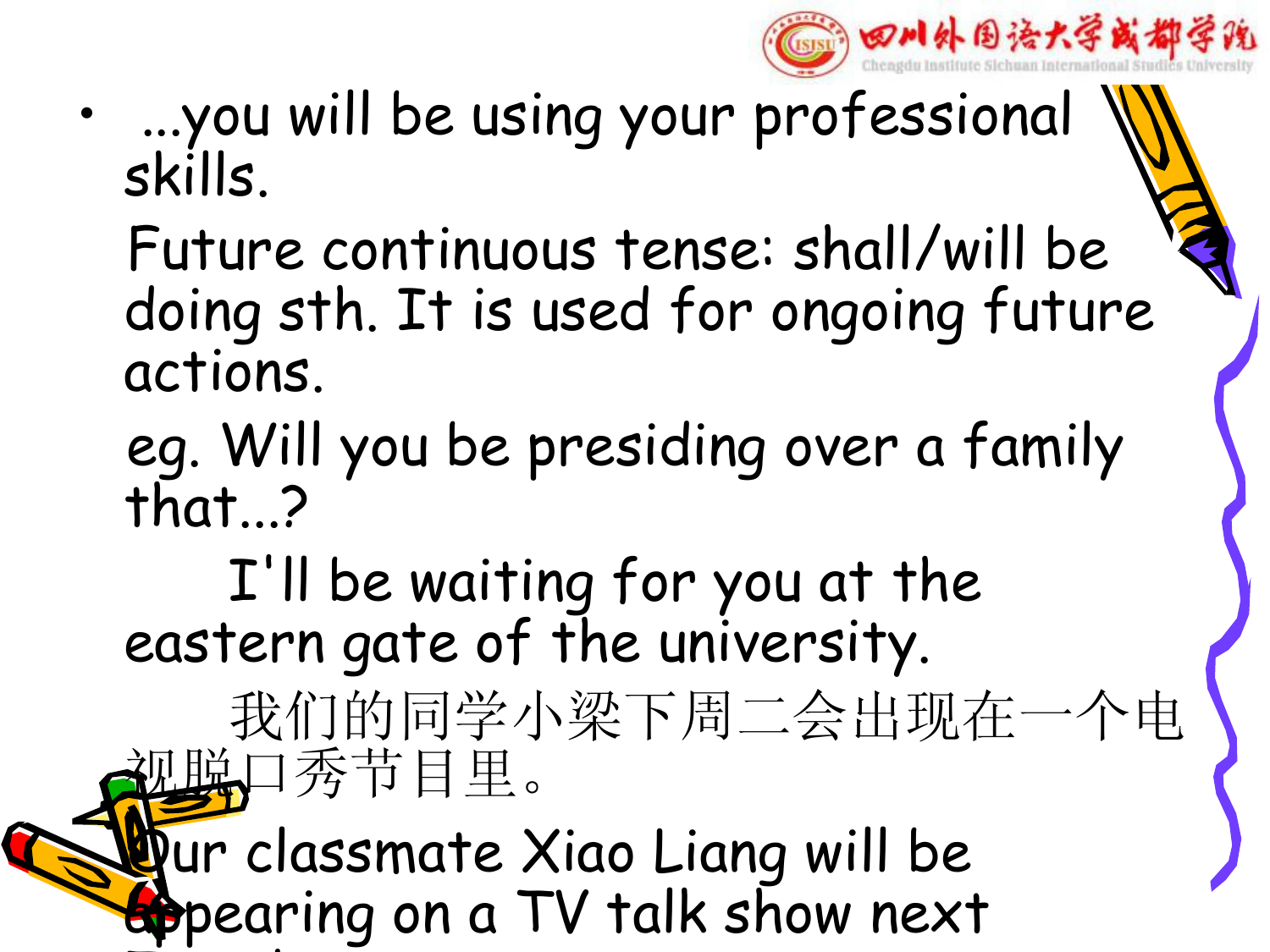

• You will see to it that the cyanide stays out of the aspirin,…

see it to that: to make sure that, e.g.

I'll see to it that everything is ready before the guests arrive.

你能保证今天把所有请贴都送完吗?

Can you see it to that all the invitations are delivered today?

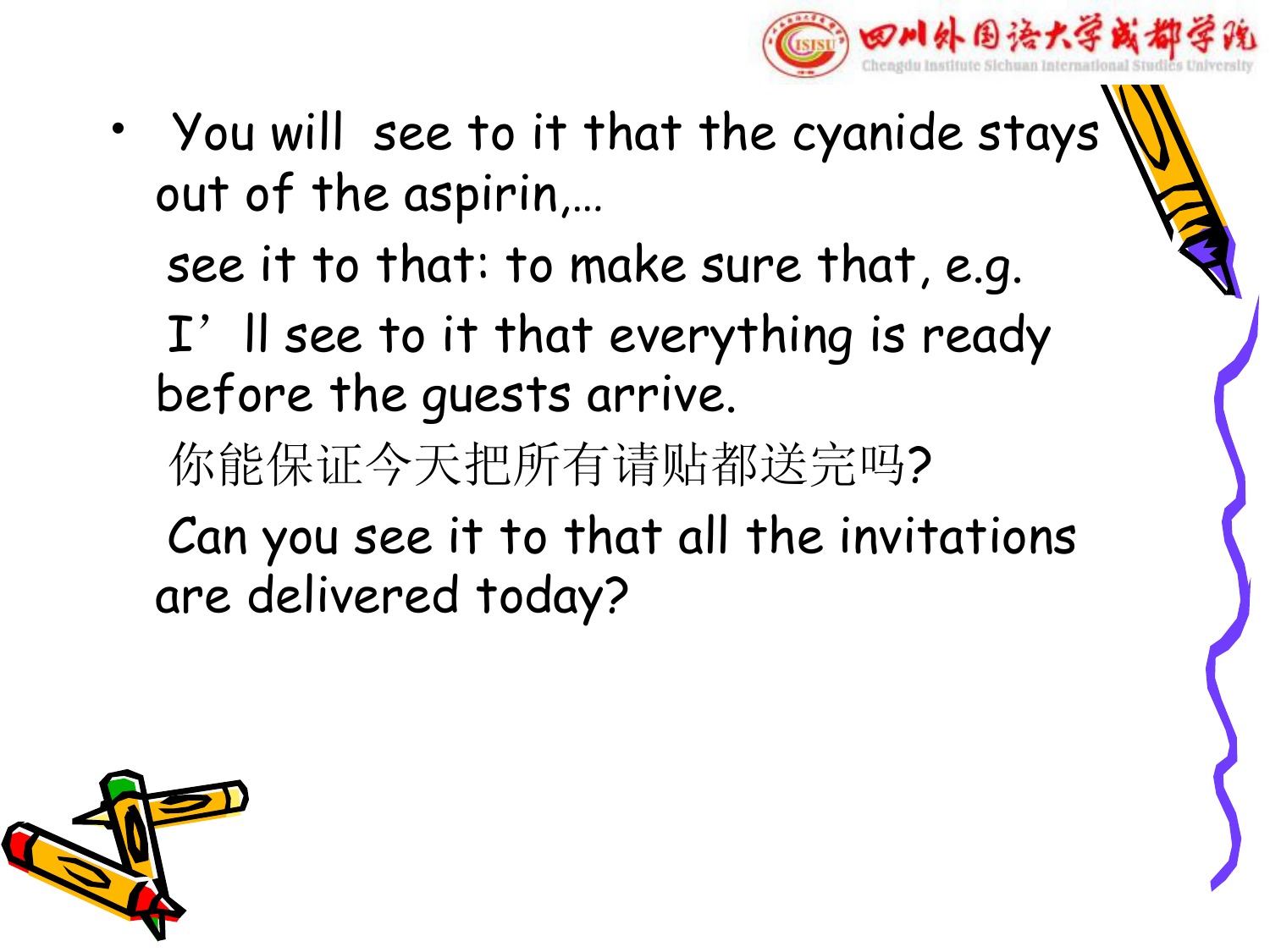

- They will be your income, and may it always suffice.
	- In formal English, "may" is used to express a hope or wish.
	- eg. May you success. 祝愿我们的国家繁荣昌盛,人民幸福安康  $\circ$
	-

May our country be prosperous and our people happy.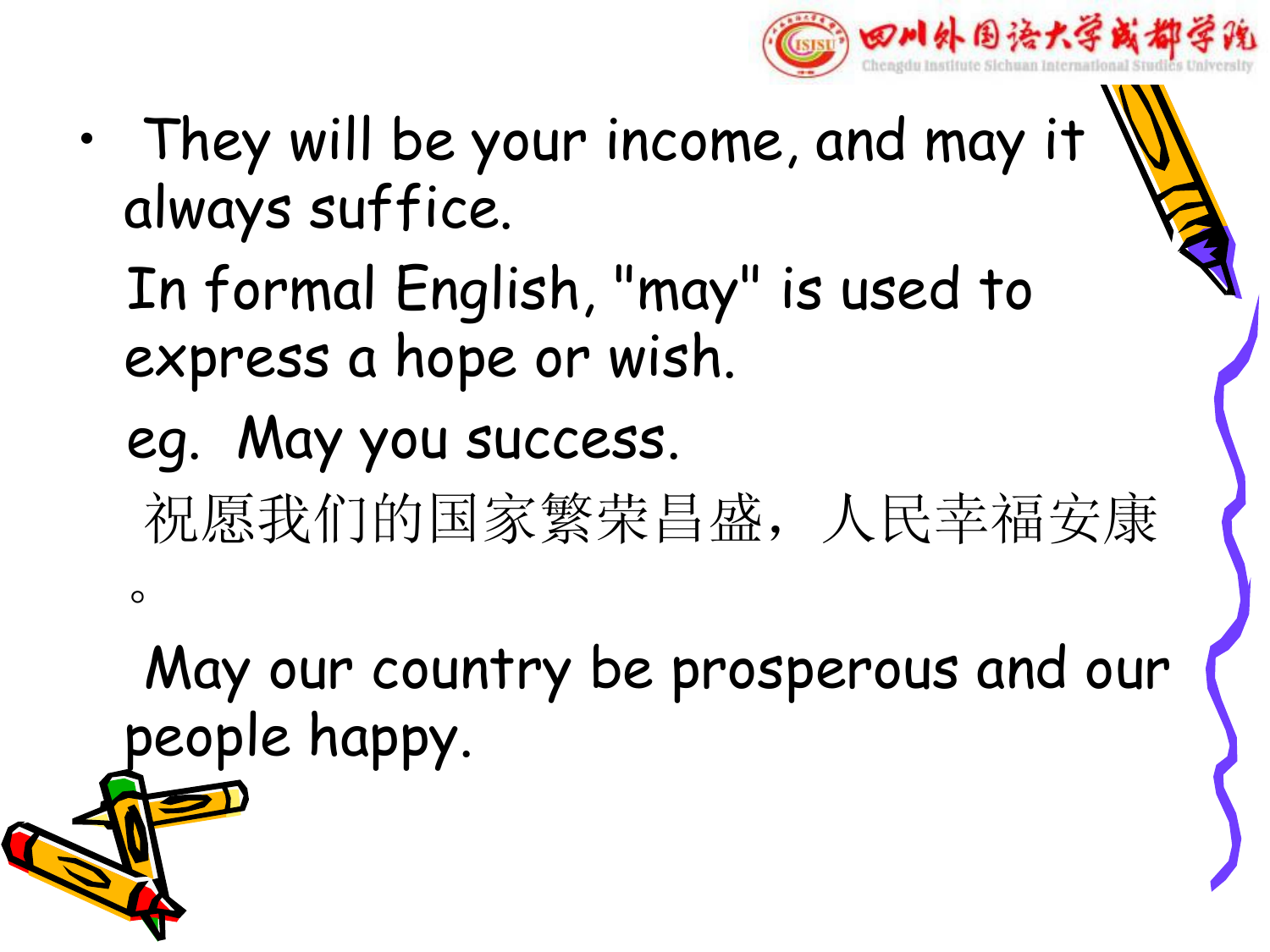

• But having finished the day's work, what do you do with those other eight hours? do with: (in questions with "what") to take action with regard to, e.g. What shall we do with the children when we're away? 他们不知道该怎么处理这里的垃圾. They do not know what to do with all the garbage here.

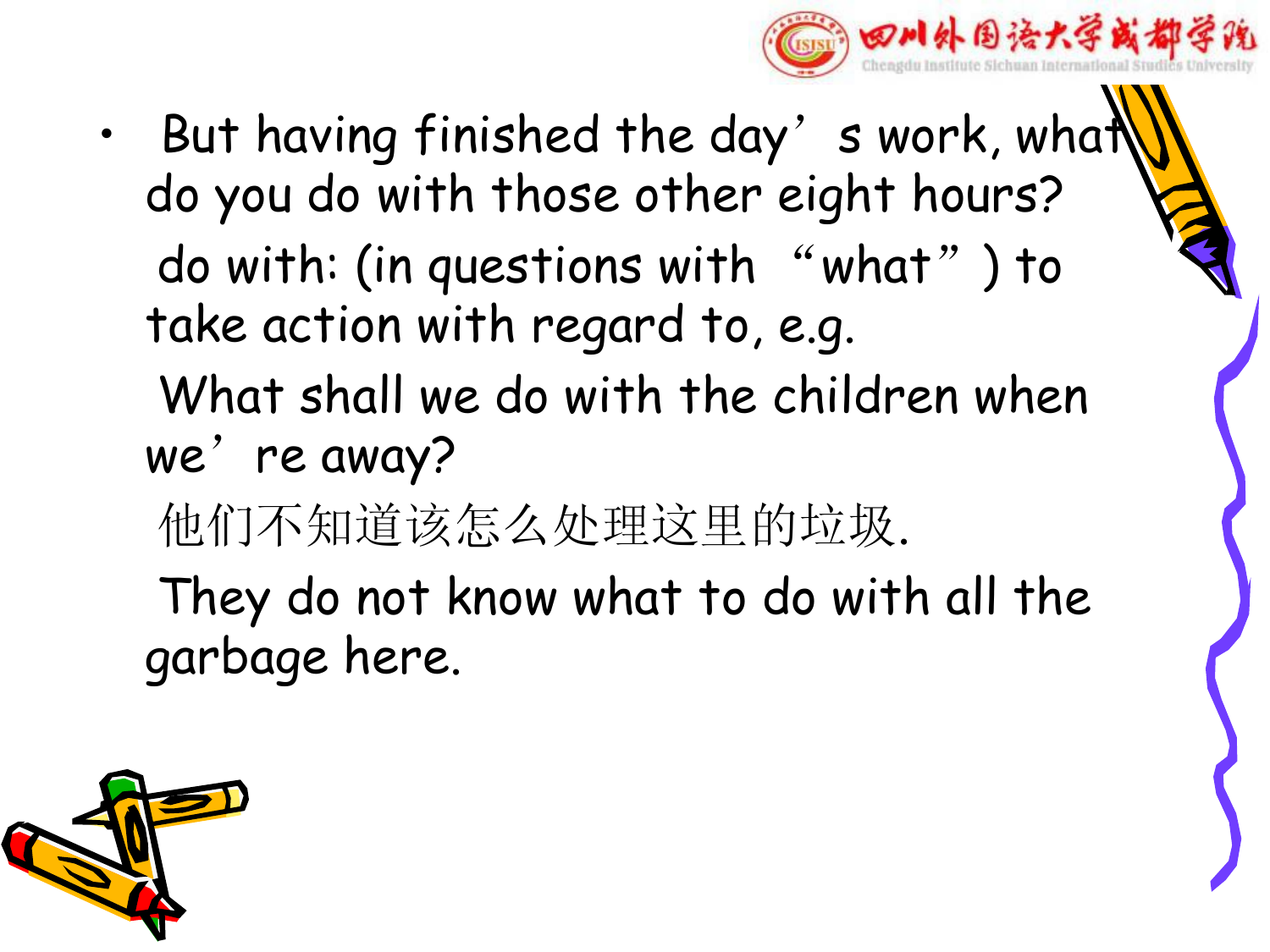

- $\cdot$  Will the children ever be exposed to a reasonably penetrating idea at home?
- reasonably: to a degree that is fairly good but not very good, e.g.

She wants to find a place reasonably close

(=not far from) to her university.

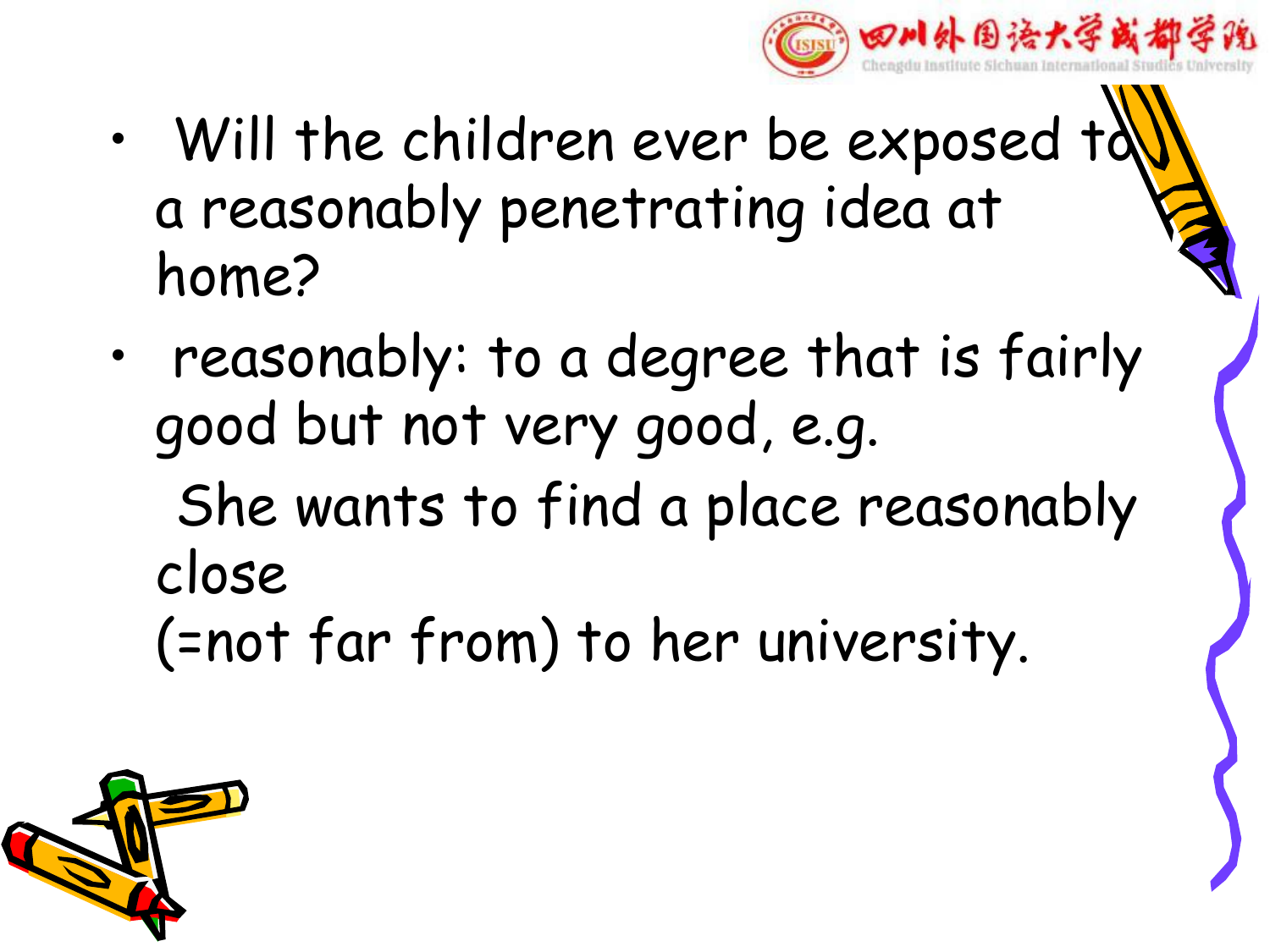

 $\cdot$  Me,  $\Gamma'$  m out to make money.

be out to do sth./ for sth.: to be trying to get or do sth., e.g.

Look out for such end-of-the-year sales. These shops are out to trick you into buying what you don't need.

该公司试图要进入欧洲市场.

The company is out to break into the European market.

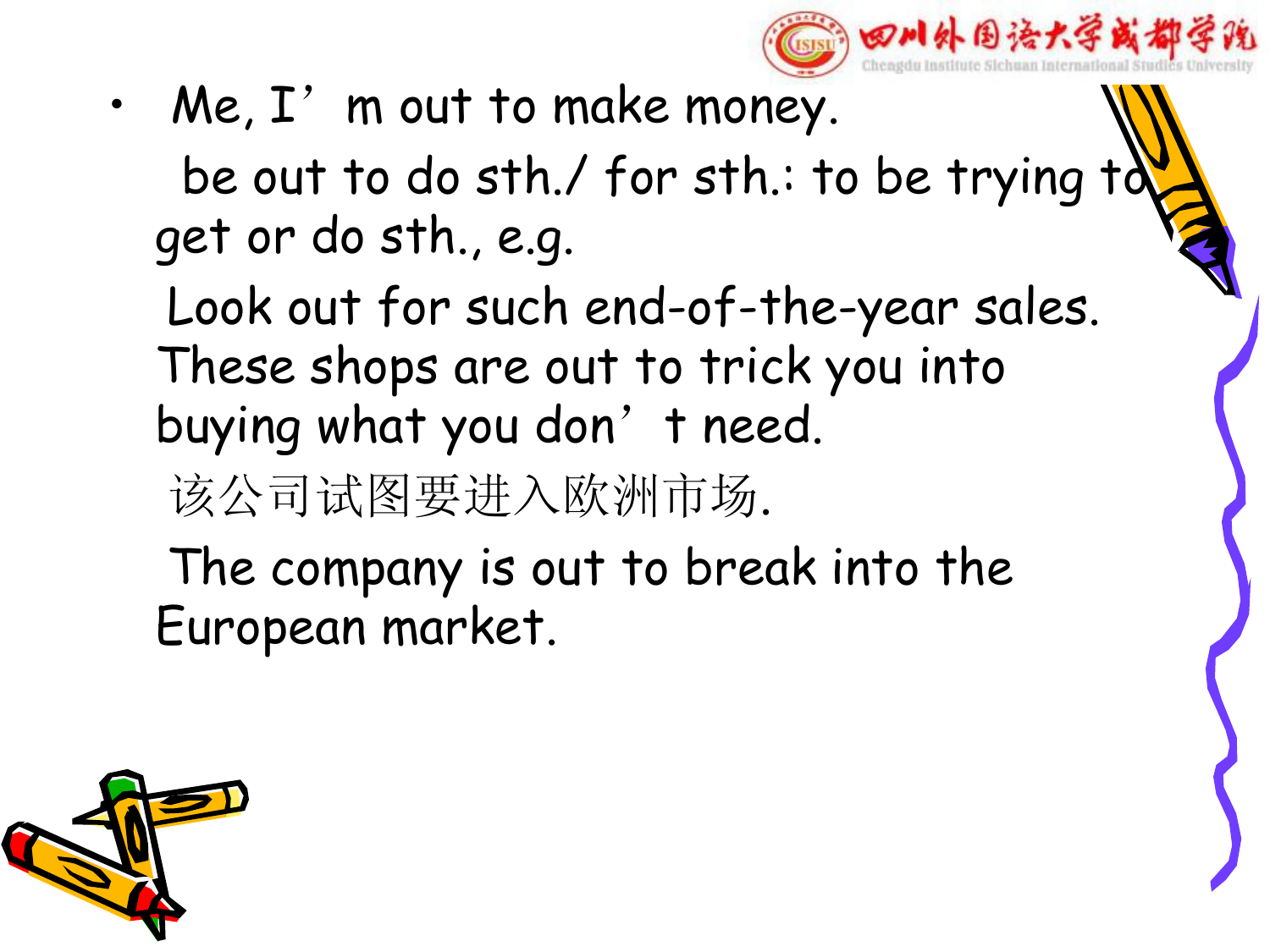

- …because you're going to be badly stuck for something to do…
	- be stuck for sth.: not to know what to do in a particular situation, e.g.
		- In the middle of the speech, he was stuck for words. (=he did not know how to go on)

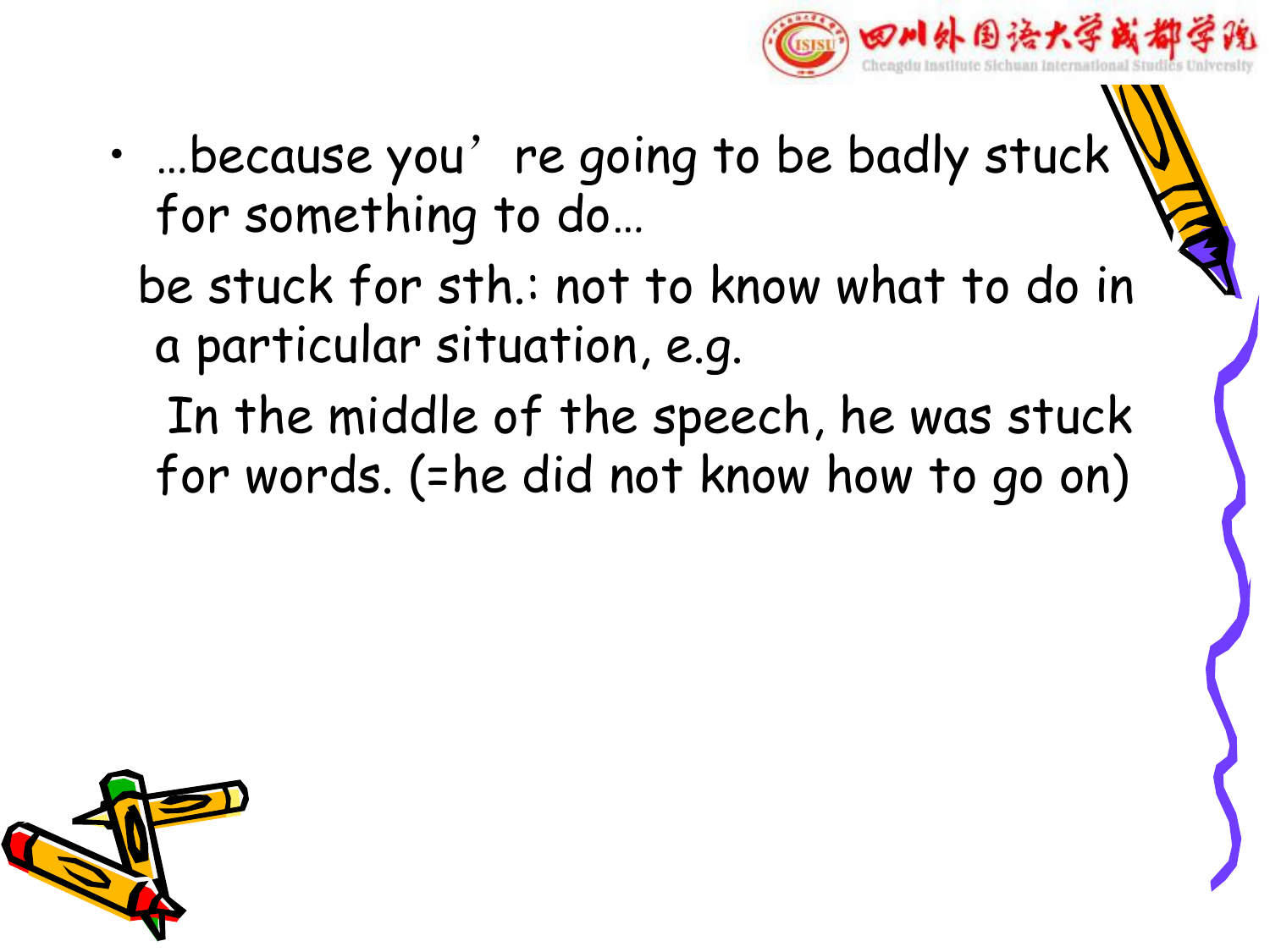

• Part Ⅱ(paras. 9-14):He restates, fourteen years later, what he still believes to be the purpose of a university:

putting its students in touch with the best civilizations the human race has created.

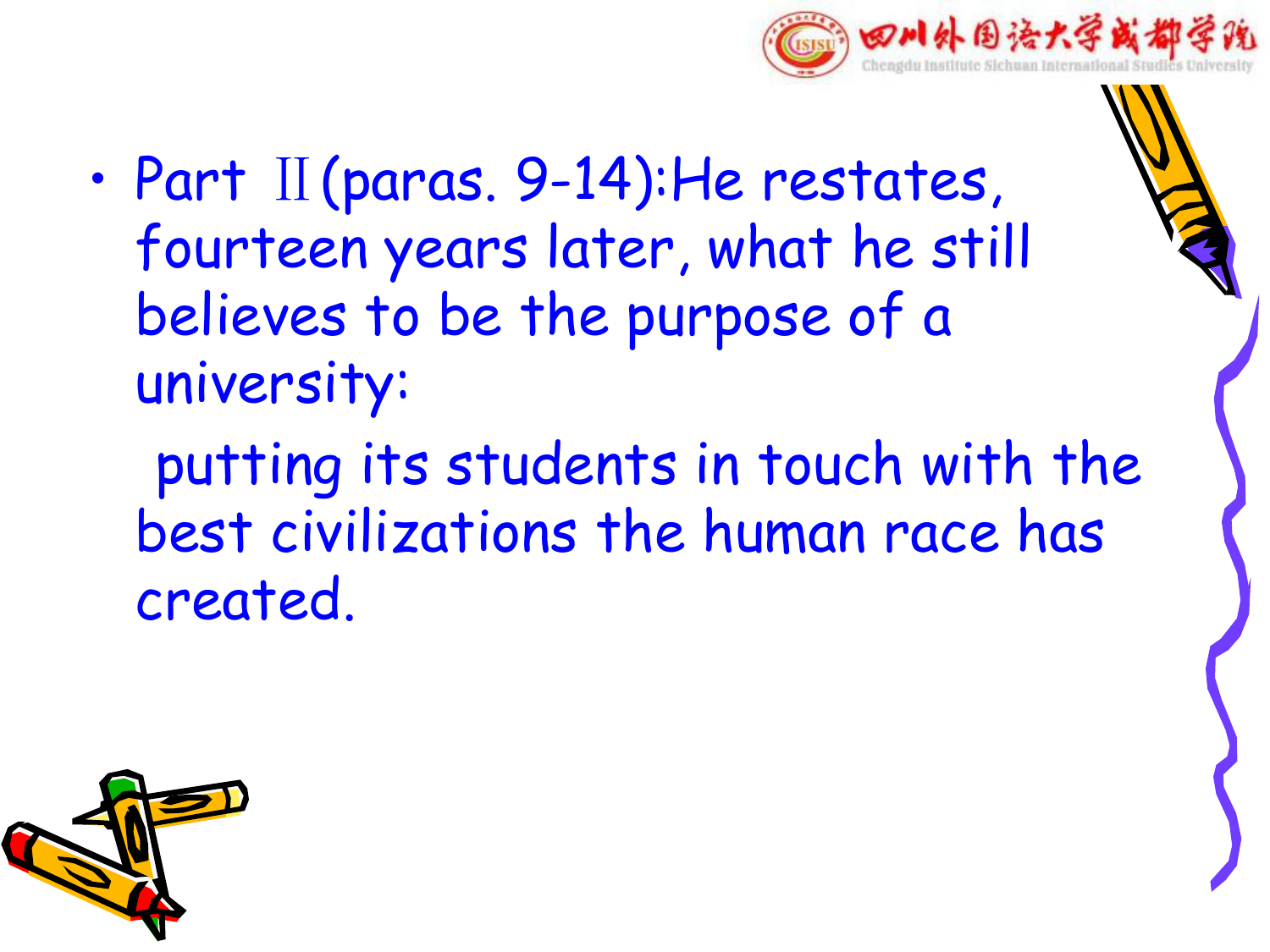

- have no business doing sth./have no business to do sth.: to have no right to do sth, e.g.
- He has no business criticizing her about her make-up.

你无权告诉我该做什么.

You' ve no business telling me what to do.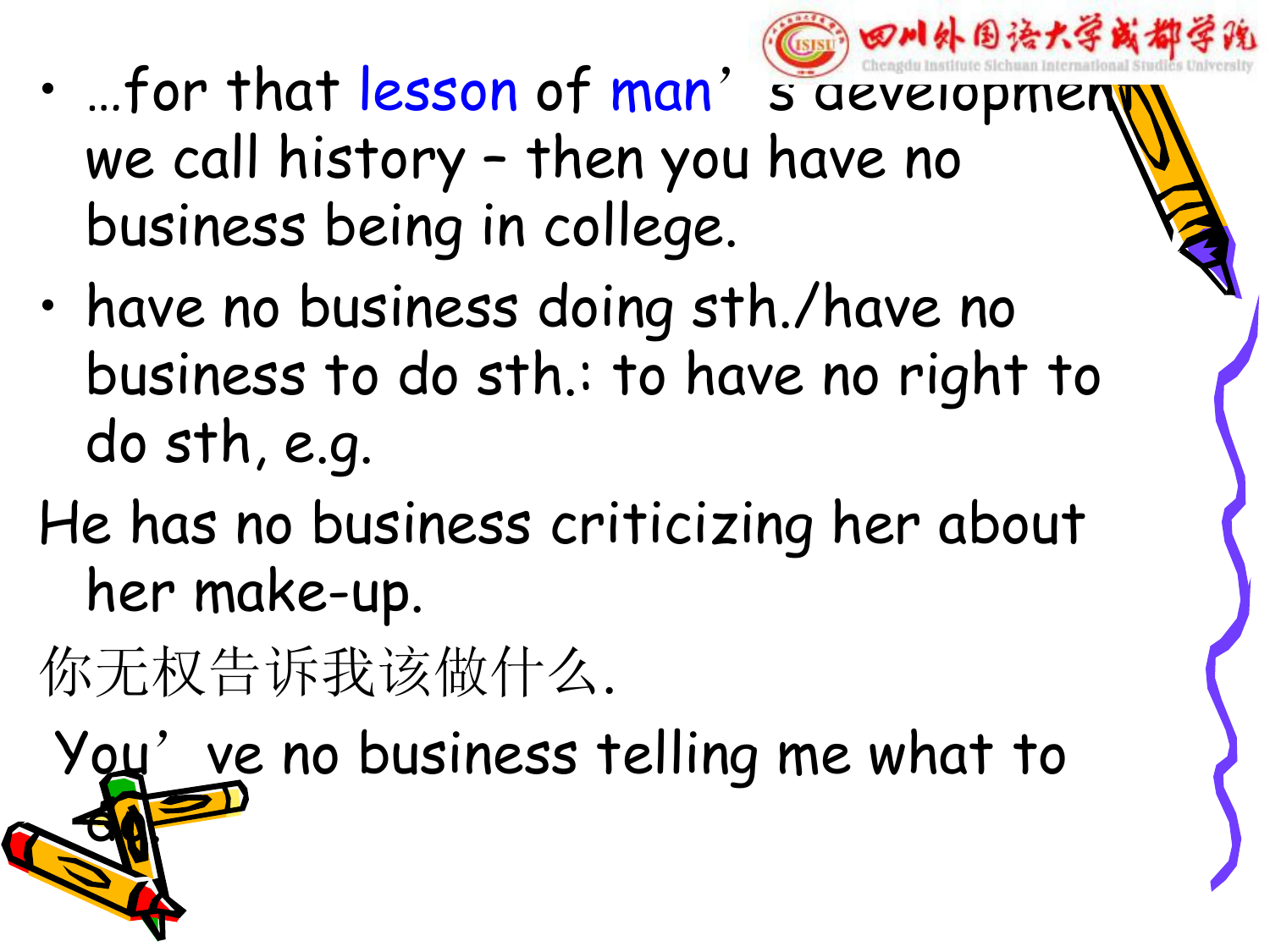

- You are on the way to being that new species of mechanized savage, the push button Neanderthal.
- on the/one's way to: on the point of experiencing or achieving, e.g. 那个很有前途的小伙子就要成为公司的销售 经理了.

That bright young man is on his way to being the sales manager of the company. Nancy is on her way to a nervous breakdown.

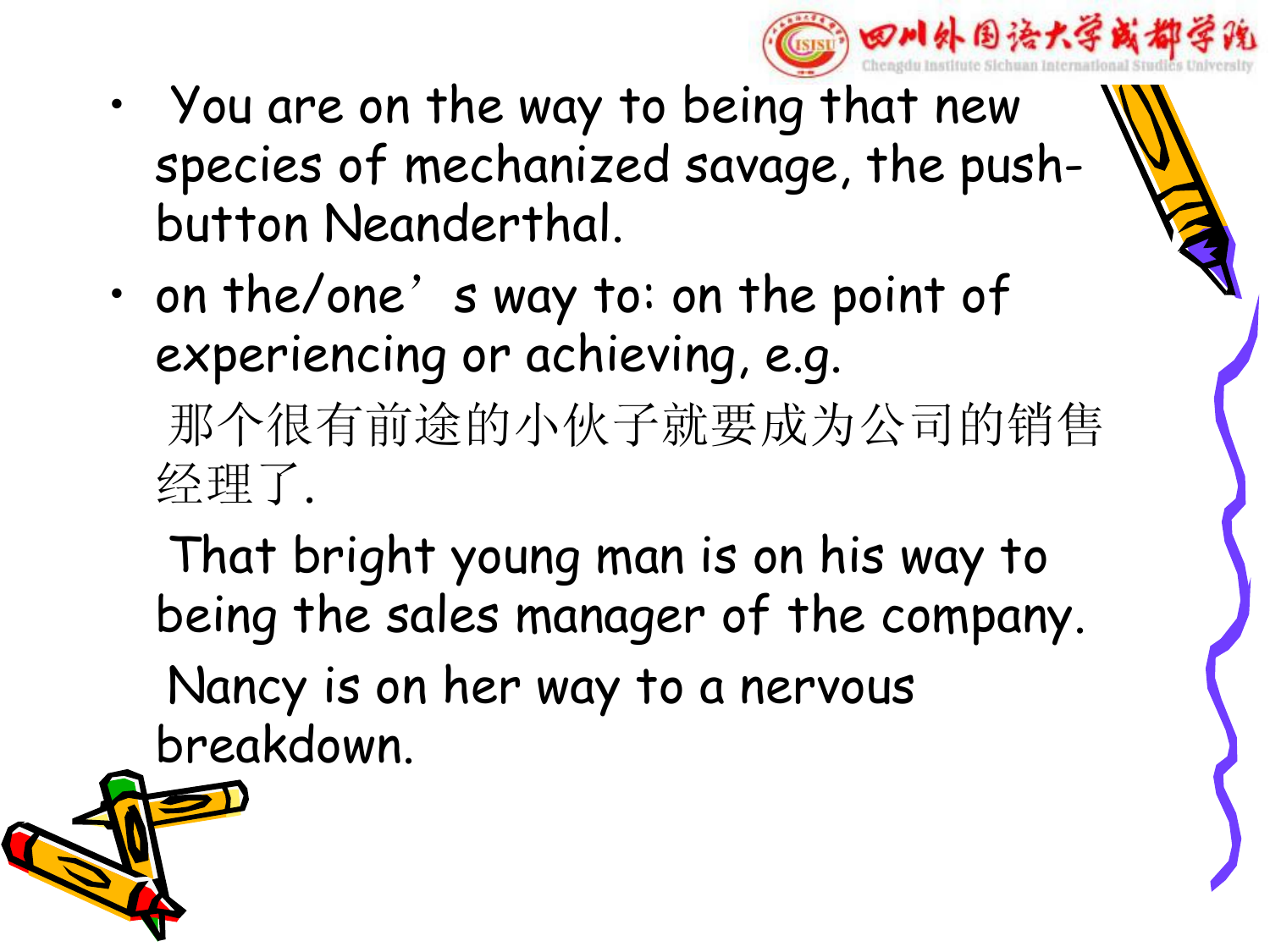

• No one gets to be a human being unaided. get to be/to do sth: to reach the point at which you are, feel, know, etc. sth., e.g.

His absent-mindedness is getting to be a big problem.

Once you get to know her better, you'll realize she is a compassionate person.

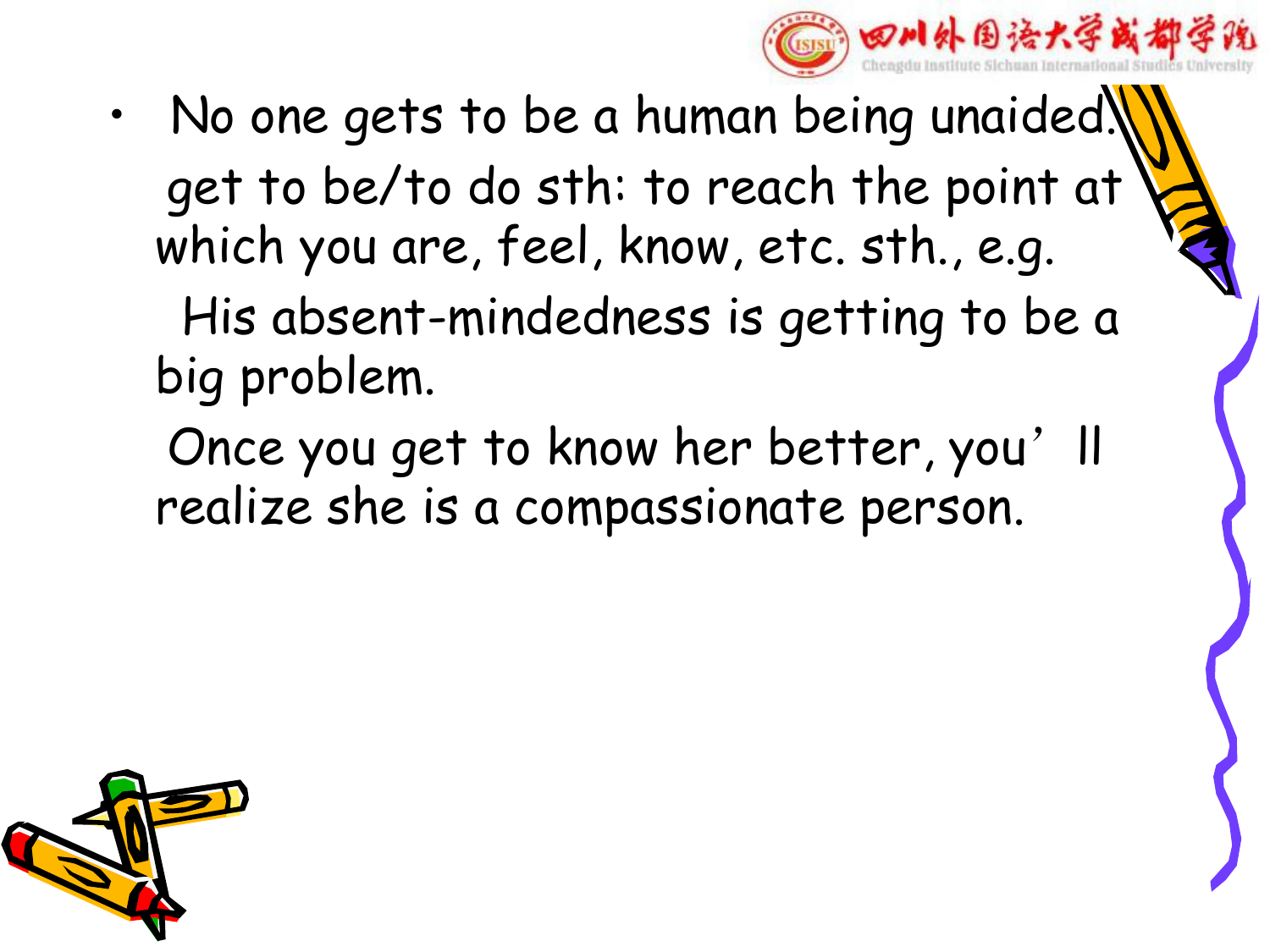

And as this is true of the techniques of mankind…

be true of (a person or a situation):

to apply to, e.g.

It's a wonderful opera. The music is superb. The same is true of the acting.

年轻人想展望未来,而老人们却喜欢回忆过去 。任何国家的人们都一样。

The young tend to look ahead while the old like to look back upon the past. This is true <del>all</del> mations.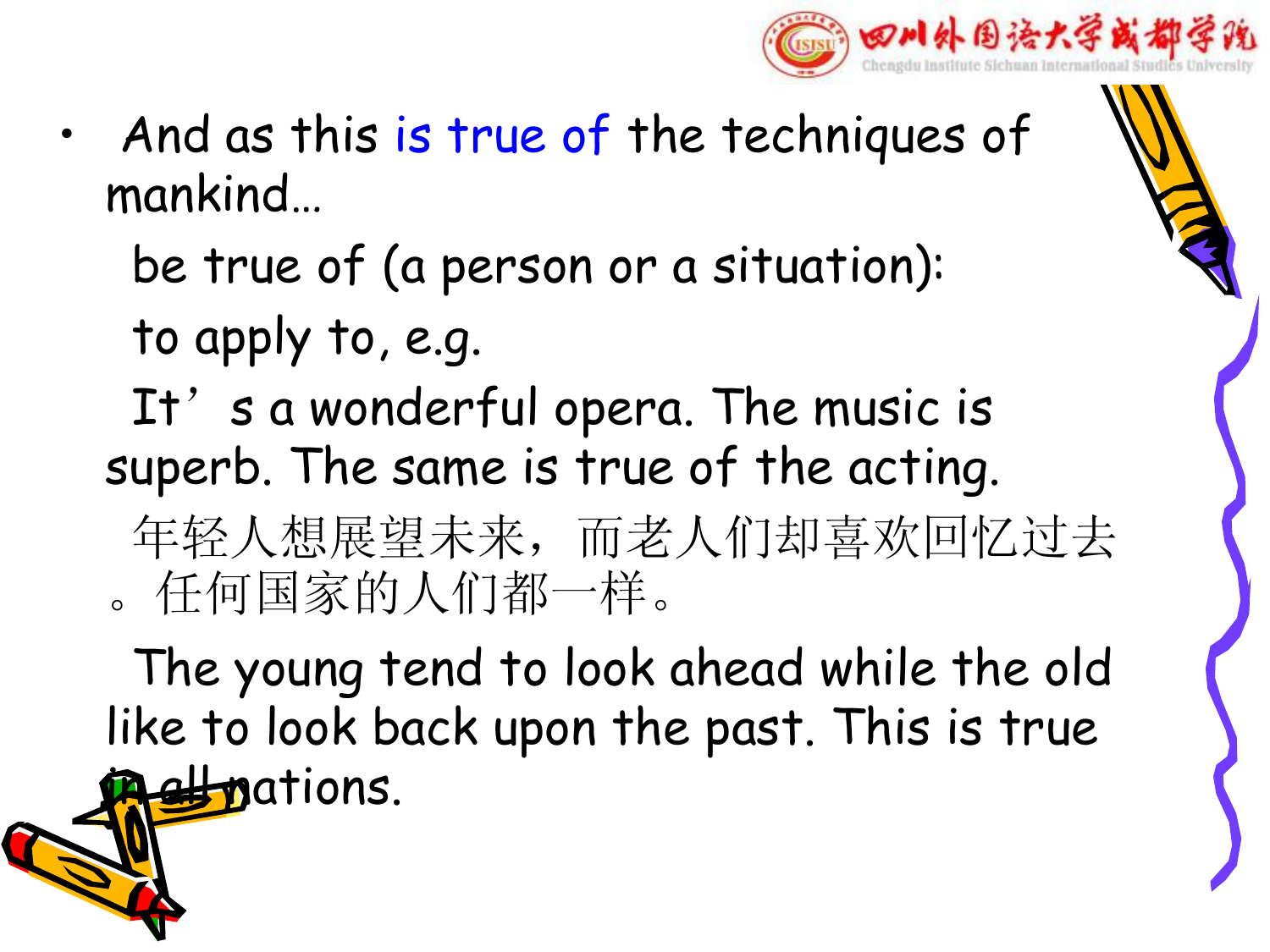

- A civilized mind is, in essence, one that contains many such lives and many such worlds.
	- in essence: basically, by nature, e.g.
	- He is in essence an outgoing person.

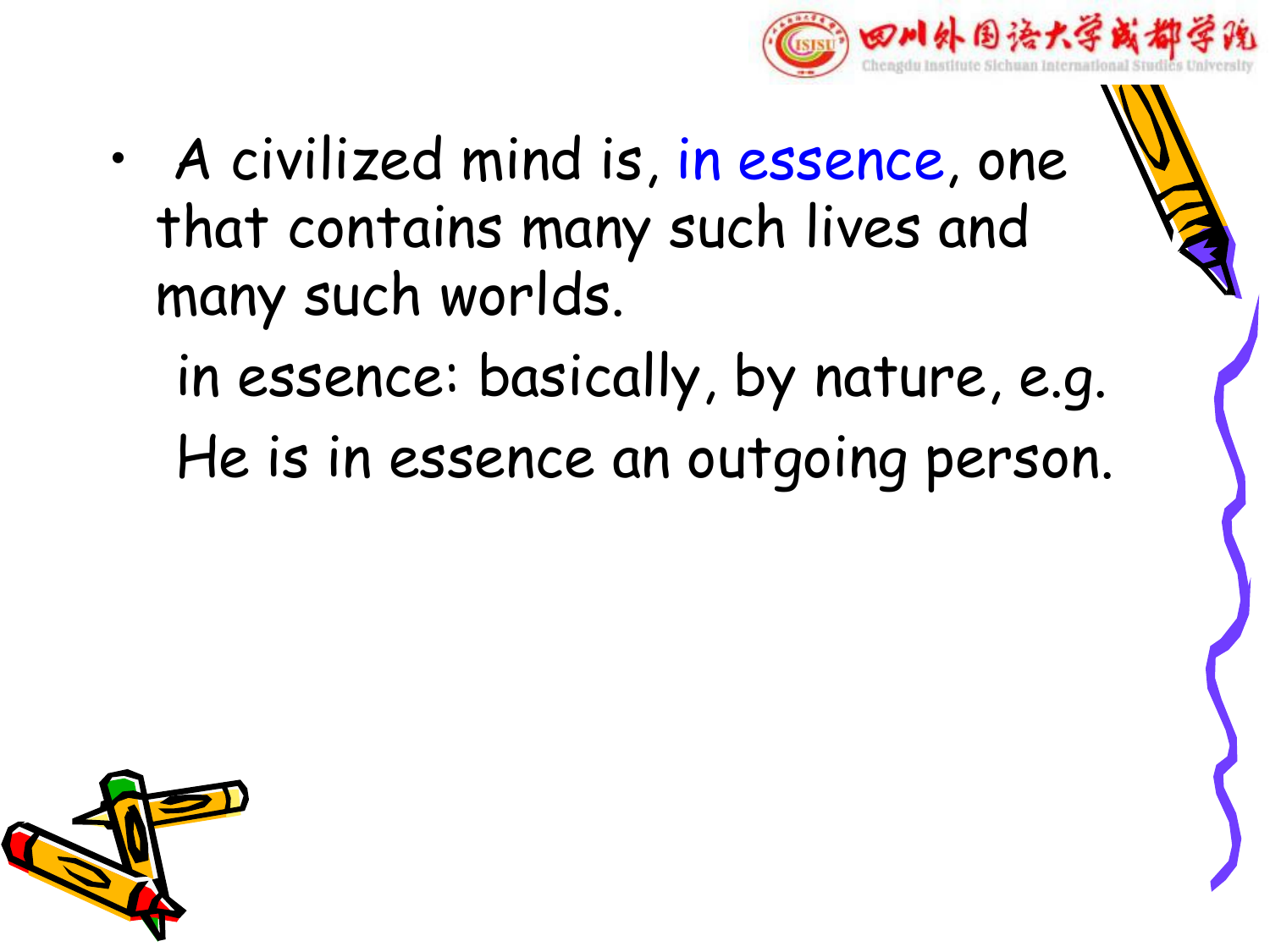

• …a university has no real existence and no real purpose except as it succeeds in putting you in touch…

"except" is often used along with that/where/what/when/as as a conjunction.

More examples:

The house stays empty except when its owner comes in summer.

We know nothing about the project except what is reported in the papers.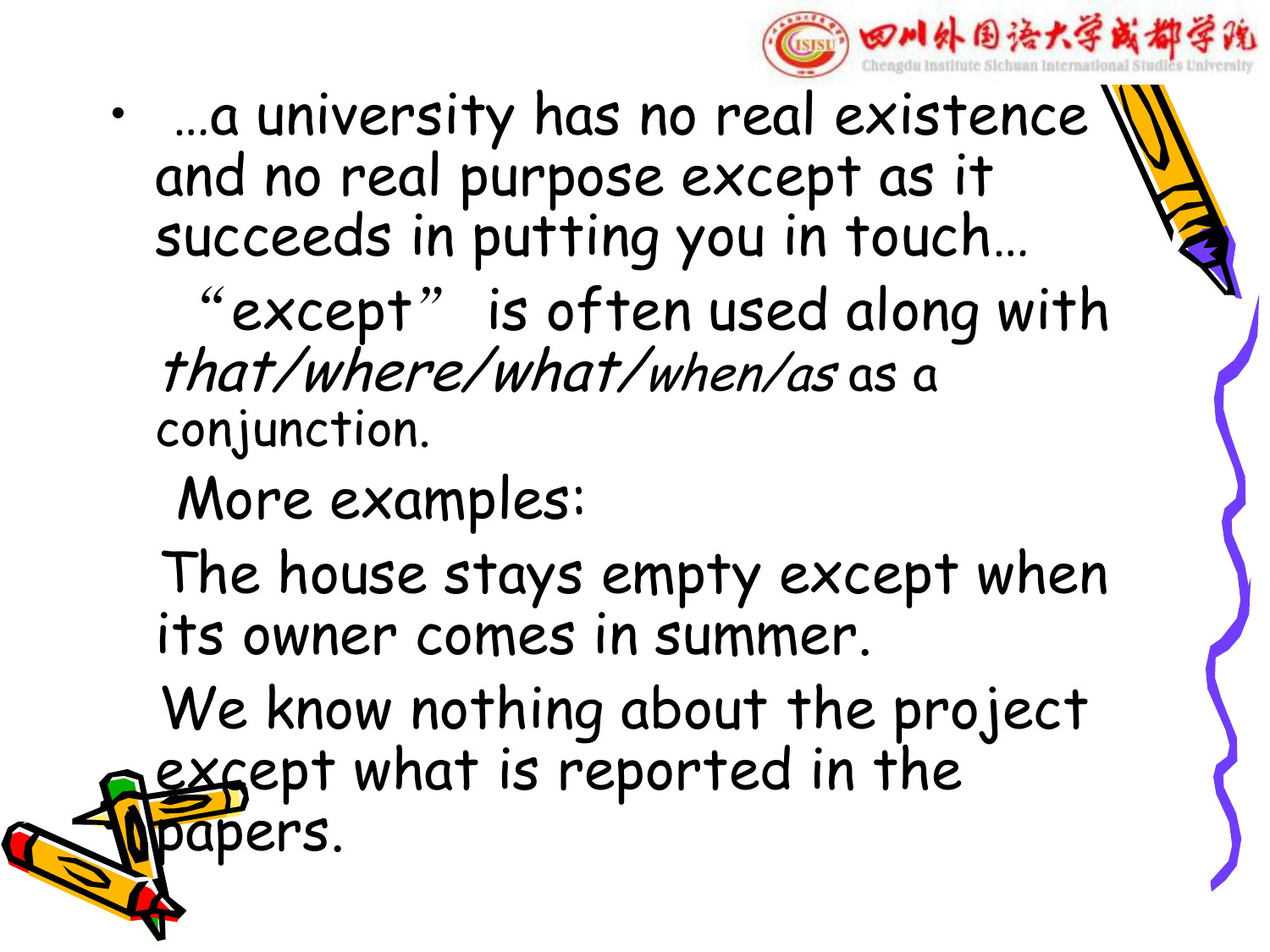

How does the writer present his argument?

#### **Introduction**

He introduces the topic with his encounter with a student and with two questions: Why should we go to university? Why should we learn literature, arts, philosophy, politics, etc.?

- Then he proceeds to give evidence to support his view:
- **Evidence A**: Distinction between training and education.

**Explorance B:** How to spend the 8 hours of Risure time will decide whether you can raise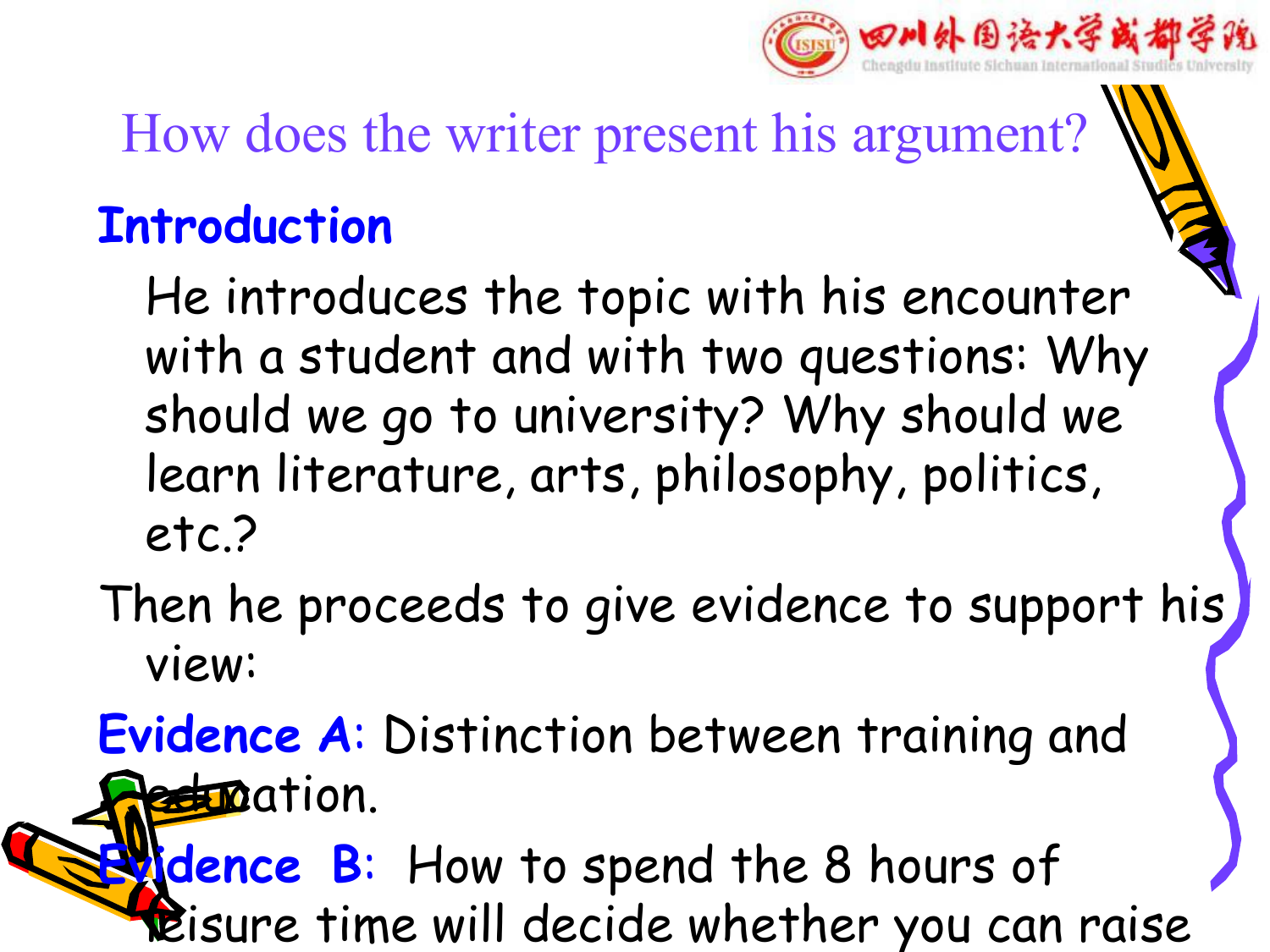

**Answer/topic sentence**: … the business of the college is to put you in touch with what  $\mathcal{L}$ the best human minds have thought.

**Evidence C**: Nobody gets to be a human being unaided, and books can aid us in becoming a civilized human, both in terms of techniques of mankind, and in terms of spiritual resources.

#### **Conclusion**

Reiteration and summary: the function of university and its faculty.

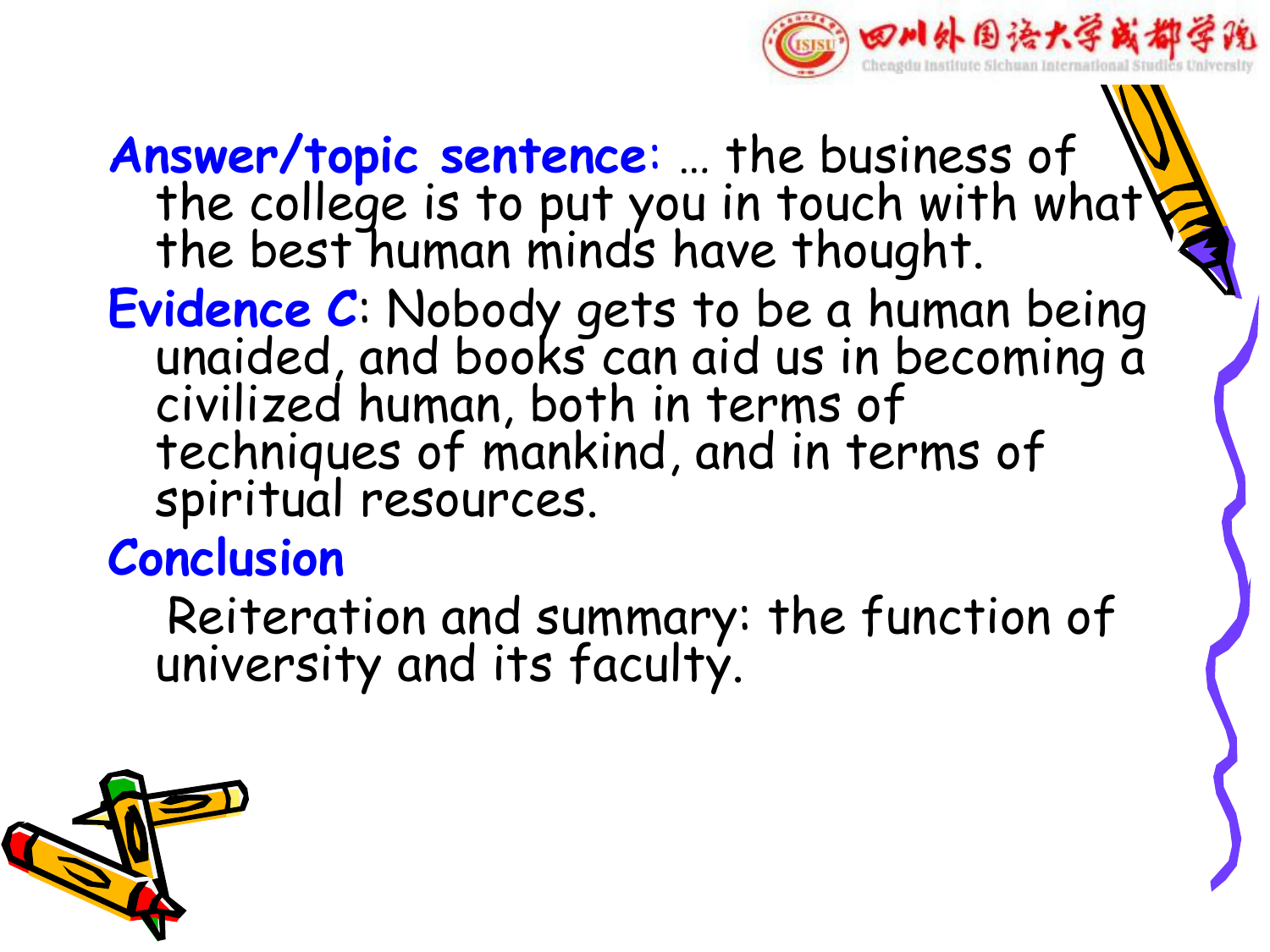

#### Theme

The author tries to clarify the purpose of a university: to put the students in touch with the best civilization that human race has created.